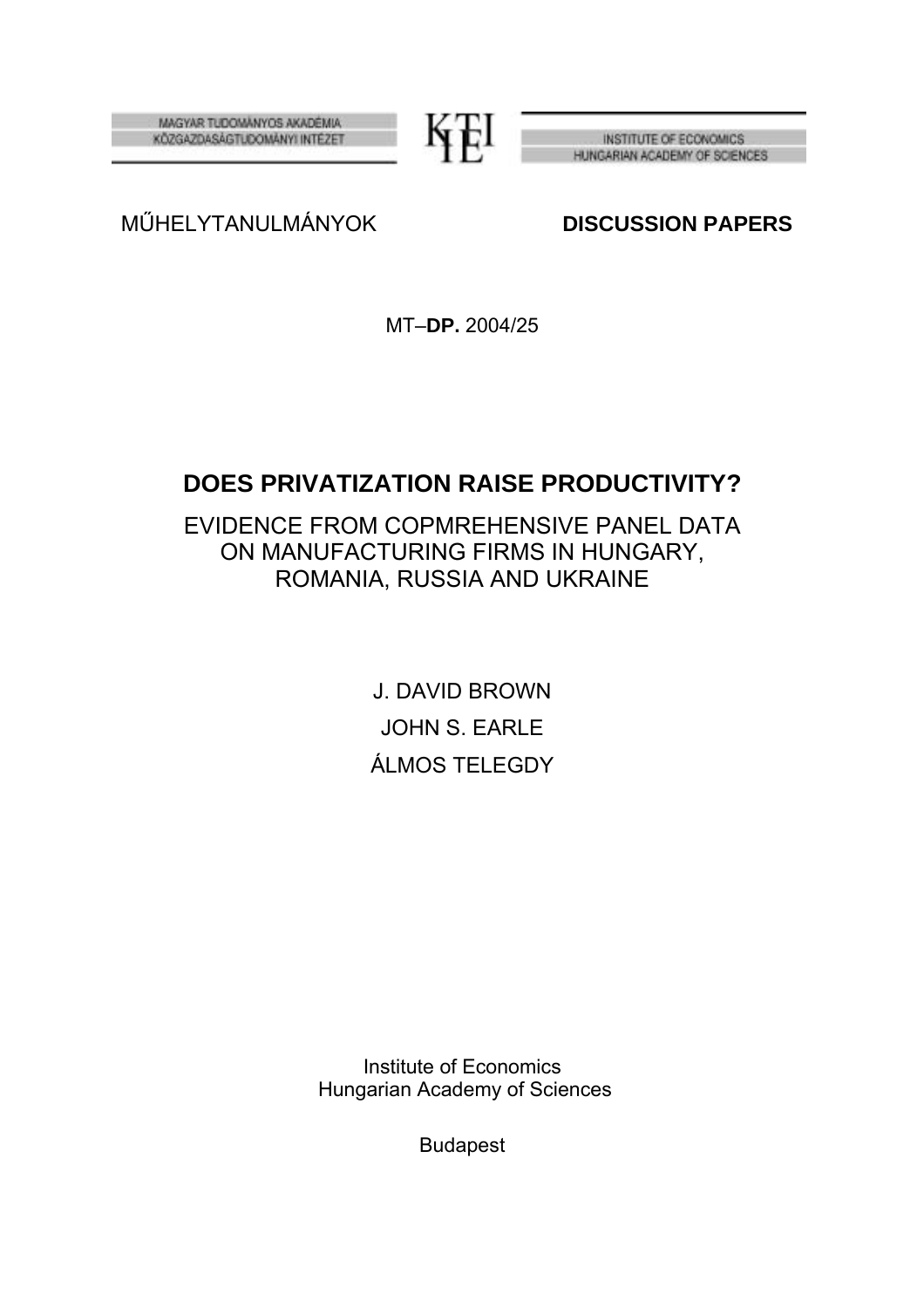MŰHELYTANULM£NYOK **DISCUSSION PAPERS**

2004/25

# **DOES PRIVATIZATION RAISE PRODUCTIVITY?**

EVIDENCE FROM COPMREHENSIVE PANEL DATA ON MANUFACTURING FIRMS IN HUNGARY, ROMANIA, RUSSIA AND UKRAINE

> J. DAVID BROWN JOHN S. EARLE **ÁLMOS TELEGDY**

> > Budapest December 2004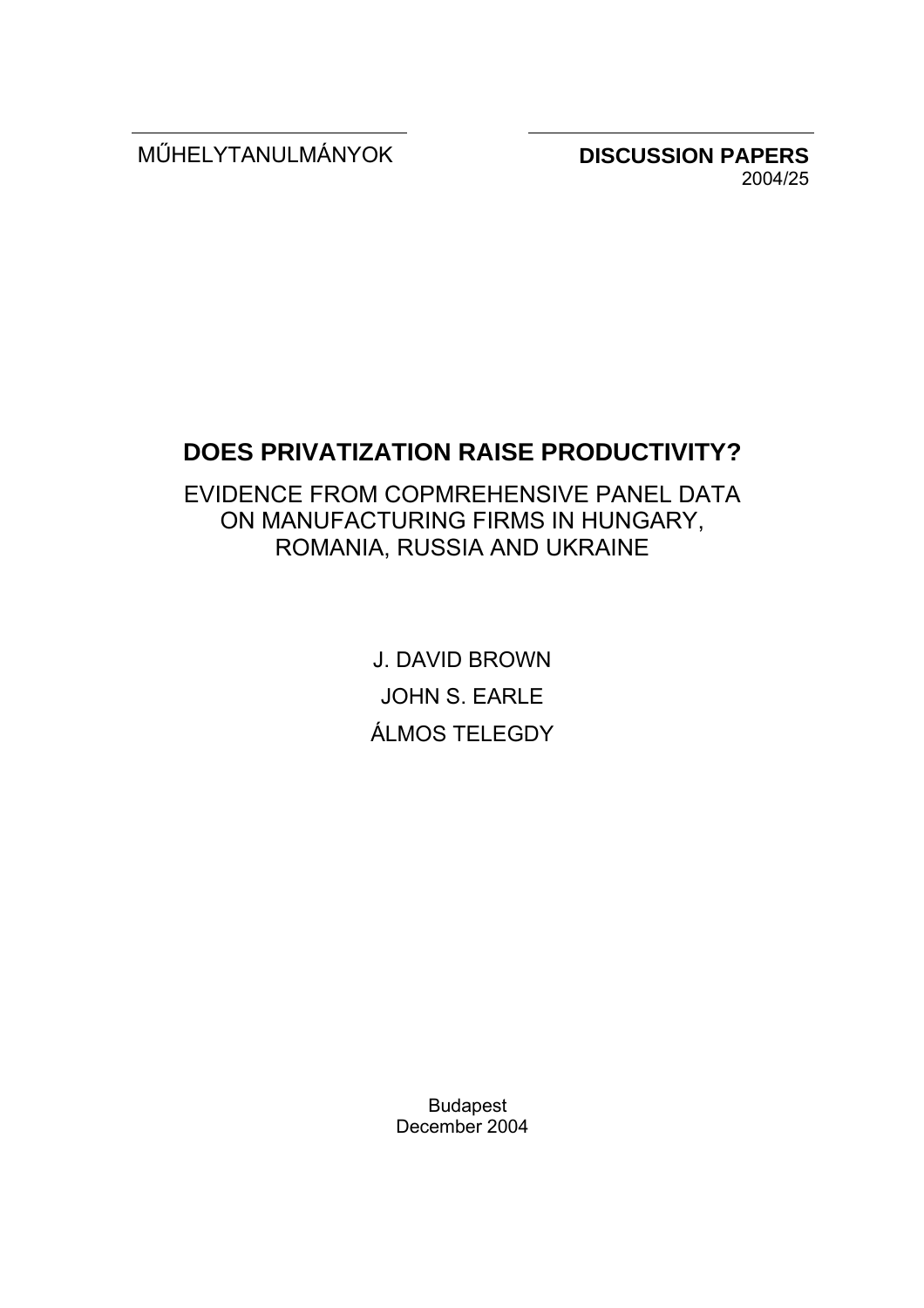KTI/IE Discussion Papers 2004/25

Institute of Economics Hungarian Academy of Sciences

KTI/IE Discussion Papers are circulated to promote discussion and provoque comments. Any references to discussion papers should clearly state that the paper is preliminary. Materials published in this series may subject to further publication.

# **Does Privatization Raise Productivity?**

Evidence from Comprehensive Panel Data on Manufacturing Firms in Hungary, Romania, Russia and Ukraine

Authors: J. David BROWN, Lecturer in Finance, School of Management and Languages, Heriot-Watt University, Edinburgh. E-mail: J.D.Brown@hw.ac.uk

> John S. EARLE, Senior Economist, Upjohn Institute for Employment Research, Michigan; and Professor of Economics Central European University, Budapest. Director of the CEU Labor Project. E-mail: [earle@upjohn.org](mailto:earle@upjohn.org)

> £lmos TELEGDY, Research Fellow, Institute of Economics of HAS and Visiting assistant Professor, Central European University, Budapest, Research Fellow of the CEU Labor Project. E-mail: [telegdy@econ.core.hu](mailto:telegdy@econ.core.hu)

We are grateful to Vladimir Bessonov, Simeon Djankov, Barry Ickes, Sherwin Rosen, and two referees for comments on earlier drafts, Gabor Kezdi for advice on robust estimation, Joanne Lowery for editorial assistance, Jeff Nault for help with tables and figures, Anna Horváth and Ágnes Töröcsik for help with the Hungarian data, Catalin Pauna and Ruxandra Visan for help with the Romanian data, and Natalia Akhmina, Tatiana Andreyeva, Serhiy Biletsky, Larisa Leshchenko, Ivan Maryanchyk, Alexander Scherbakov, and Vladimir Vakhitov for help with the Ukrainian data. We thank the CEU Research Board for early support of data collection in Romania and Russia, the Hungarian National Bank for cooperation and data support on the Hungarian analysis, EROC (Economic Research and Outreach Center at the Kiev School of Economics) for support of Ukrainian data collection and analysis, the National Council for East European and Eurasian Research for support of the Hungarian and Romanian analysis, and the U.S. State Department (through a grant administered by the William Davidson Institute at the University of Michigan Business School) for support of the Russian analysis. All errors are our own.

HU ISSN 1785-377X ISBN 963 9588 26 1

Published by the Institute of Economics Hungarian Academy of Sciences, Budapest, 2004. With financial support from the Hungarian Economic Foundation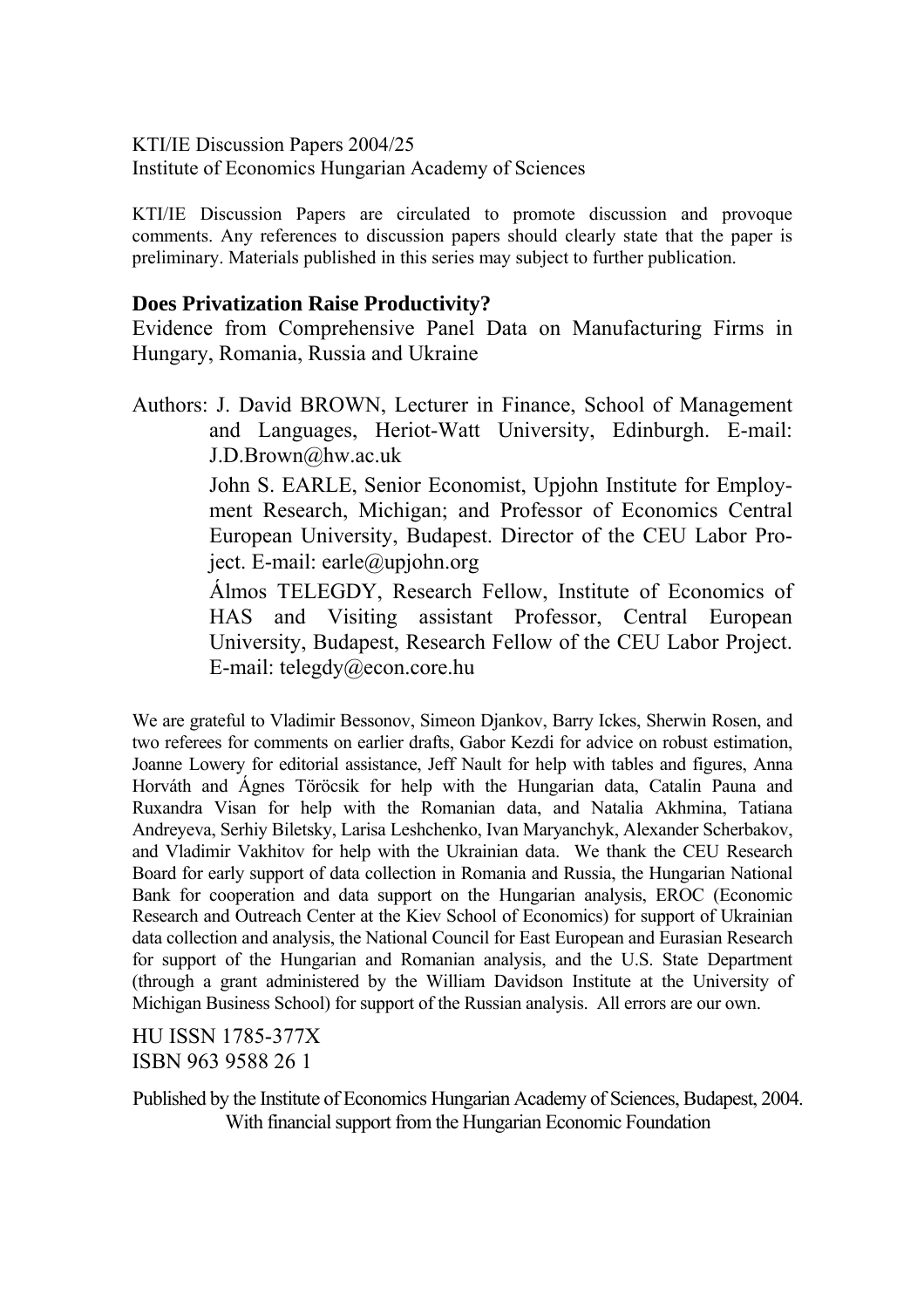## **The Publications of the Institute of Economics**

| ON THE LABOUR MARKET | <b>BUDAPEST WORKING PAPERS</b> | <b>BUDAPESTI</b><br>MUNKAGAZDASÁGTANI FÜZETEK                                |
|----------------------|--------------------------------|------------------------------------------------------------------------------|
| BWP 2003/1           | Agnes Hárs                     | Channeled East-West labour migration in the frame of bilateral<br>agreements |

| BWP 2003/2 | Galasi Péter                           | Munkanélküliségi indikátorok és az állásnélküliek munkaerő-piaci<br>kötődése                                                                         |
|------------|----------------------------------------|------------------------------------------------------------------------------------------------------------------------------------------------------|
| BWP 2003/3 | Károly Fazekas                         | Effects of foreign direct investment on the performance of local<br>labour markets – The case of Hungary                                             |
| BWP 2003/4 | Péter Galasi                           | Estimating wage equations for Hungarian higher-education graduates                                                                                   |
| BWP 2003/5 | Péter Galasi                           | Job-training of Hungarian higher-education graduates                                                                                                 |
| BWP 2003/6 | Gábor Kertesi and<br>János Köllő       | The Employment Effects of Nearly Doubling the Minimum Wage -<br>The Case of Hungary                                                                  |
| BWP 2003/7 | Nemes-Nagy J. -<br>Németh N.           | A "hely" és a "fej". A regionális tagoltság tényezői az ezredfor-<br>duló Magyarországán                                                             |
| BWP 2003/8 | Júlia Varga                            | The Role of Labour Market Expectations and Admission Probabilities<br>in Students' Application Decisions on Higher Education: the case of<br>Hungary |
| BWP 2004/1 | Gábor Kertesi                          | The Employment of the Roma – Evidence from Hungary                                                                                                   |
| BWP 2004/2 | Kézdi Gábor                            | Az aktív foglalkoztatáspolitikai programok hatásvizsgálatának mód-<br>szertani kérdései                                                              |
| BWP 2004/3 | Galasi Péter                           | Valóban leértékelődtek a felsőfokú diplomák?                                                                                                         |
| BWP 2004/4 | Galasi Péter                           | Túlképzés, alulképzés és bérhozam a magyar munkaerőpiacon<br>1994-2002                                                                               |
| BWP 2004/5 | István R. Gábor                        | Capitalist firm vis-à-vis with trade union, versus producer cooperative                                                                              |
| BWP 2004/6 | Bódis L.-J. Mickle-<br>wright-Nagy Gy. | A munkanélküli ellátás indokoltsági feltételeinek érvényesítése: em-<br>pirikus vizsgálat az elhelyezkedési készség ellenőrzésének hatásairól        |

### RESEARCH IN LABOUR ECONOMICS

| (Volumes based on conferences organised by KTK/IE and the Labour Science Committee HAS) |                 |
|-----------------------------------------------------------------------------------------|-----------------|
| Munkaerőpiac és regionalitás az átmenet időszakában. Budapest, 1998.                    | Ed.: K. Fazekas |
| A munkaügyi kapcsolatok rendszere és a munkavállalók helyzete. Budapest, 2000.          | Ed.: J. Koltay  |
| Oktatás és munkaerőpiaci érvényesülés. Budapest, 2001.                                  | Ed.: A. Semjén  |
| A felzárkózás esélyei – Munkapiaci látlelet a felzárkózás küszöbén. Budapest, 2003.     | Ed.: Gy. Kővári |

#### LABOUR MARKET YEARBOOKS

| Munkaerőpiaci tükör – 2000. Budapest, 2000.                                                                 | Ed.: K. Fazekas             |
|-------------------------------------------------------------------------------------------------------------|-----------------------------|
| Munkaerőpiaci tükör – 2001. Budapest, 2001.                                                                 | Ed.: K. Fazekas             |
| Munkaerőpiaci tükör – 2002. Budapest, 2002.                                                                 | Ed.: K. Fazekas             |
| Munkaerőpiaci tükör – 2003. Budapest, 2003.                                                                 | Ed.: K. Fazekas             |
| Munkaerőpiaci tükör – 2004. Budapest, 2004.                                                                 | Eds.: K. Fazekas, J. Varga  |
| The Hungarian Labour Market - Review and Analysis, 2002. Bp., 2002                                          | Eds.: K. Fazekas, J. Koltay |
| The Hungarian Labour Market - Review and Analysis, 2003. Bp., 2003                                          | Eds.: K. Fazekas, J. Koltay |
| The Hungarian Labour Market - Review and Analysis, 2004. Bp., 2004 Eds.: K. Fazekas, J. Koltay, Zs. Gergely |                             |

Papers can be downloaded from the homepage of the Institute of Economics **[http://econ.core.hu](http://www.econ.core.hu/)**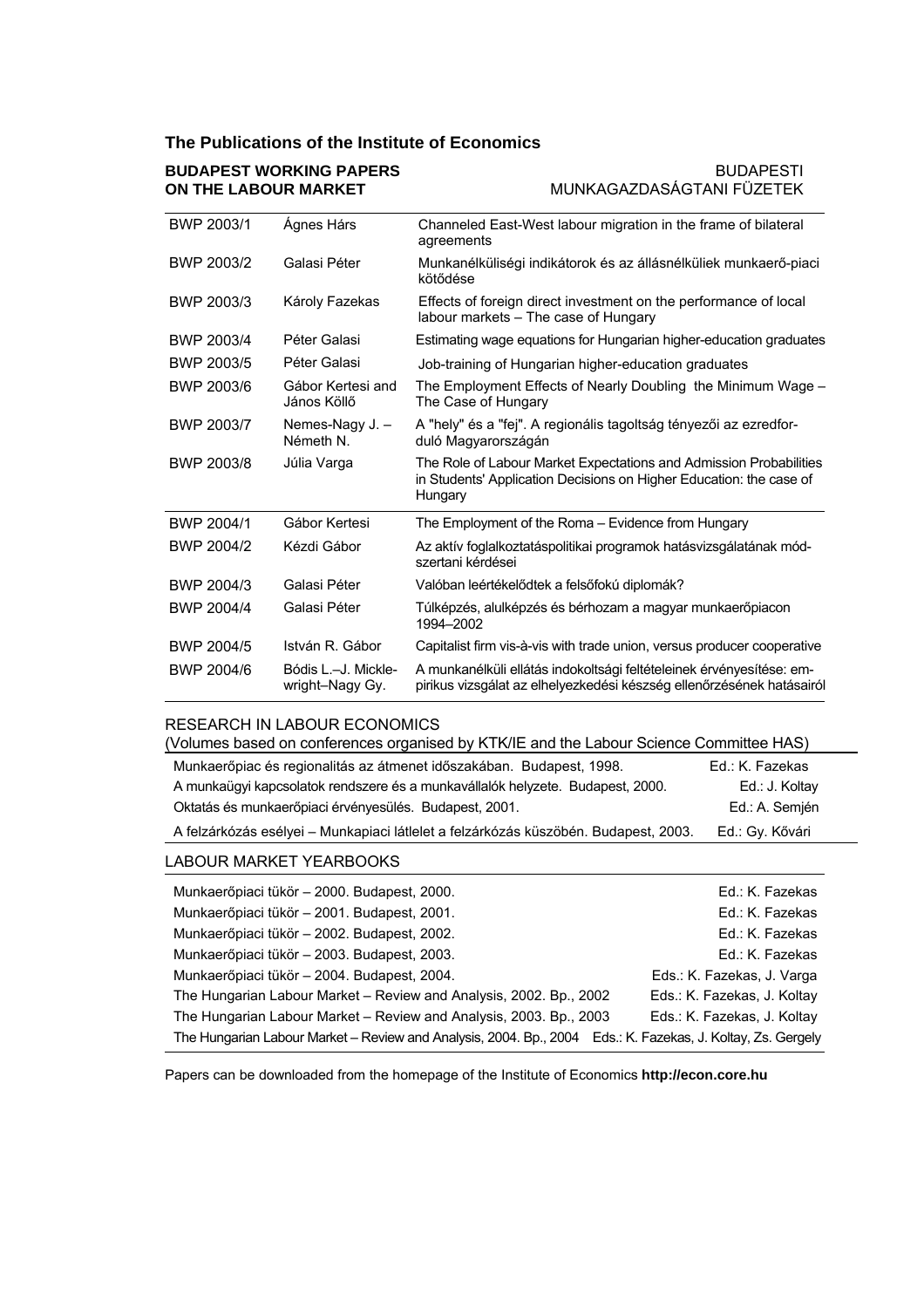# **DISCUSSION PAPERS** MŰHELYTANULMÁNYOK

| MT-DP. 2004/1        | <b>Attila HAVAS</b>                       | Assessing the Impact of Framework Programmes in a<br>System in Transition                                                                               |
|----------------------|-------------------------------------------|---------------------------------------------------------------------------------------------------------------------------------------------------------|
| MT-DP. 2004/2        | Max GILLMAN-Michal<br><b>KEJAK</b>        | Inflation and Balanced-Path Growth with Alternative<br><b>Payment Mechanisms</b>                                                                        |
| MT-DP. 2004/3        | L. AMBRUS-LAKATOS-<br>B. VILÁGI-J. VINCZE | Deviations from interest rate parity in small open<br>economies: a quantitative-theoretical investigation                                               |
| <b>MT-DP. 2004/4</b> | HALPERN László és<br>szerzőtársai         | A minimálbér költségvetési hatásai                                                                                                                      |
| <b>MT-DP. 2004/5</b> | FALUVÉGI Albert                           | A társadalmi-gazdasági jellemzők területi alakulása<br>és várható hatásai az átmenet időszakában                                                        |
| MT-DP. 2004/6        | Mária CSANÁDI                             | Budget constraints in party-states nested in power rela-<br>tions: the key to different paths of transformation                                         |
| MT-DP. 2004/7        | Mária CSANÁDI                             | A comparative model of party-states: the structural<br>reasons behind similarities and differences in self-<br>reproduction, reforms and transformation |
| <b>MT-DP. 2004/8</b> | <b>KARSAI Judit</b>                       | Helyettesítheti-e az állam a magántőke-befektetőket?<br>Az állam szerepe a magántőke-piacon                                                             |
| MT-DP, 2004/9        | <b>Judit KARSAI</b>                       | Can the state replace private capital investors? Public<br>financing of venture capital in Hungary                                                      |
| MT-DP. 2004/10       | Mária CSANÁDI                             | Do party-states transform by learning?                                                                                                                  |
| MT-DP. 2004/11       | István CZAJLIK - János<br><b>VINCZE</b>   | Corporate law and corporate governance. The<br>Hungarian experience                                                                                     |
| MT-DP. 2004/12       | L. HALPERN et al                          | Firms' Price Markups and Returns to Scale in<br>Imperfect Markets: Bulgaria and Hungary                                                                 |
| MT-DP. 2004/13       | Norbert MAIER                             | Explaining Corruption: A Common Agency Approach                                                                                                         |
| MT-DP. 2004/14       | Gergely CSORBA                            | Screening Contracts in the Presence of Positive Net-<br>work Effects                                                                                    |
| MT-DP, 2004/15       | K. BOGNÁR – L. SMITH                      | We Can't Argue Forever                                                                                                                                  |
| MT-DP. 2004/16       | JUHÁSZ A. – SERES A.<br>- STAUDER M.      | A kereskedelmi koncentráció módszertana                                                                                                                 |
| MT-DP. 2004/17       | Júlia LENDVAI                             | Inflation Inertia and Monetary Policy Shocks                                                                                                            |
| MT-DP. 2004/18       | A. FREDERIKSEN -<br>E. TAKÁTS             | Optimal incentive mix of performance pay and efficiency<br>wage                                                                                         |
| MT-DP. 2004/19       | Péter KONDOR                              | The more we know, the less we agree: public<br>announcement and higher-order expectations                                                               |
| MT-DP. 2004/20       | B. BARANYI-I.<br><b>BALCSÓK</b>           | Határ menti együttműködés és a foglalkoztatás -<br>kelet-magyarországi helyzetkép                                                                       |
| MT-DP. 2004/21       | LÁ. KÓCZY – L. LAUWERS                    | The minimal dominant set is a non-empty core-extension                                                                                                  |
| MT-DP. 2004/22       | Miklós KOREN                              | The law of two prices: trade costs and relative price<br>variability                                                                                    |
| MT-DP. 2004/23       | A. AMBRUS -<br>R. ARGENZIANO              | Network Markets and Consumer Coordination                                                                                                               |
| MT-DP. 2004/24       | LŐCSEI Hajnalka                           | A vidéki városi agglomerációk fejlődési pályája                                                                                                         |

Papers can be downloaded from the homepage of the Institute of Economics: **[http://econ.core.hu](http://www.econ.core.hu/)**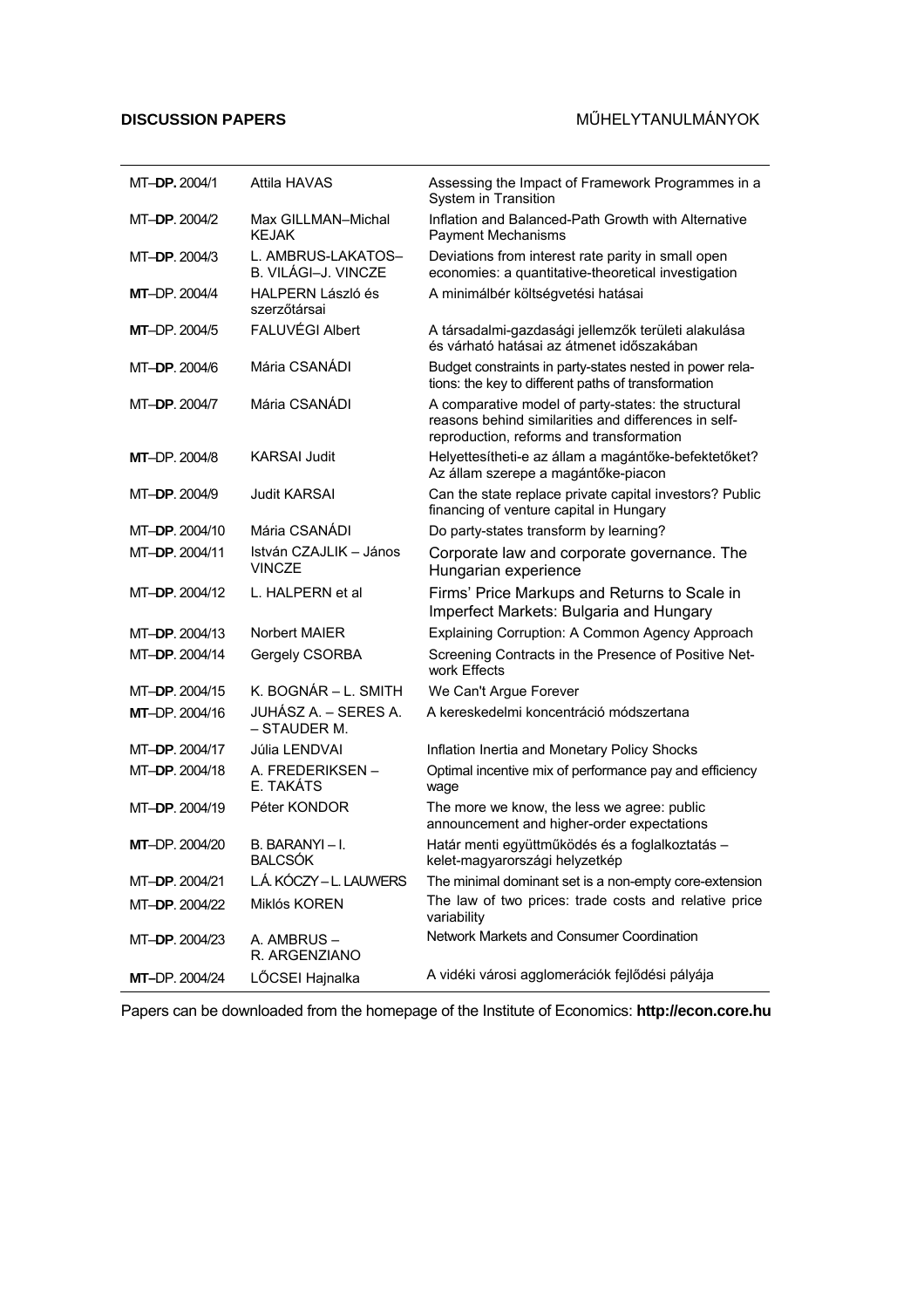MAGYAR TUDOMÁNYOS AKADÉMIA KÖZGAZDASÁGTUDOMÁNYI INTÉZET



**INSTITUTE OF ECONOMICS GARIAN ACADEMY OF SCIENCE** 

MŰHELYTANULM£NYOK **DISCUSSION PAPERS**

# MT-DP. 2004/25

# **DOES PRIVATIZATION RAISE PRODUCTIVITY?**

EVIDENCE FROM COMPREHENSIVE PANEL DATA ON MANUFACTURING FIRMS IN HUNGARY, ROMANIA, RUSSIA AND UKRAINE

BY J.DAVID BROWN, JOHN S. EARLE AND ALMOS TELEGDY

## *Abstract*

*We analyze the impact of privatization on multifactor productivity (MFP) using long panel data for nearly the universe of initially stateowned manufacturing firms in four economies. Controlling for firm and industry-year fixed effects and employing a wide variety of measurement approaches, we estimate that majority privatization raises MFP about 28% in Romania, 22% in Hungary, and 3% in Ukraine, with some variation across specifications, while in Russia it lowers it about 4%. Privatization to foreign rather than domestic investors has a larger impact (about 44%) and is much more consistent across countries. The positive effects emerge within a year in Hungary, Romania, and Ukraine and continue to grow thereafter, but are still ambiguous even after 5 years in Russia. Pre-privatization MFP exceeds that of firms remaining state-owned in all countries, implying that cross-sectional estimates overstate privatization effects. The patterns of the estimated effects cast doubt on a number of explanations for "when privatization works.*"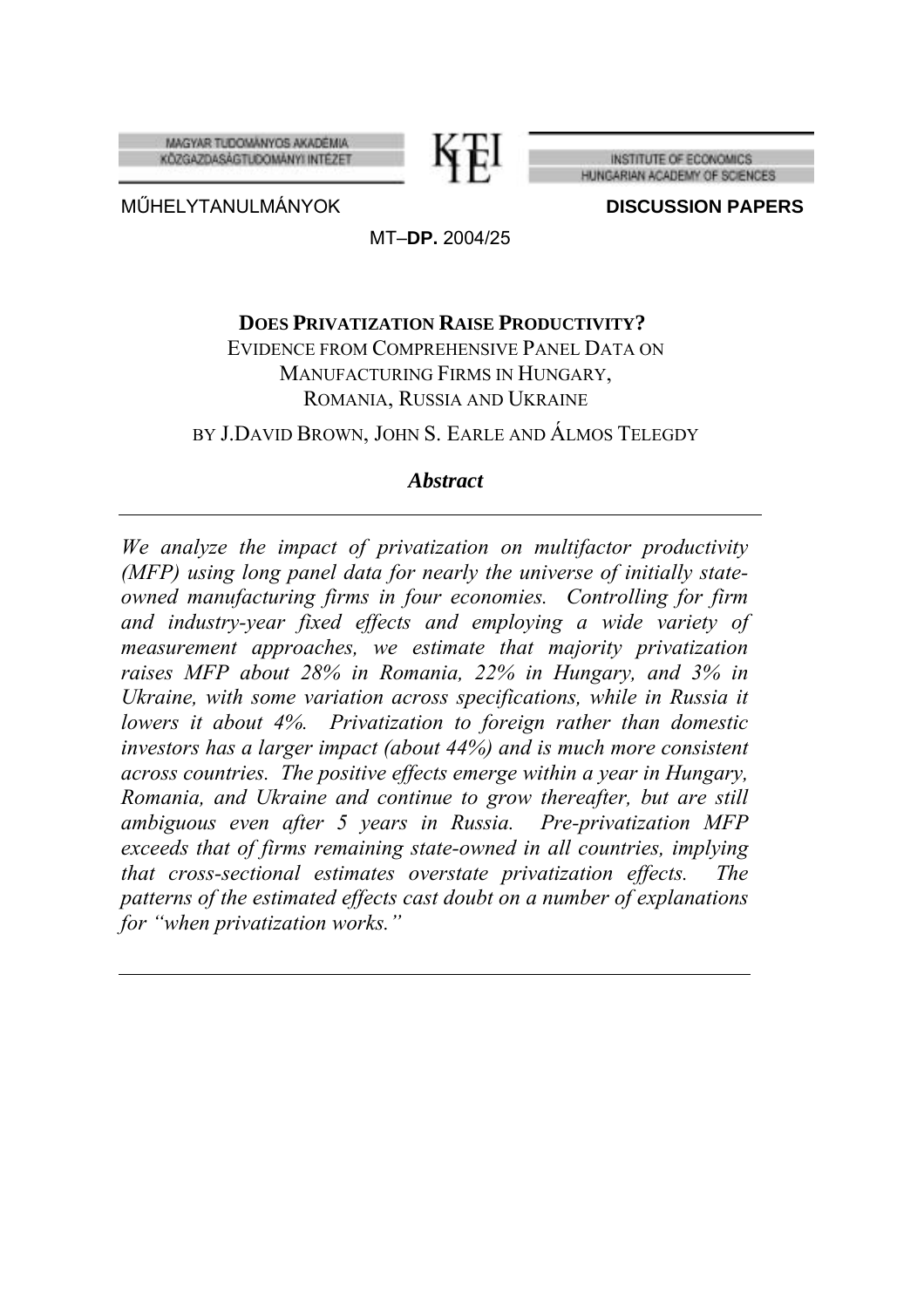MAGYAR TUDOMÁNYOS AKADÉMIA KÖZGAZDASÁGTUDOMÁNYI INTÉZET



**INSTITUTE OF ECONOMICS IGARIAN ACADEMY OF SCIENCES** 

MŰHELYTANULM£NYOK **DISCUSSION PAPERS**

## MT<sub>-DP</sub>. 2004/25

# **J.DAVID BROWN – JOHN S. EARLE – TELEGDY ÁLMOS**

# **A PRIVATIZÁCIÓ HATÁSA A FELDOLGOZÓIPARI VÁLLALATOK TERMELÉKENYSÉGÉRE MAGYARORSZÁGON, OROSZORSZÁGBAN, ROMÁNIÁBAN ÉS UKRAJNÁBAN**

# *Összefoglalás*

*Vállalati szintű, 11 – 18 évet felölelő panel adatokat használva négy ország szinte összes feldolgozóipari vállalatáról, a privatizáció hatá*sát becsüljük a vállalatok termelékenységére. Regresszióinkban ki*szűrj¸k az időtől f¸ggetlen v·llalati Ès az Èv-ipar·gi hat·sokat, hogy*  $c$ sökkentsük a privatizáció esetében fellépő szelekciós torzítást. Eredményeink azt sugallják, hogy a részvények többségének magán*kézbe juttatása átlagosan 28 százalékkal növeli a vállalatok teljes* termelékenységet Romániában, 22 százalékkal Magyarországon és 3 százalékkal Ukrajnában, Oroszországban viszont 4 százalékkal csök*ken a vállalatok termelékenysége a privatizációt követően. A külföldi többségi tulajdont eredményező privatizáció hatása a termelékeny*ségre sokkal nagyobb (átlagosan 44 százalék), és sokkal homogénebb, mint a belföldi magánkézbe juttatás hatása. Becsléseink azt is *valószínűsítik, hogy a privatizált vállalatok termelékenysége már a magánosítás előtt magasabb volt, mint a később sem magánosított ·llami v·llalatokÈ, amely bizonyÌtja a szelekciÛ jelenlÈtÈt a privatiz·* ciós folyamatban. A termelékenység dinamikáját vizsgálya kimutat*juk, hogy a pozitív hatás már a magánosítást követő első évben je*lentkezik, és további növekedést eredményez a további években, az *Oroszországban mért negatív hatás viszont elhúzódik. Becsléseinket megismételtük különböző termelési technológiákat feltételezve és né*hány becslési módszert alkalmazva; eredményeink robusztusnak bi*zonyultak.*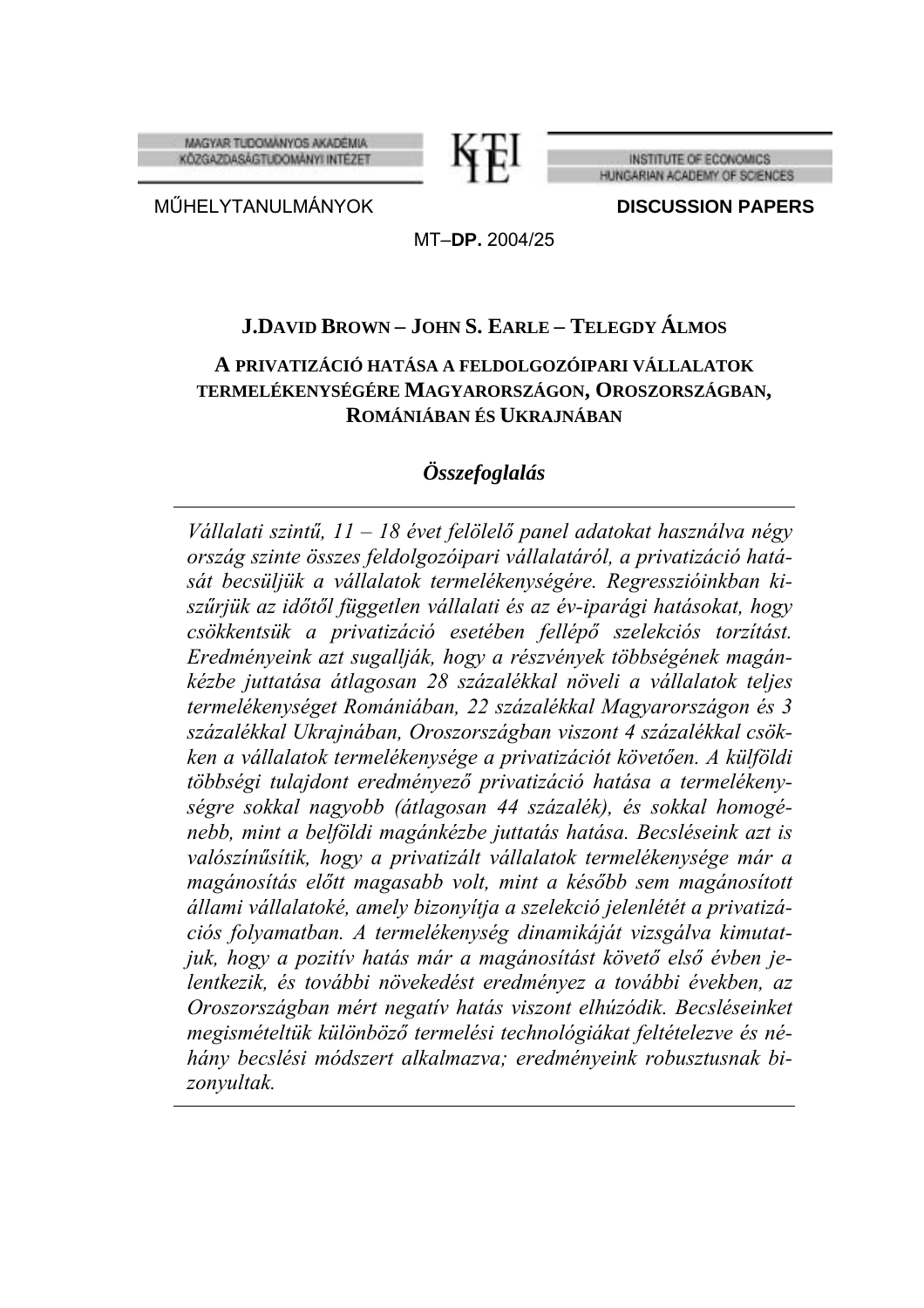## **1. INTRODUCTION**

÷

The privatization of tens of thousands of manufacturing firms in Eastern Europe during the 1990s represents a gigantic experiment in corporate ownership and performance. The usefulness of investigating these dramatic changes derives not only from the large numbers of observations available for analysis, much larger than those in Western studies, but also from several additional factors.<sup>1</sup> Unlike the situation in the West, where state-owned enterprises usually operate in only a few sectors and tend to differ systematically from other firms, state ownership was indiscriminate during the socialist period in Eastern Europe, accounting for nearly all productive assets. The privatization policies adopted in the aftermath of the sudden collapse of Communist Party control were almost equally indiscriminate, involving rapid transfers of massive numbers of companies in just a few years, in contrast to the careful selection and long preparation of firms for privatization typical in the West. At the same time, most East European countries have retained significant numbers of firms in state hands, thus providing a useful comparison group for estimating the impact of ownership change. These characteristics imply that the impact on firm performance can be treated as arising in a quasi-experimental situation in which the standard problems in identifying a privatization effect are mitigated.

The East European setting also offers remarkable variation in the design of privatization programs and in the broader economic policy and business environment, all of which carry potential consequences for the effects of privatization on firm behavior. Variables in privatization design include the choice of mass privatization techniques versus individual sales, the extent to which different types of owners acquire shares, and the extent of ownership concentration resulting from the programs (e.g., Frydman et al., 1993*a*, 1993b). The policy and business environment includes barriers to competition, access to finance, macroeconomic stability, security of property rights, and enforcement of contracts (e.g, EBRD, 1999; Johnson, McMillan, and

<sup>1</sup> Megginson and Netter (2001) review Western studies of privatization and some early studies of the results in transition economies; Djankov and Murrell (2002) discuss studies in transition economies.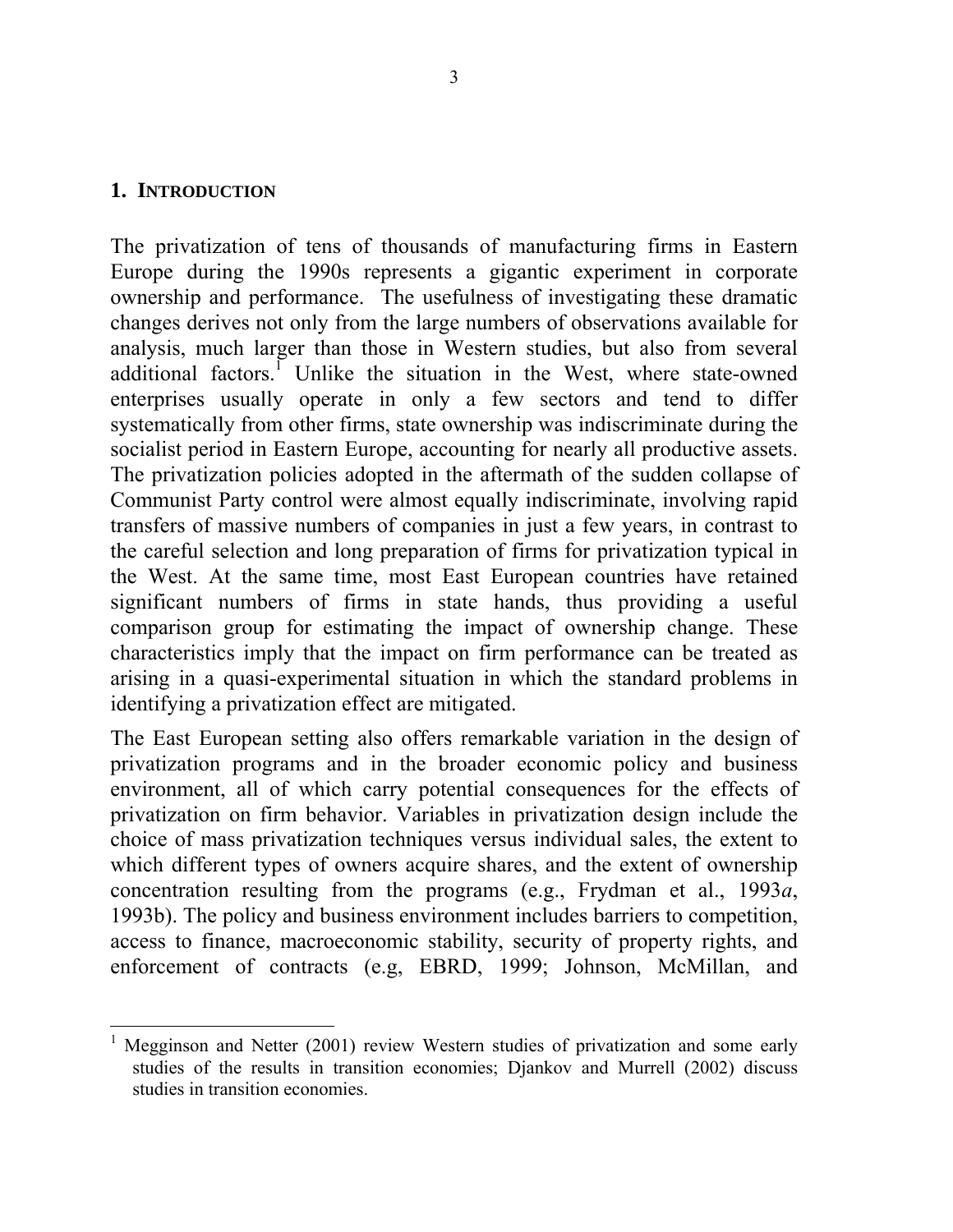Woodruff, 2000, 2002; World Bank, 2002). Cross-country variation in these factors may result in differences in the abilities and incentives of new private owners to engage in productivity-enhancing restructuring and may thus account for differences in privatization outcomes.

Despite the attractiveness of this research setting and the inherent scholarly and policy-oriented interest in these issues, however, there have been surprisingly few studies that fully exploited the possibilities with a corresponding research design. Notwithstanding the large number of privatized firms in many East European countries and what by now has become a fairly long time period for analysis, data limitations have prevented most research from including more than a few hundred firms from a single country, and few studies have more than three or four annual observations on each firm.<sup>2</sup> Marshalling only one or two years of both pre- and postprivatization information, researchers have faced difficulties reliably identifying a privatization effect and judging pre-privatization differences that might reflect selection bias in the privatization process. Some study data only on privatized firms, thus failing to exploit the possibility of a state enterprise comparison group. Few have been able to draw on data from more than one country, rendering it difficult to assess the generality of the results as well as the effects of the specific privatization design and the broader policy and business environment on the privatization-performance relationship.

This paper analyzes the productivity effects of privatization using much longer time series and more comprehensive coverage than in earlier research. We have assembled information on manufacturing firms from as early as 1985, when the Communist Party still held power, until 2002, well after most firms

 $\frac{1}{2}$ <sup>2</sup> We build on this previous research, including Anderson, Lee, and Murrell (2000), who study 211 privatized firms in Mongolia from 1990 to 1995; Barberis, Boycko, Shleifer, and Tsukanova (1996), 452 Russian shops in 1992-1993; Claessens and Djankov (1999), 706 Czech firms, 1992-1997; Claessens and Djankov (2002), large samples in seven economies, 1992-1995; Djankov (1999), 960 firms in the NIS, 1995–1997; Earle and Estrin (1997), 439 Russian firms in 1994; Frydman et al. (1999), 200 privatized Czech, Hungarian, and Polish firms, 1990–1993; Smith, Cin, and Vodopivec (1997), about 1000 Slovenian firms, 1989–1992. More similar to our study in analyzing longer panels, although each concerns only a single country, are Earle and Telegdy (2002), with 1992- 1999 data in Romania; Lizal and Sveinar  $(2002)$ , 1992–1998 in the Czech Republic; and Orazem and Vodopivec (2003), 1994-2001 in Slovenia. See also Li (1997), who estimates the effect of reforms on productivity in 272 Chinese firms.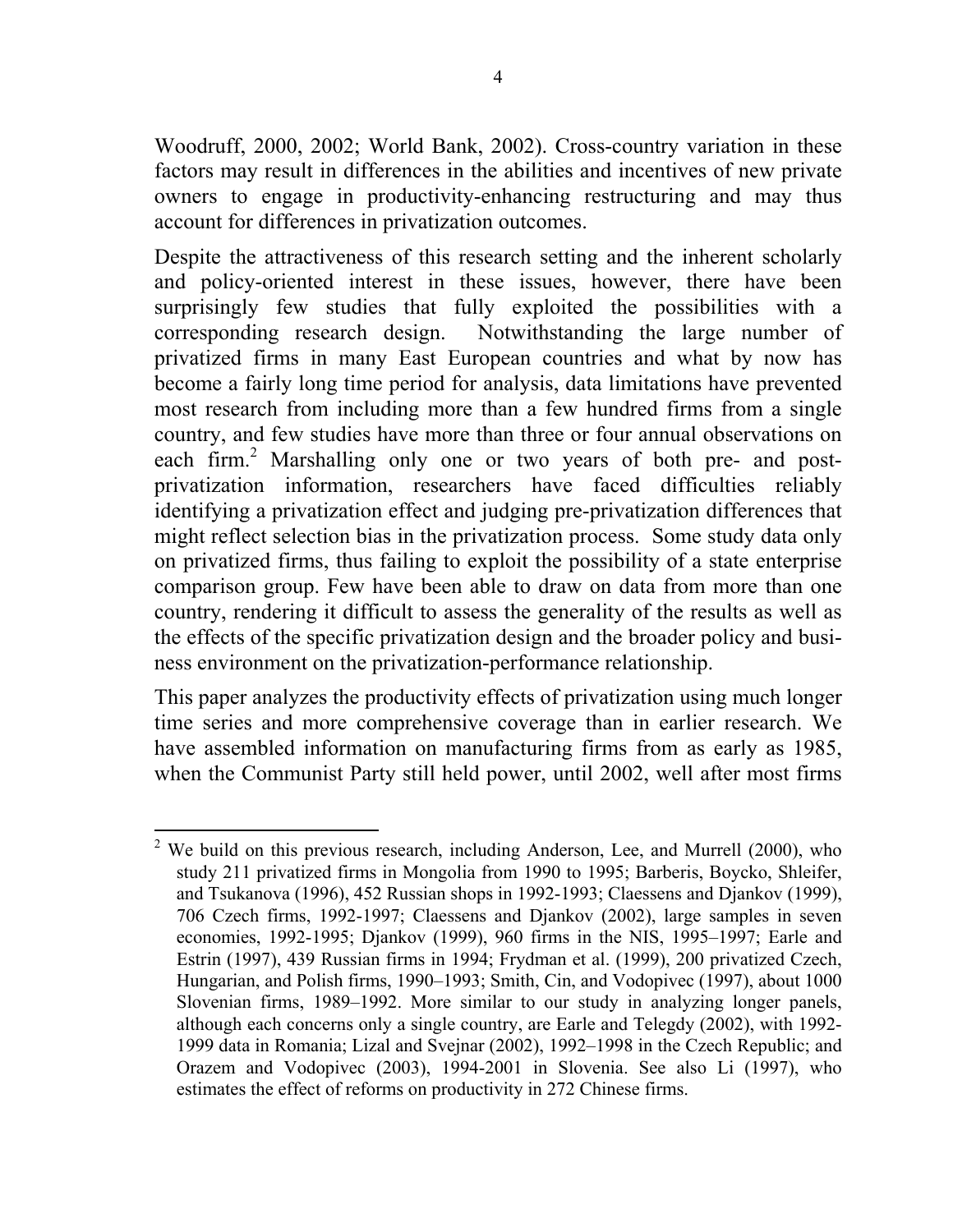had been privatized. The data come from four transition economies  $-$  Hungary, Romania, Russia, and Ukraine  $-$  which followed very different policy strategies and are frequently alleged to have had very different outcomes (e.g., World Bank, 1996). Furthermore, the coverage of our data for these four countries is quite comprehensive, including most manufacturing firms inherited from the former planned economy, both those slated for privatization and those remaining under state ownership. In all four countries, comparable financial information enables us to estimate multifactor productivity for each firm on an annual basis, and the ownership data permit a distinction not only between privatized and state-owned firms but also between firms privatized to foreign investors and those privatized to domestic companies and individuals; they also allow us to infer the precise year in which ownership change occurred. Absent a genuinely randomized experiment, these panel data provide a nearly ideal setting for investigating the relationship between privatization and productivity.

Our basic aim in this paper is to provide robust estimates of this relationship using much larger and longer panels than were available to earlier researchers. Previous studies have also tended to treat productivity as only one of several possible outcome variables, despite the fact that productivity is both more convincing as a performance measure than qualitative measures of restructuring and more closely linked to economic welfare than firm-level sales, profit, or employment. When productivity has been considered, attention is frequently limited to either labor productivity or a single specification of multifactor productivity, and analysis of the latter is often conditioned on auxiliary assumptions such as constant returns to scale, no factor bias associated with ownership, no unobserved firm characteristics correlated with productivity and ownership, and a common technology across diverse industries. Clearly, the value of the estimates is reduced when such assumptions are imposed. In this paper, our approach always takes into account correlated effects (i.e., firm fixed effects) and differences in production technology across industries, and we provide the results of a systematic investigation of the robustness of the ownership effects on productivity across a wide variety of measurement specifications.

In addition to providing robust estimates for each country, we exploit the advantages of these data to shed light on three issues. The first concerns the effects of different types of new private ownership structures. While most studies tend to find an overall positive impact on performance, the level of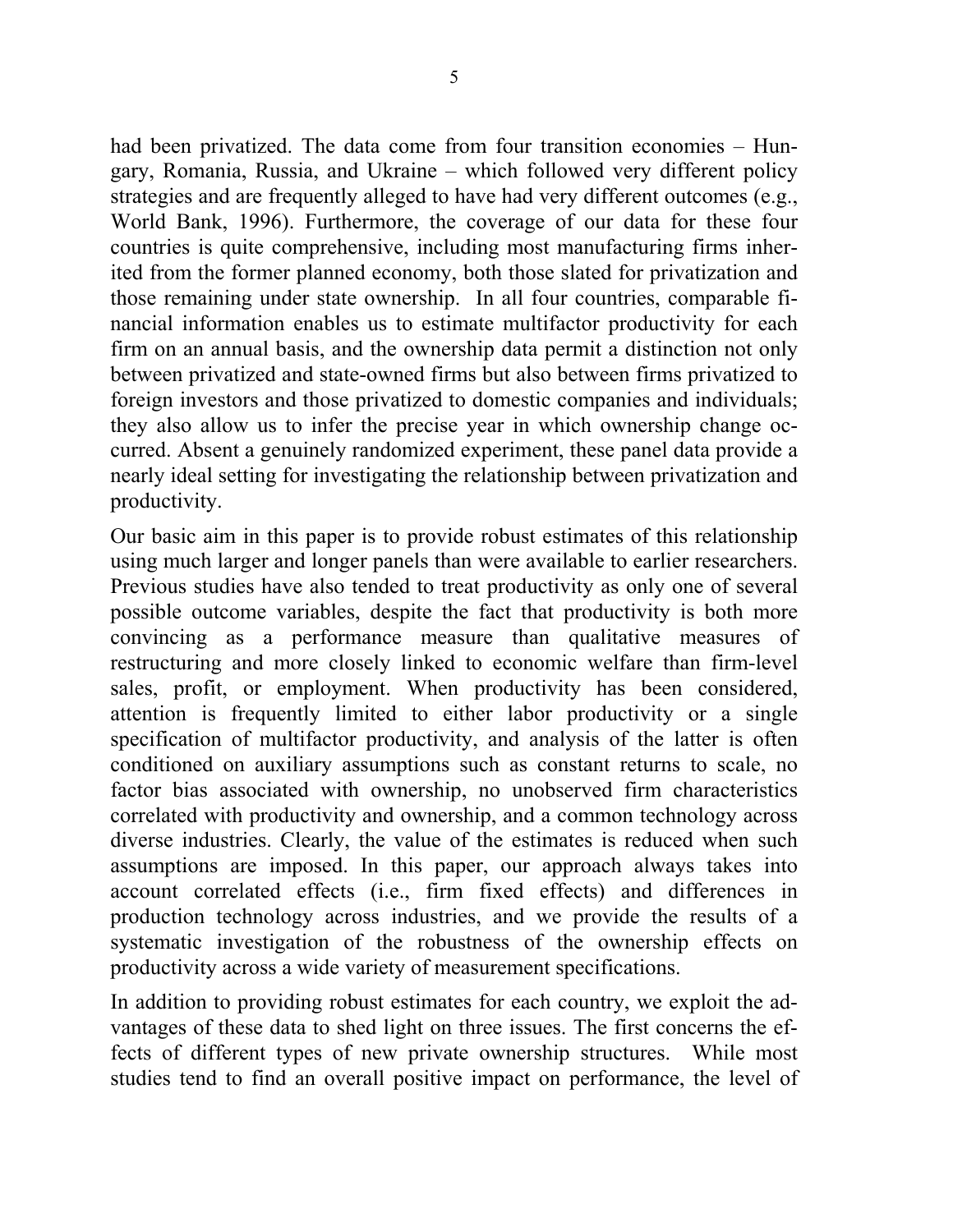confidence in the results disaggregated by owner-type is still further reduced by the small sample size problems described above. Our data, however, contain substantial numbers of observations with both foreign and domestic ownership, permitting us to test some common hypotheses about the relative advantages of each of these types of owner in raising firm performance. On the other hand, these databases do not contain consistent measures of other ownership classifications.

Second, the long-time series in our data permit us to extensively investigate the dynamics of firm performance before and after privatization. Estimates of post-privatization dynamics shed light on how quickly any benefits from privatization are realized and whether they are sustained or tend to diminish over time. Estimates of pre-privatization effects are useful for taking into account possible biases in the selection of firms to be privatized and for assessing the extent to which anticipation of privatization may affect firm performance. Pre-privatization performance could either be enhanced as managerial incentives are increased by the expected benefits under new owners, or it could be diminished as managers see little future with the firm and resort to assetstripping. (Aghion, Blanchard, and Burgess, 1994; Pinto, Belka, and Krajewski, 1993; Roland and Sekkat, 2000). Either type of behavior would result in a biased estimate of the privatization effect in a simple comparison of pre- and post-privatization performance.

The final issue, one which partially subsumes the previous two, concerns cross-country differences in the effects of privatization. By contrast with previous studies, which either focus on single countries, pool several countries' data together, or apply meta-analysis to the results from a large variety of types of studies and data, our investigation of four countries that have adopted very different reform programs is designed to produce results that can be compared by covering the same time period, using similar datasets, and applying the same econometric techniques. $3$  We have systematically built

 $\frac{1}{\sqrt{2}}$  $3$  Megginson, Nash, and van Randenbourgh (1994) study data on 61 firms in 18 countries; Boubakri and Cossett (1998), 79 firms in 21 developing countries; and Frydman et al. (1999), 200 firms in 3 transition economies; but none of these estimates country-specific privatization effects. Djankov and Murrell (2002) estimate privatization effects for two regions (Eastern Europe and CIS) from a meta-analysis of studies that typically rely on cross-section data (or very short panels) from a wide variety of sources (mostly small firm surveys and some individual data), use different econometric methods from one another, and analyze outcomes other than productivity (e.g., sales, new products, wage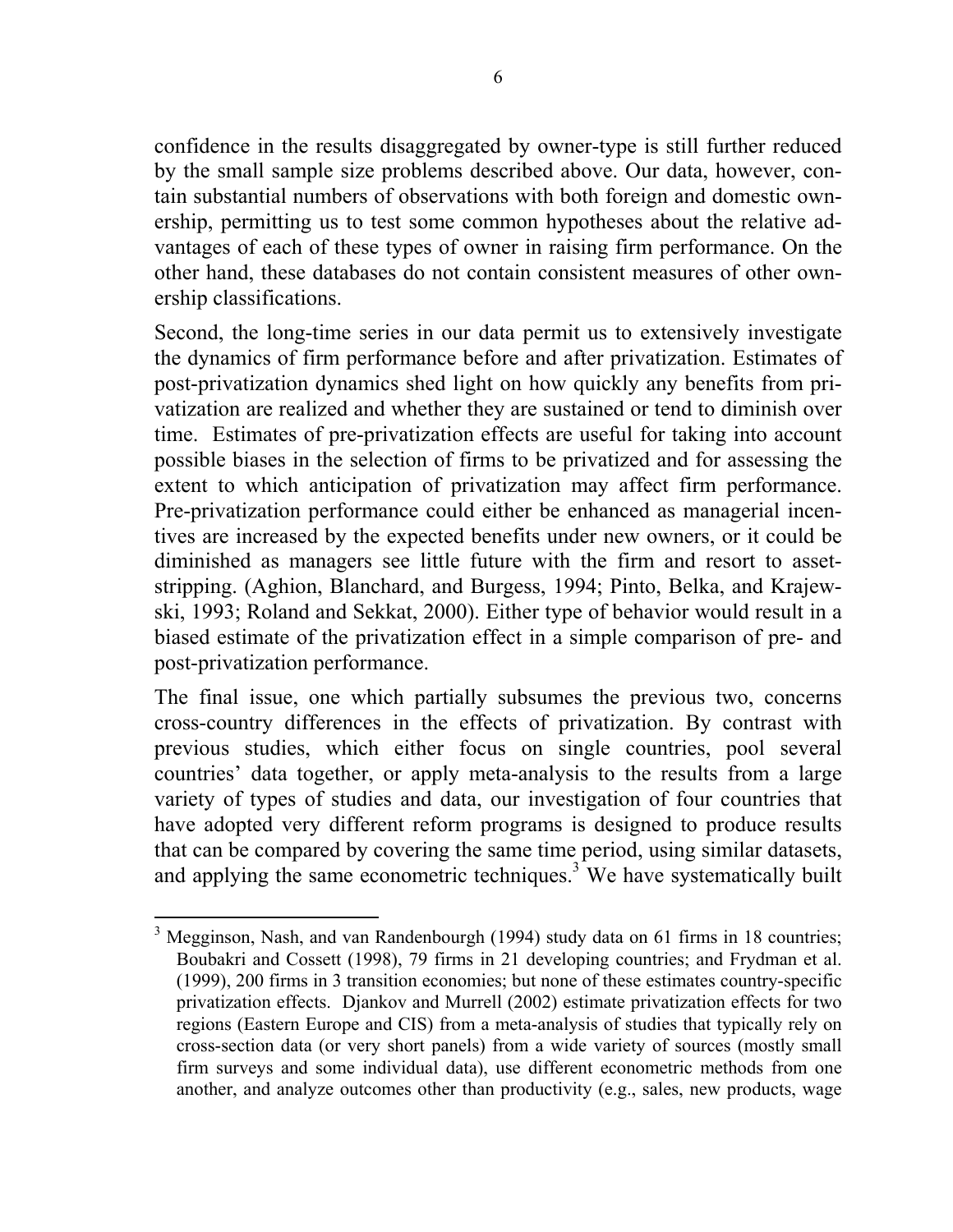up the database to measure all variables as similarly as possible, in order to produce greater comparability across countries. Although the sample of countries is not large enough to permit statistical analysis of the association between the privatization effects and aspects of the economic environment, the patterns we find are relevant for the possibility of such associations, which have been the subject of considerable speculation in previous research. In particular, the hypothesis that weak institutions may attenuate any positive effects of privatization (Anderson, Lee, and Murrell, 2000; Djankov and Murrell, 2002) suggests that our estimated coefficients should vary systematically across countries according to the strength of property rights, enforcement of contracts, and related institutional factors. We also investigate the possibilities that the estimated effects reflect the different methods of privatization and resulting ownership structures, the macroeconomic environment, and initial relative productivity distributions in the four countries  $4$ 

The rest of the paper is organized as follows. *Section 2* describes our data for the four countries we study, and *Section 3* discusses the policy environment and privatization programs in order to develop hypotheses on the effects of privatization and how these may vary across countries. *Section 4* describes the estimation procedures, and *Section 5* presents results. Conclusions are summarized in *Section 6.*

arrears, debt default, qualitative restructuring, successful transactions, etc.). We use nearly universal firm-level data with long time-series and similar variables, focus on productivity, and apply the same methods to estimate comparable country-specific effects; these also shed light on regional differences, discussed below.

 $\overline{a}$ 

<sup>&</sup>lt;sup>4</sup> Zinnes, Eilat, and Sachs (2001) present an alternative, complementary approach relating GDP and other measures of macroeconomic performance to the extent of privatization and other variables in 24 transition economies, although it is questionable whether a privatization effect can be identified in aggregate data.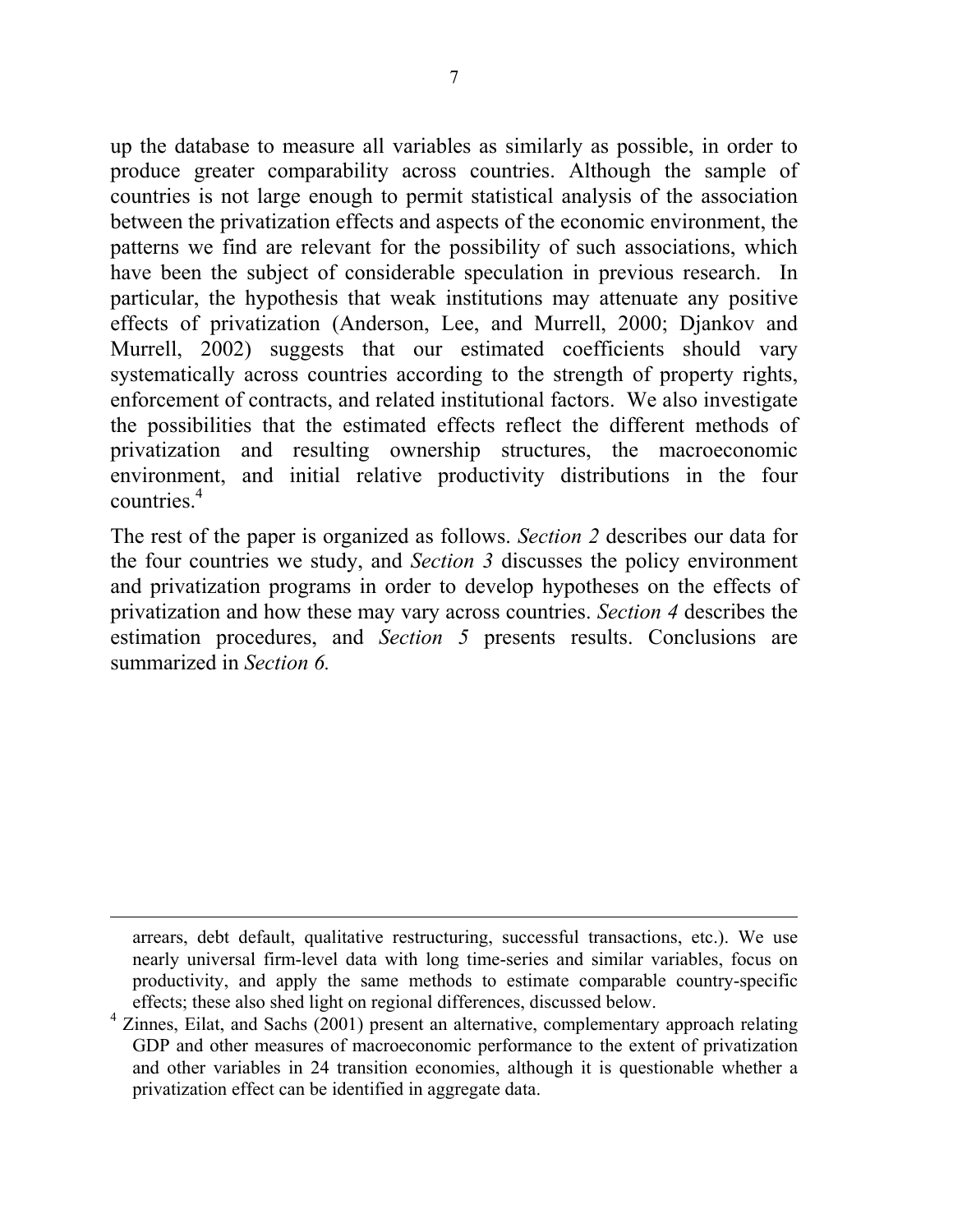# **2. DATA**

Our analysis draws upon annual census-type data available for manufacturing firms in each of the four countries we study. Although the sources and variables are somewhat similar across countries, considerable effort has been necessary to prepare and clean the data, to construct longitudinal links, and to render them sufficiently comparable to justify cross-country comparisons. This section explains our sources and measures, except for the ownership variables in our data, which are described in the next section together with our discussion of privatization policies in these countries.<sup>5</sup>

The countries with the most conceptually similar data are Russia and Ukraine, where common statistical methodologies and data collection mechanisms were inherited from the Soviet Union. The national statistical offices (*Goskomstat* in Russia and *Derzhkomstat* in Ukraine) are the successors to the branches of the former Soviet State Committee. The basic sources in these countries are industrial enterprise registries, supplemented by joint venture registries in Russia, databases from the State Property Committee and the State Securities Commission in Ukraine, and balance sheet data in both countries. The industrial registries are supposed to include all industrial firms with more than 100 employees plus those that are more than 25 percent owned by the state and/or by legal entities that are themselves included in the registry. In fact, the practice seems to be that once firms enter the registries, they continue to report even if the original conditions for inclusion are no longer satisfied. The data may therefore be taken as corresponding to the "old" sector of firms (and their successors) inherited from the Soviet system. Certainly with respect to this set of firms, the databases are quite comprehensive. At the beginning of the transition process in 1992, the firms in the Russian industrial registry accounted for 91 percent and in Ukraine for 94 percent of officially reported total industrial employment. The Russian data are available for every year from 1985 to 2002, and for Ukraine they are available for 1989 and each year from 1992 to 2002.

The Hungarian and Romanian data tend to be more similar to each other than to those in the Soviet successor states. In both cases, the basic data source is balance sheets and income statements associated with tax reporting: to the

<sup>&</sup>lt;sup>5</sup> A more detailed data appendix is available from the authors upon request.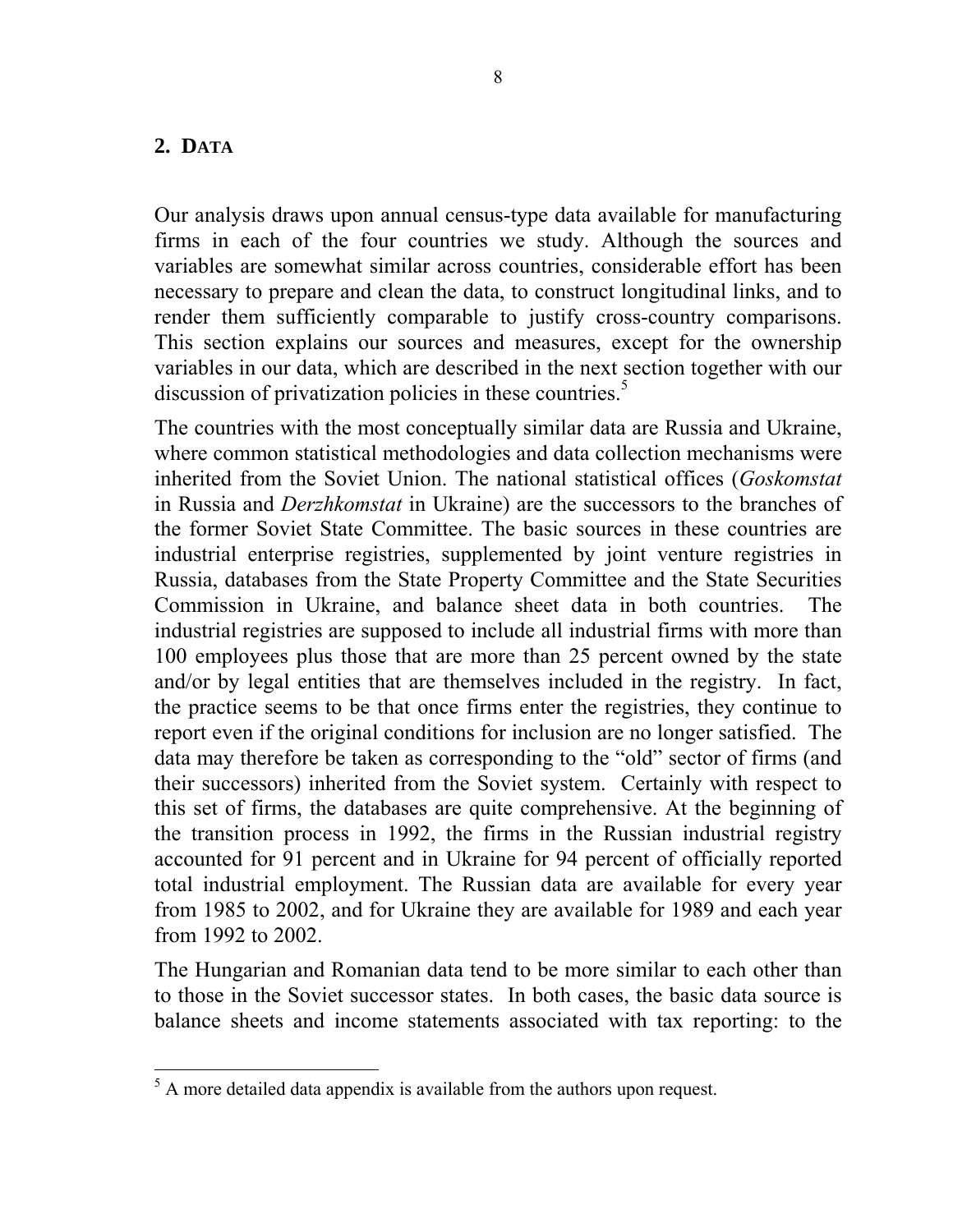National Tax Authority in Hungary and to the Ministry of Finance in Romania. These data are available for all legal entities engaged in doublesided bookkeeping, except in Hungary before  $1992 -$  when only a sample consisting of most firms with at least 20 employees and some smaller firms is available. $\epsilon$  In addition, the Romanian data are supplemented by the National Institute for Statistics' enterprise registry and the State Ownership Fund's portfolio and transactions data. The Romanian data contain 95 percent of reported total manufacturing employment in 1992, and the Hungarian figure, where entry of new private firms started earlier, is 85 percent. The Hungarian data are annual from 1986 to 2002, and the Romanian cover 1992 to 2002.

In order to make the samples comparable across countries, some truncation was necessary. Firms are included if at first observation they operate in an industrial sector, because the Russian and Ukrainian data do not include nonindustrial firms, and they appear also to exclude industrial firms that were previously non-industrial. In all four countries, the data are restricted to manufacturing (NACE 15-36) because some of the nonmanufacturing industrial sectors (chiefly mining) are defined noncomparably in the Russian and Ukrainian classification system (*OKONKh*). The recycling industry (NACE 37) is excluded because of noncomparability with *OKONKh*. We include only "old" firms, defined as existing prior to 1992 (1990 in Hungary) or having any state ownership at first observation, both because the Russian and Ukrainian data do not cover most de novo firms and because, even if we could measure them, de novo firms are not at risk of privatization. Non-profit organizations in all four countries are excluded, as are firms subordinated to the State Committee for the Defense Industry after 1998 in Russia. Finally, we retain firm-years in the sample only when they contain complete information (nonmissing values for ownership, employment, output, and capital). The total numbers of firms and their total employment in 1994, as a fraction of all old firms and their corresponding employment, are shown in *Table 1.* Missing values do not reduce the sample greatly in any country, and we have no reason to expect that the sample is biased in any particular direction. The total number of firms ever in the sample is 31,798 and the average number of annual observations per firm is just under ten, making 314,485 firm-years available for analysis.

<sup>÷</sup> <sup>6</sup> The coverage before 1992 in Hungary is still quite high: total employment in the sample in 1991 is 72 percent of employment in the 1992 sample.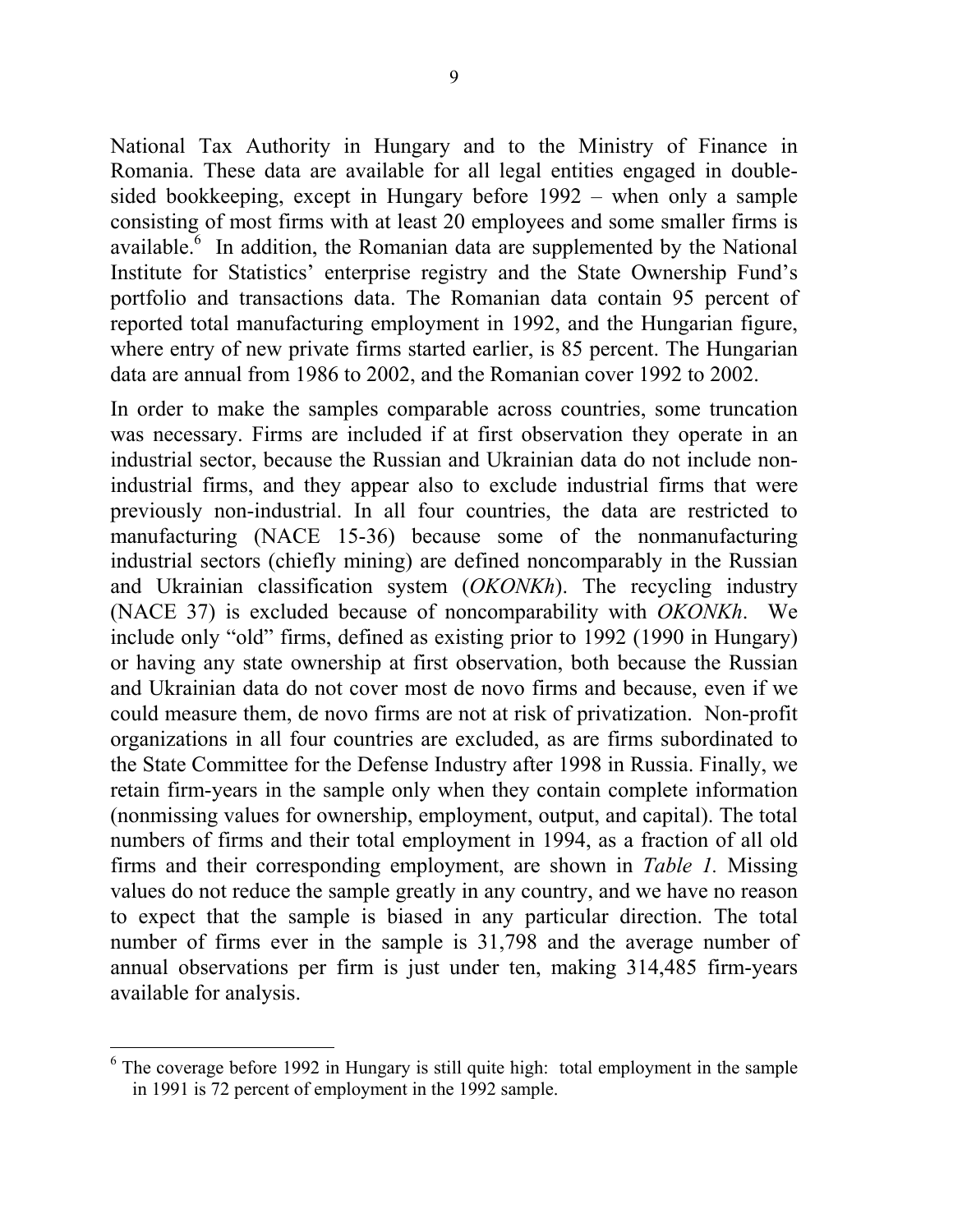# *Table 1*

|         | Number<br>of firms | Percent of<br>all old firms | Total<br>employment | Percent of old<br>firm employ-<br>ment |
|---------|--------------------|-----------------------------|---------------------|----------------------------------------|
| Hungary | 1,965              | 92.5                        | 411,606             | 98.6                                   |
| Romania | 1,938              | 87.5                        | 2,401,875           | 96.0                                   |
| Russia  | 14,630             | 94.1                        | 10,310,400          | 97.2                                   |
| Ukraine | 5,698              | 97.4                        | 3,329,037           | 97.3                                   |

**Sample Sizes, 1994**

*Note*: Sample size is expressed in terms of the number of firms, the percent of the number in all old firms (manufacturing firms inherited from the socialist period), the total employment in the sample firms, and the percent of sample employment in all old firm employment.

Summary statistics and definitions for the basic variables used to estimate productivity – output, capital, and employment – are provided in *Table 2*. To save space, we report means and standard deviations only for selected years. Data on material costs are unfortunately not available for all countries and years in the data; our specification of production technologies therefore assumes the only inputs are capital and labor. Reflecting aggregate statistics, the data imply declining average employment size in all four economies (although most in Romania), while mean output has fallen through most of the period everywhere but in Hungary (and Russia and Ukraine since 1999). Capital stock has also tended to fall in most years, the main exceptions being recent rises in Russia and Ukraine. This last result is somewhat puzzling, but it may reflect imperfect deflators that fail to distinguish true price and quantity changes. Our econometric analysis handles this problem by controlling for a full set of industry-year interactions.

These data have been extensively cleaned to remove inconsistencies and to improve longitudinal linkages that may have been broken due to change of firm identifier from one year to the next (associated with reorganizations and changes of legal form, for instance). The inconsistencies were evaluated using information from multiple sources (including not only separate data providers, but also previous year information available in Romanian balance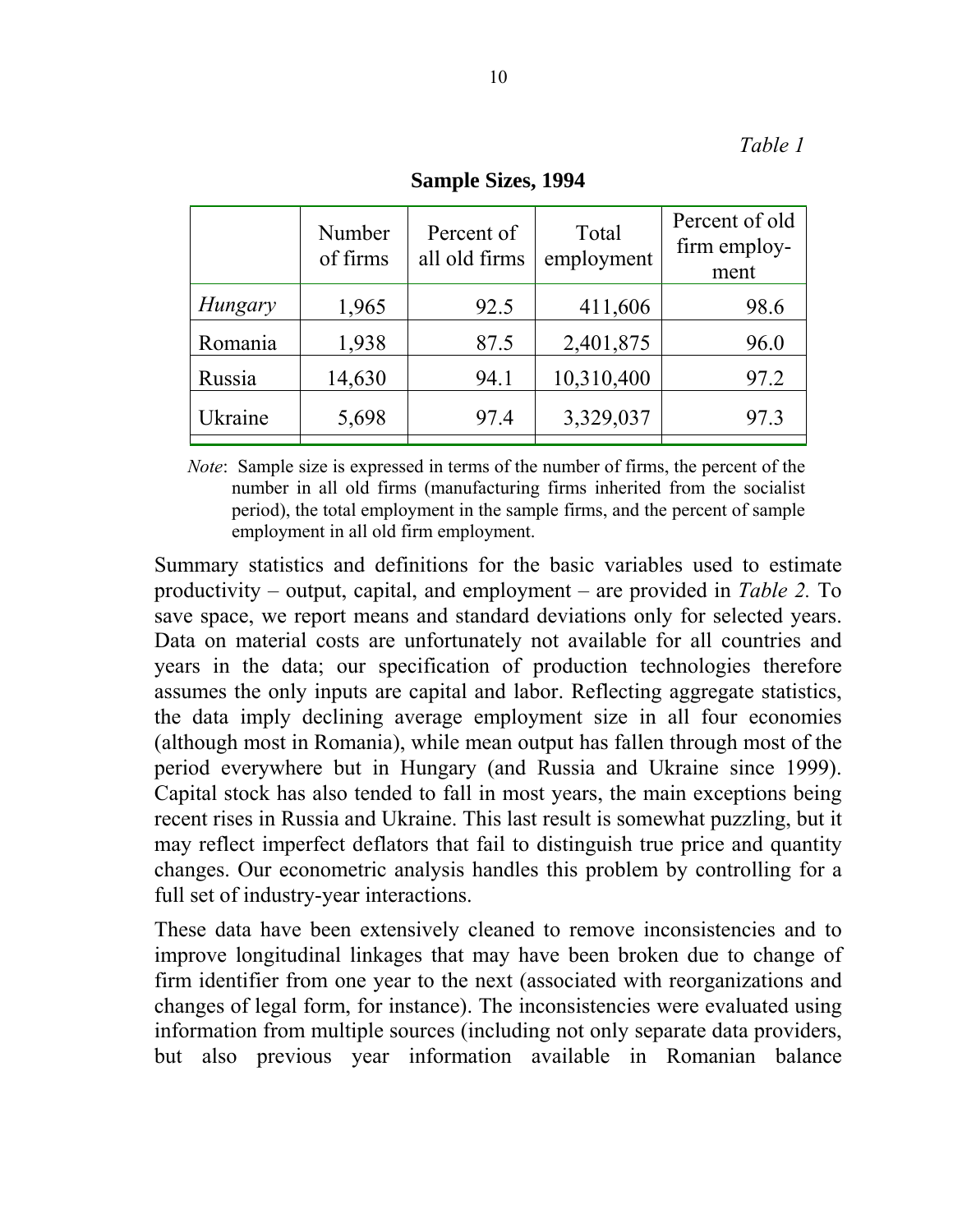| Table |
|-------|
|-------|

|                         |                 | Employment       |                |                  | Capital            |                    |                  | Output             |                    |
|-------------------------|-----------------|------------------|----------------|------------------|--------------------|--------------------|------------------|--------------------|--------------------|
|                         | 1986            | 1994             | 2002           | 1986             | 1994               | 2002               | 1986             | 1994               | 2002               |
| Hungary                 | 636<br>(1,286)  | 209<br>(625)     | 166<br>(416)   | 1,492<br>(5,295) | 1,359<br>(20, 593) | 1,077<br>(10, 011) | 4,322<br>(1,075) | 2,282<br>(24, 551) | 3,591<br>(37, 504) |
| Romani<br>$\mathfrak a$ | <b>NA</b>       | 1,002<br>(2,321) | 418<br>(931)   | <b>NA</b>        | 422<br>(1,773)     | 115<br>(683)       | <b>NA</b>        | 399<br>(1,756)     | 204<br>(1, 137)    |
| Russia                  | 771<br>(2, 595) | 705<br>(2, 257)  | 514<br>(2,041) | 101<br>(5, 536)  | 127<br>(7,051)     | 160<br>(1,935)     | 352<br>(1,293)   | 220<br>(1,356)     | 214<br>(1,672)     |
| <i>Ukraine</i>          | <b>NA</b>       | 584<br>(1,511)   | 469<br>(1,895) | <b>NA</b>        | 22<br>(105)        | 41<br>(240)        | <b>NA</b>        | 21<br>(124)        | 31<br>(222)        |

**Mean Employment, Capital, and Output,** 1986, 1994, and 2002

*Note*: Capital and output are in constant 2002 prices: mln HUF for Hungary, bln ROL for Romania, mln RUB for Russia, and mln UAH for Ukraine. Output equals the value of sales for Hungary, the value of gross output for Romania, Russia and Ukraine. Capital equals average book value of tangible assets between beginning of current and next year for Hungary and Romania, imputed for missing values as the predicted value of the average capital from a regression on current year capital, year and industry dummies. Capital equals average book value of fixed assets used in the main activity of the enterprise, adjusted for revaluations of year values in Russia and Ukraine. Employment equals the average number of registered employees for Hungary and Romania, and average number of registered industrial production personnel in Russia and Ukraine; this measure includes non-production workers, but excludes "nonindustrial" employees who mainly provide employee benefits. Standard deviations are shown in parentheses.  $NA = not available$ .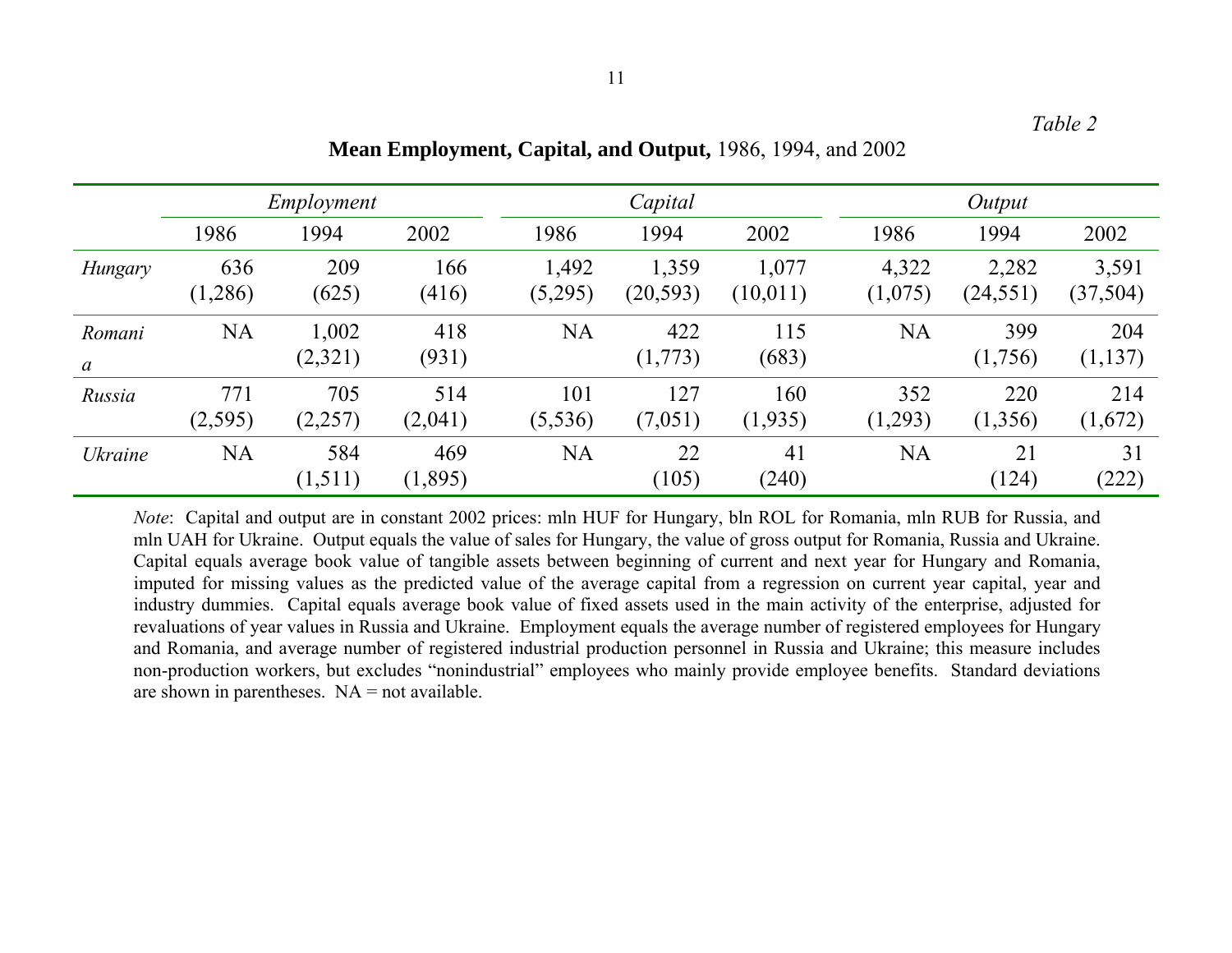sheets and Russian and Ukrainian registries). The longitudinal linkages were improved using all available information, including industry, region, size, multiple sources for the same financial variables, and some exact linking variables (e.g., firm names and addresses in all countries except Hungary, where this information was not available) to match firms that exited in a given year with those that entered in the following year.<sup>7</sup> Although this issue has not received much attention in previous research, it is clear that accurate and complete links are crucial to any identification strategy such as ours that requires observations both before and after privatization. For example, if firms that change their legal form are systematically different  $-$  engaging in greater restructuring, for example  $-$  then it is critical that they not be excluded from the analysis.

Despite these efforts to clean the data, improve the links, and to make them as comparable as possible across countries and over time, measurement errors may still remain. Mismeasurement of productivity  $-$  due to errors in output, capital, or labor  $-\text{could raise the variance of the estimated productivity effect,}$ for instance, while mismeasured ownership could bias the effect towards zero. Reporting practices that vary across ownership types, for example a tendency for privatized firms to under-report inputs relative to output, could also produce biased coefficients. Our approach of analyzing a wide variety of alternative estimation methods is partly motivated by the possibility of such measurement problems, as well as by a desire to assess the robustness of our findings. None of the methods, however, can ameliorate the effects of measurement error entirely, a caveat that should be borne in mind when evaluating the results.

 $\frac{1}{2}$  $7$  Firms with more than 50 employees were examined for inconsistencies and missing links. Where they appeared, inconsistencies were resolved following the majority of sources wherever possible. When all sources disagreed, the inconsistencies in the largest firms (more than 500 employees) were resolved through a detailed case-by-case resolution of mistakes associated with miscodings, misplaced decimals, etc. For smaller firms, inconsistencies were resolved in favor the "preferred source," defined as the source with the most accurate record based on being more frequently in the majority or more often correct in case-by-case evaluations.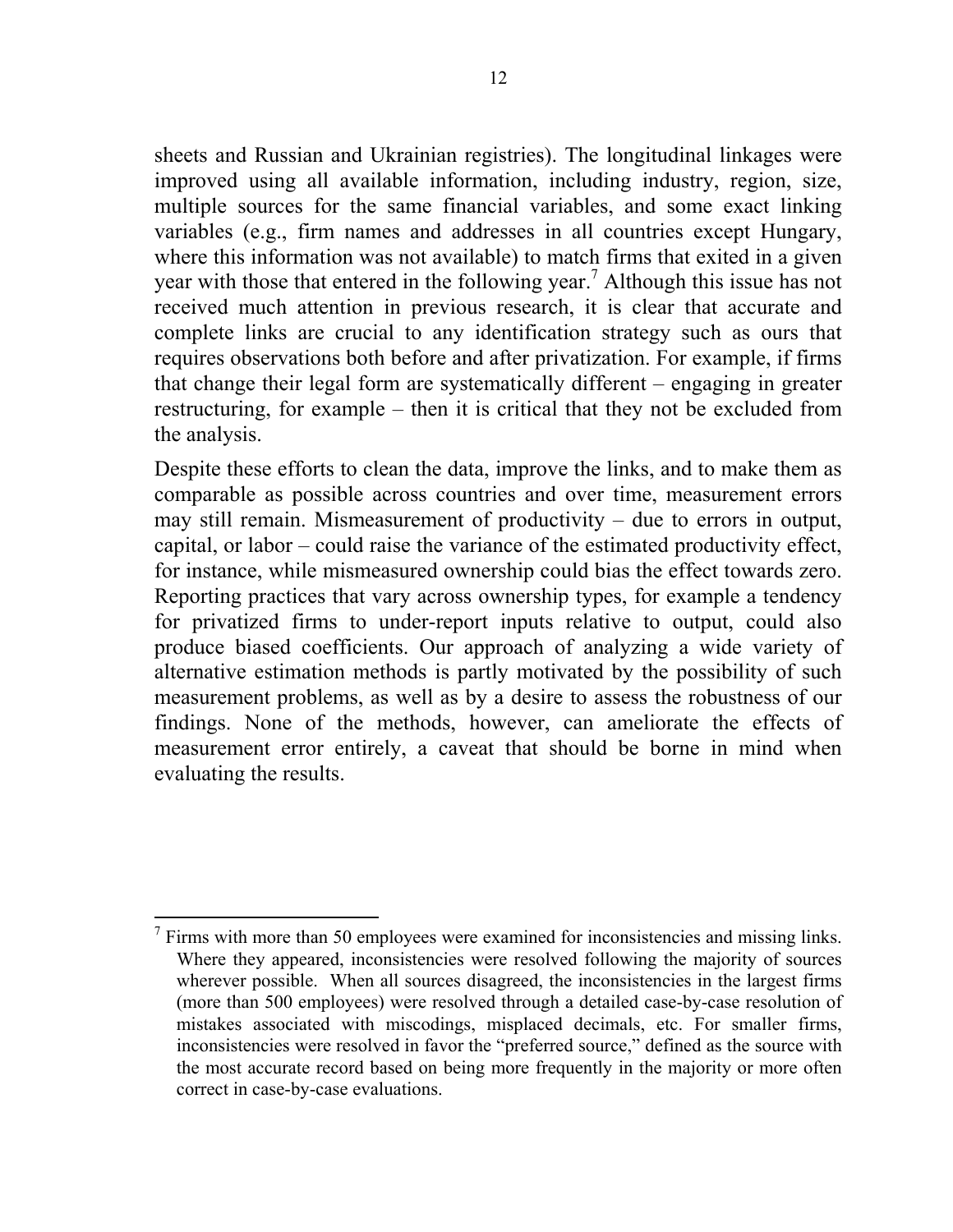# **3. INSTITUTIONAL ENVIRONMENT, PRIVATIZATION POLICIES, AND IMPLICATIONS**

This section develops hypotheses on the effects of privatization on productivity, paying particular attention to the relative size of the effects that may be associated with differences in the economic environment and privatization program design across countries. We begin with a general description of reforms in the four countries and how they have been evaluated by external observers, continue with discussions of privatization program designs and macroeconomic developments, and conclude by drawing out the implications for cross-country differences in the effectiveness of privatization at raising productivity. *Table 3* summarizes the differences in privatization policy designs, reform progress, and the institutional and macroeconomic environment across the four countries.

REFORMS AND THE INSTITUTIONAL ENVIRONMENT

The four countries we study in this paper cover the spectrum of transition economies, at least as conventionally measured in evaluations of "progress" in reform and transition by international organizations such as the European Bank for Reconstruction and Development (EBRD) and the World Bank. The World Bank's (1996) four-group classification of 26 transition economies, for example, puts Hungary in the first group of leading reformers, Romania in the second group, Russia in the third, and Ukraine in the fourth. Similarly, the EBRD's annual indicators of "progress in transition" invariably place Hungary at or close to the top of all transition economies; according to the overall "institutional performance" measure in EBRD (2000), Hungary is ranked first, with a score of 3.5 overall. Romania, Russia, and Ukraine are generally placed much lower, and usually ranked in this same order.

One of the most thorough and well-documented ratings of some aspects of the institutional environment for business is Kaufmann, Kraay, and Mastruzzi's (2003) evaluation of the quality of governance worldwide. The results for our four countries show a similar picture: in 2002, "government effectiveness" is rated most highly in Hungary at 0.78 (by comparison, the U.S. has 1.70 and Singapore and Switzerland both have 2.26), Romania is second at -0.33, Russia is third at -0.40, and Ukraine is last at -0.74 (by comparison, Haiti has - 1.56 and Sierra Leone  $-1.54$ ). On a similar scale for "regulatory quality," Hungary receives 1.21 in 2002 (although this represents a rapid rise from a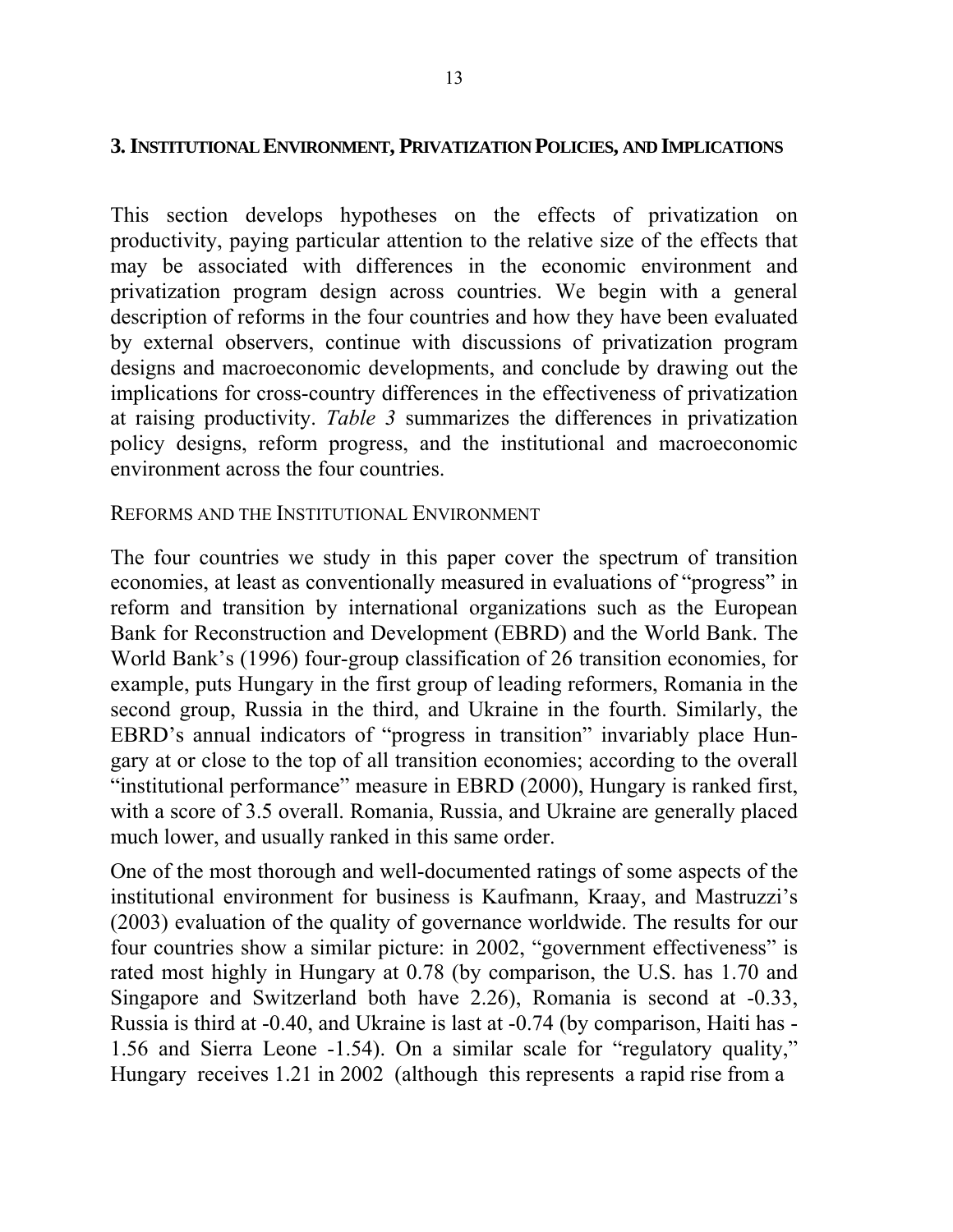|                                                           | Hungary      | Romania        | Russia       | Ukraine                |
|-----------------------------------------------------------|--------------|----------------|--------------|------------------------|
| <b>Privatization Policy</b>                               |              |                |              |                        |
| Main methods <sup>1</sup>                                 | <b>Sales</b> | Mixed          | Insider/mass | Insider                |
| Speed <sup>1</sup>                                        | Fast         | Moderate       | Fast         | Slow                   |
| <b>EBRD</b> Score for Large-                              |              |                |              |                        |
| Scale                                                     | 4.0          | 2.7            | 3.0          | 2.0                    |
| Privatization in $1995^2$                                 |              |                |              |                        |
| <b>Overall Reform Evaluations</b>                         |              |                |              |                        |
| <b>World Bank Grouping</b>                                | 1            | $\overline{2}$ | 3            | 4                      |
| $(1996)^3$                                                | (advanced)   | (second)       |              | (lagging) (way behind) |
| EBRD Average Score for Progress in Transtion <sup>4</sup> |              |                |              |                        |
| 1994                                                      | 3.13         | 2.29           | 2.43         | 1.46                   |
| 2000                                                      | 3.74         | 2.84           | 2.54         | 2.54                   |
| Policy and Business Environment <sup>5</sup>              |              |                |              |                        |
| <b>Government Effectiveness</b>                           | 0.78         | $-0.33$        | $-0.40$      | $-0.74$                |
| <b>Regulatory Quality</b>                                 | 1.21         | 0.04           | $-0.30$      | $-0.62$                |
| Rule of Law                                               | 0.90         | $-0.12$        | $-0.78$      | $-0.79$                |
| Macroeconomic Environment <sup>6</sup>                    |              |                |              |                        |
| Industrial Production (average annual growth, %)          |              |                |              |                        |
| 1990-1994                                                 | $-4.70$      | $-5.87$        | $-15.37$     | $-12.14$               |
| 1994-1998                                                 | 7.83         | $-1.98$        | $-2.65$      | $-4.72$                |
| 1998-2002                                                 | 9.73         | 2.11           | 7.81         | 9.09                   |
| PPI (average annual change, %)                            |              |                |              |                        |
| 1990-1994                                                 | 29.76        | 177.26         | 491.48       | 971.23                 |
| 1994-1998                                                 | 32.73        | 67.19          | 46.58        | 195.99                 |
| 1998-2002                                                 | 21.95        | 48.77          | 33.61        | 10.82                  |
|                                                           |              |                |              |                        |

# **Summary of Country Characteristics**

Note:  $^1$  See discussion in Section 3.  $^2$  EBRD (1995).  $^3$  World Bank (1996).  $^4$  EBRD (1994, 2000). <sup>5</sup> Kaufmann, Kraay, and Mastruzzi (2003). <sup>6</sup> Statistical yearbooks for each country, various years.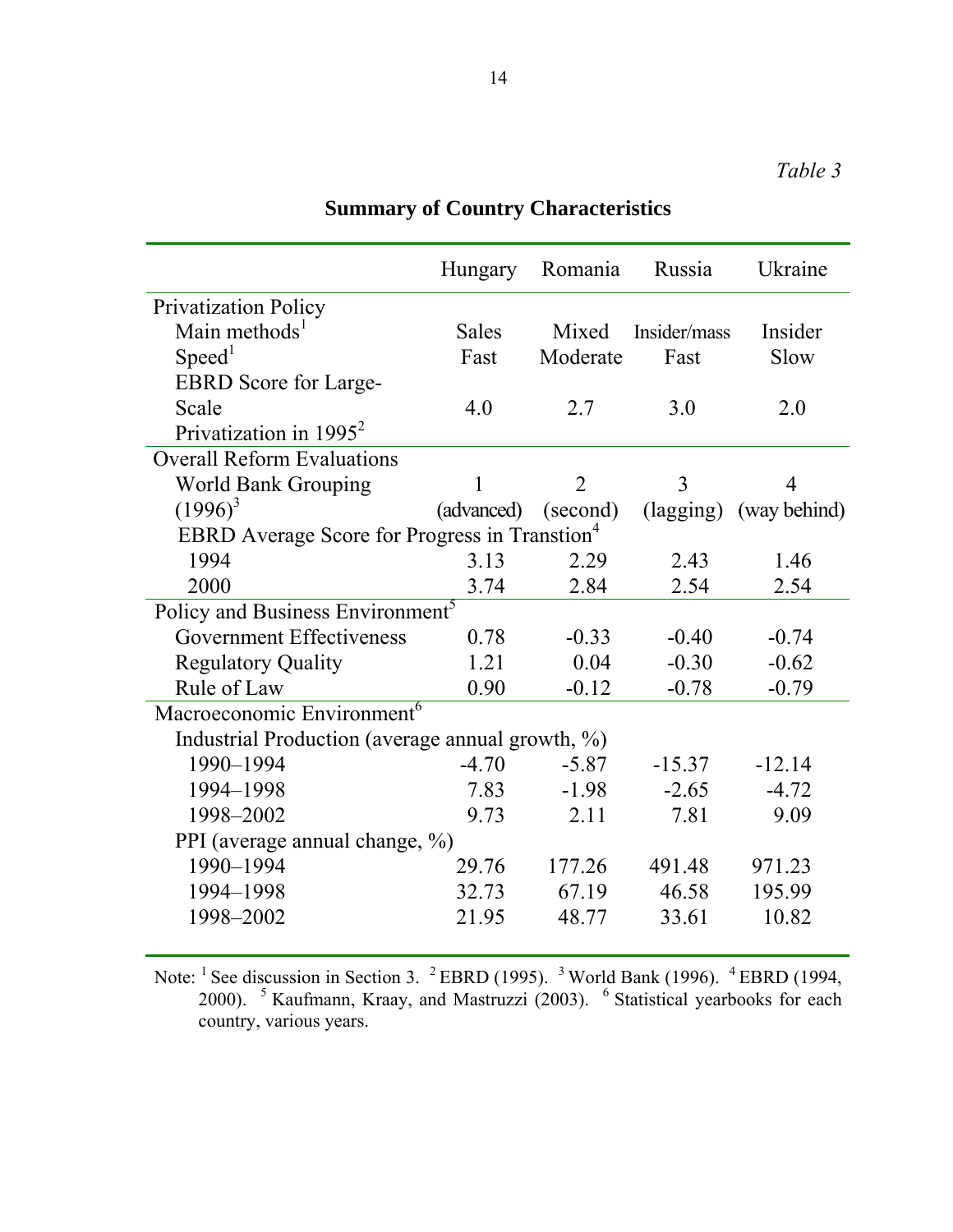level of 0.47 in 1996), Romania 0.04, Russia -0.30, and Ukraine is again the laggard at -0.62 (much better than Libya at -1.59 or Uzbekistan at -1.44, however). Finally, a similar rating scale for "rule of law" again finds Hungary most highly rated, at 0.90 (Finland has 1.99 and the U.S. 1.70), while Romania follows at -0.12, Russia at -0.78, and Ukraine at -0.79. Thus all available evaluations suggest substantial differences in the business and policy environments across these countries.

## PRIVATIZATION POLICY DESIGNS

Kaufmann, Kraay, and Mastruzzi (2003) do not evaluate privatization policies, but the rankings of these countries available from other sources are similar on this dimension. EBRD (1995), for example, used a scale from 1 to 4+ to rate large-scale privatization and other policies of 25 countries. Hungary's score is " $4$ ," Romania's is "2.7," Russia receives a "3," and Ukraine's grade is "2." These scores tend to converge somewhat through the 1990s.

In fact, the methods and tempos of large enterprise privatization differed quite significantly across the four countries. Our evaluations, based on our reading of a long literature (e.g., Frydman et al., 1993*a*, 1993*b*), are also summarized in *Table 3.* Hungary got off to an early start in ownership transformation and maintained a consistent case-by-case method throughout the transition. At the very beginning, the transactions tended to be "spontaneous," initiated by managers, who were also usually the beneficiaries, sometimes in combination with foreign or other investors (Voszka, 1993). From 1991, the sales process became more regularized, generally relying upon competitive tenders open to foreign participation. Unlike many other countries, there were no significant preferences given to workers to acquire shares in their companies, nor was there a mass distribution of shares aided by vouchers. Hungarian privatization thus resulted in very little worker ownership, very little dispersed ownership, and instead concentrated blockholdings, with a large foreign share. Although the process appeared at times to be slow and gradual, in fact it was accomplished more quickly than in most other East European countries.

In Romania, by contrast, the early attempts to mimic voucher programs and to sell individual firms produced few results, and privatization really began only in late 1993, first with the program of Management and Employee Buyouts, and secondly with the mass privatization of 1995–96. The consequences of these programs were large-scale employee ownership and dispersed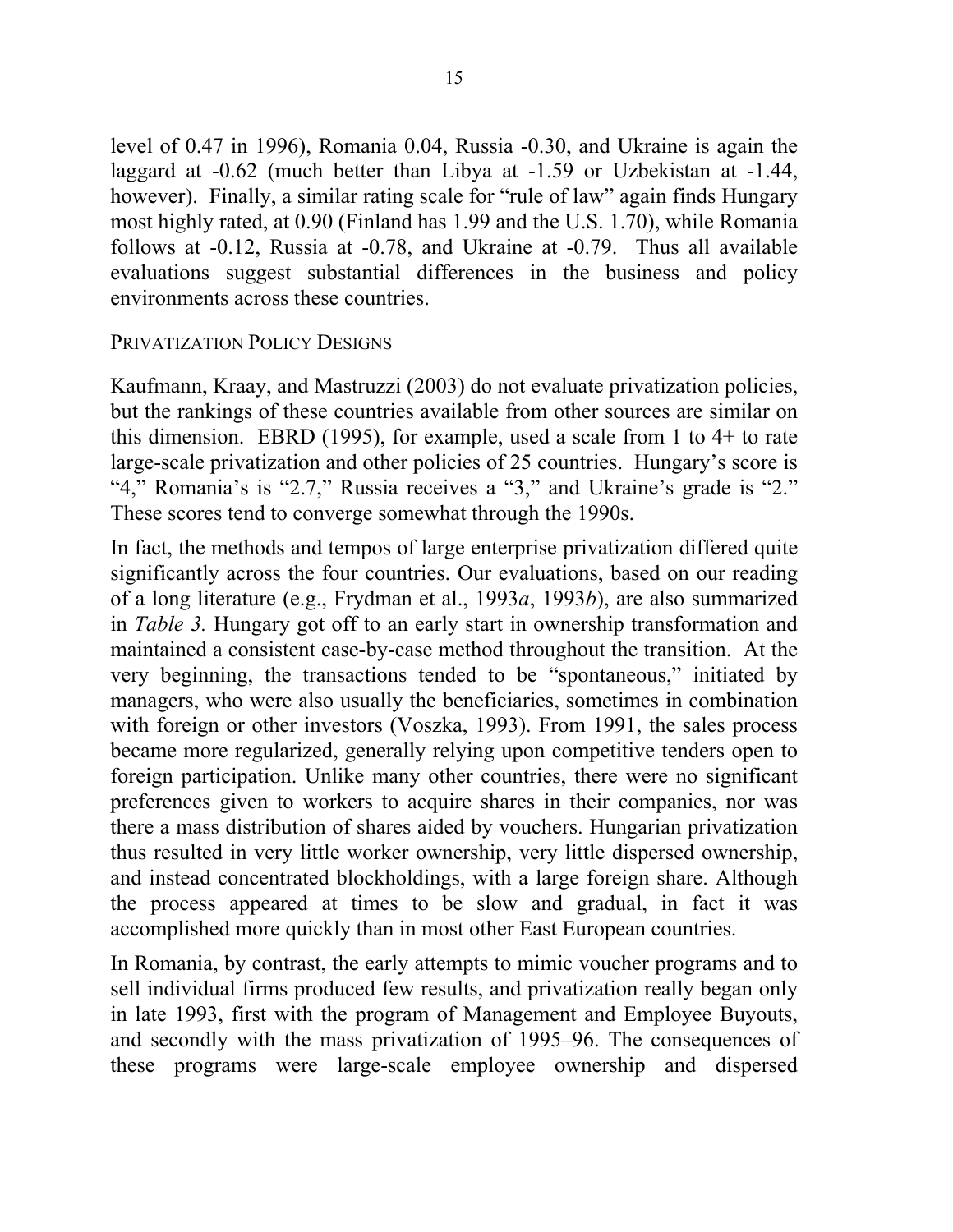shareholding by the general population, with little foreign involvement. Beginning in 1997, greater efforts were made to involve foreign investors, and blocks of shares were sold both to foreigners and domestic entities. The result was a mixture of several types of ownership and a moderate speed compared to neighboring countries.

Russia and Ukraine's earliest privatization experiences have some similarities to the "spontaneous" period in Hungary, as the central planning system dissolved in the late 1980s and decision-making power devolved to managers and work collectives. The provisions for leasing enterprise assets (with eventual buyout) represented the first organized transactions in 1990-92, but the big impetus for most industrial enterprise privatization in Russia was the mass privatization from October 1992 to June 1994, when the bulk of shares were transferred primarily to the concerned firms' managers and workers, who had received large discounts in the implicit prices they faced (Boycko, Shleifer, and Vishny, 1995). Some shares (generally 29 percent) were reserved for voucher auctions open to any participant, and these resulted in a variety of ownership structures, from dispersed outsiders holding their shares through voucher investment funds to domestic investors who acquired significant blocks; sometimes, managers and workers acquired more shares through this means, but there were few cases of foreign investment. Blockholding and foreign ownership became more significant through later sales of blocks of shares and through secondary trading that resulted in concentration. Ukraine followed Russia's pattern at a somewhat slower pace and with even greater preferences granted to insiders in acquiring shares in their companies. In both countries, the initial consequence was large-scale ownership by managers and workers, some blockholding by domestic entities, and continued state ownership. Subsequently, blocks formed and foreigners made partial inroads.

These general patterns are reflected in *Table 4*, which contains our computations of private ownership, defined here as a strict majority of shares held in private hands, based on the manufacturing firms in our database.<sup>8</sup> Ownership is measured at the reporting date, the end of each calendar year.

 $\frac{1}{\sqrt{2}}$ 8 The Russian data do not contain an ownership variable prior to 1993, nor, unlike the other countries, do they distinguish between minority and majority shares, but virtually all the privatizations in our data are mass privatizations (not lease buyouts), so the earliest they could have taken place was October 1992, and other sources suggest that nearly all of these led to majority private ownership (e.g., Boycko, Shleifer, and Vishny, 1995).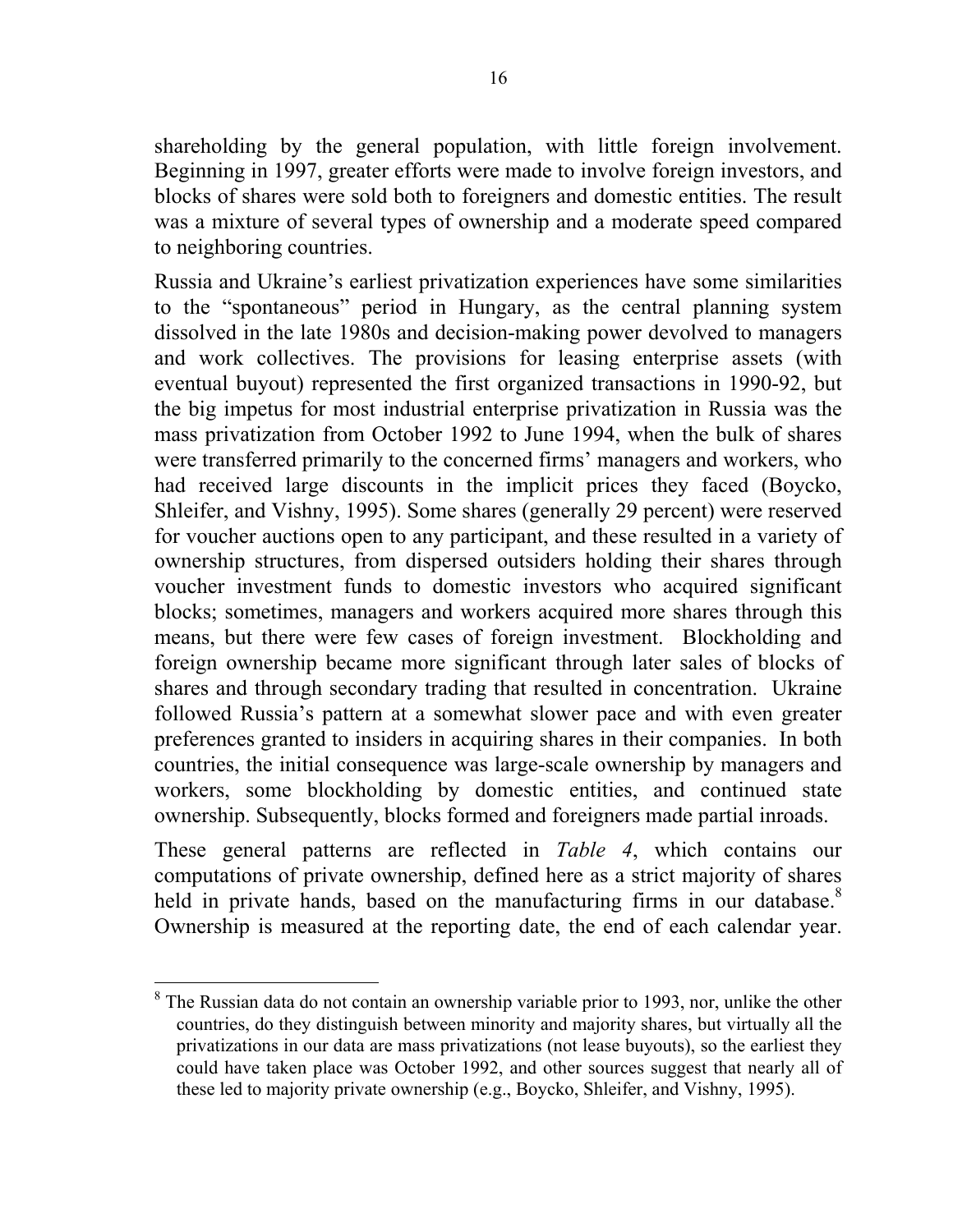As of late 1992, 43.0 percent of the Hungarian firms had already been privatized, while the percentage was only 0.2 in Romania and 0 in Russia and Ukraine. By the end of the period, however, most firms had been privatized in all four countries.<sup>9</sup>

*Table 4*

|                | 1992 | 1993 | 1994 | 1995 | 1996 | 1997 | 1998 | 1999 | 2000 | 2001 | 2002 |
|----------------|------|------|------|------|------|------|------|------|------|------|------|
| <b>Hungary</b> |      |      |      |      |      |      |      |      |      |      |      |
| Private        | 43.0 | 68.3 | 79.5 | 86.8 | 91.2 | 94.2 | 94.7 | 94.7 | 95.7 | 95.7 | 96.1 |
| Foreign        | 9.2  | 11.8 | 13.4 | 15.6 | 16.7 | 17.9 | 18.4 | 19.1 | 20.1 | 20.8 | 21.6 |
| Domestic       | 33.8 | 56.5 | 66.1 | 71.2 | 74.5 | 76.3 | 76.3 | 75.6 | 75.6 | 74.9 | 74.5 |
| <b>Romania</b> |      |      |      |      |      |      |      |      |      |      |      |
| Private        | 0.2  | 3.0  | 8.0  | 20.3 | 42.3 | 46.8 | 56.1 | 70.6 | 79.1 | 86.4 | 90.6 |
| Foreign        | 0.0  | 0.1  | 0.2  | 0.2  | 0.4  | 1.1  | 2.8  | 4.2  | 5.2  | 5.6  | 5.9  |
| Domestic       | 0.2  | 2.9  | 7.8  | 20.1 | 41.9 | 45.7 | 53.3 | 66.4 | 73.9 | 80.8 | 84.7 |
| <b>Russia</b>  |      |      |      |      |      |      |      |      |      |      |      |
| Private        | 0.0  | 49.6 | 84.9 | 82.7 | 75.4 | 75.4 | 73.9 | 70.6 | 69.5 | 70.2 | 73.9 |
| Foreign        | 0.0  | 0.2  | 0.4  | 0.2  | 0.2  | 0.5  | 0.6  | 0.5  | 0.6  | 1.2  | 1.0  |
| Domestic       | 0.0  | 49.4 | 84.5 | 82.5 | 75.2 | 74.9 | 73.3 | 70.1 | 68.9 | 69.0 | 72.9 |
| <b>Ukraine</b> |      |      |      |      |      |      |      |      |      |      |      |
| Private        | 0.0  | 0.2  | 8.2  | 17.7 | 27.8 | 45.1 | 57.2 | 65.5 | 68.4 | 84.2 | 77.1 |
| Foreign        | 0.0  | 0.0  | 0.1  | 0.1  | 0.2  | 0.6  | 0.8  | 0.9  | 1.0  | 1.4  | 0.8  |
| Domestic       | 0.0  | 0.2  | 8.1  | 17.6 | 27.6 | 44.5 | 56.4 | 64.6 | 67.4 | 82.8 | 76.3 |

**Percentage of Sample Firms Privatized – Total, Foreign, and Domestic**

Note: "Private" refers to firms with more than 50% privately held shares. "Foreign" refers to privatized firms with more than 50% foreign-owned shares. The residual category of privatized firms that are not majority foreign is labeled "Domestic."

 $\frac{1}{\sqrt{2}}$ 9 We assume a single change of ownership and recoded cases of multiple switches to the modal category after the first change (ties were decided in favor of private and foreign, unless only two years of data were available). In Hungary there were 71 cases, in Romania 15, and in Ukraine 4. Russia had 2,811 firms private since 1995 reclassified as state in 2000 or 2001; when ownership codes changed drastically; such mass renationalization did not occur, so our recoding corrects this problem. The nonmonotonicity of percent privatized in *Table 4,* therefore, is due to split-ups of state-owned firms, which are subject to later privatization and thus included in our sample.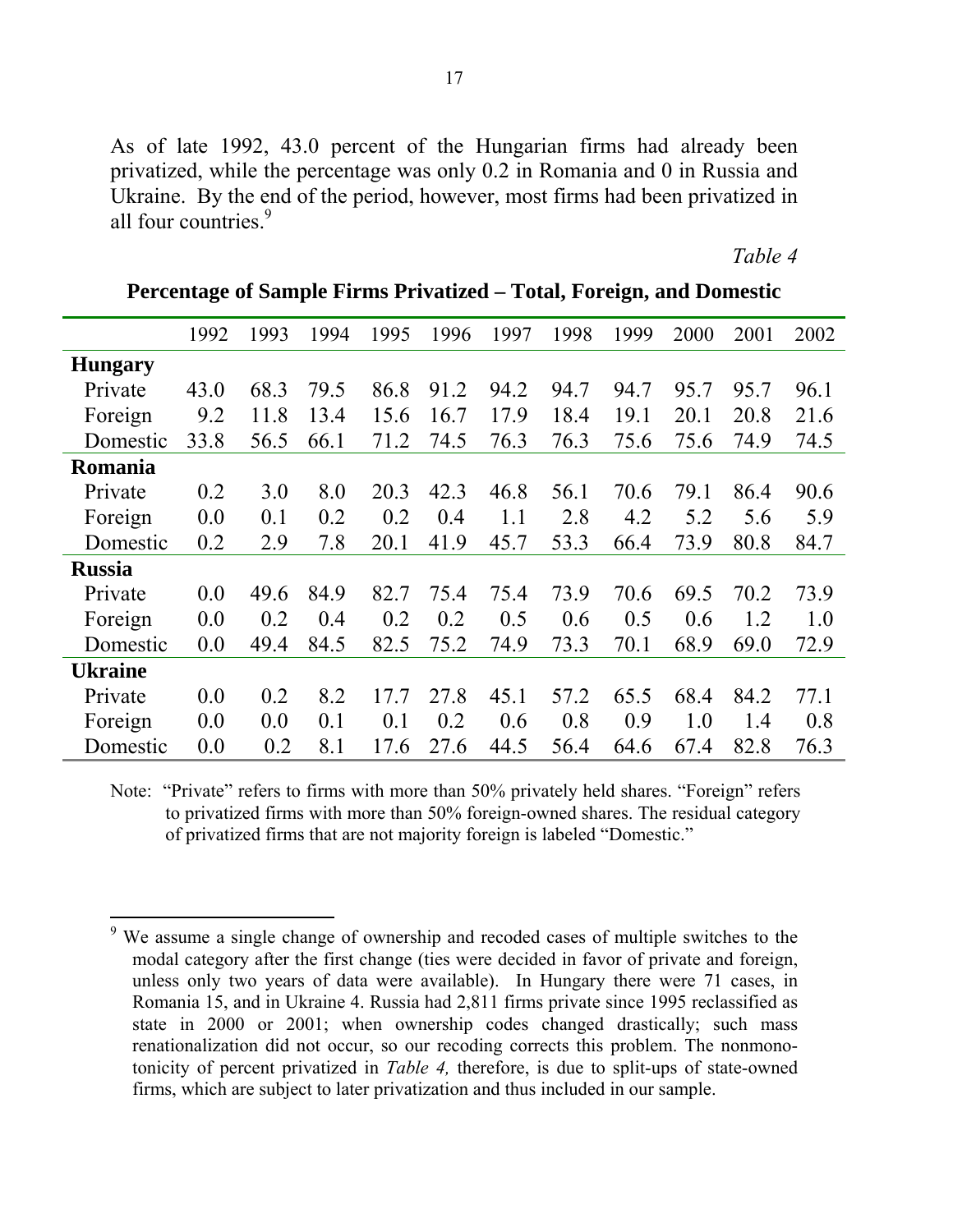The table also contains the percentage of firms majority privatized to foreigners.10 This fraction is by far the highest in Hungary, reaching nearly 22 percent of all entities by the end of our observation period. In Romania, the percentage reaches 6 percent, and in Russia and Ukraine about 1 percent, which given our sample sizes are sufficient to estimate coefficients. The residual category – the difference between private and foreign  $-$  consists of majority privatized firms that are not majority foreign. Because foreign investment in these countries usually takes the form of controlling investments, the residual firms are therefore usually majority owned by domestic private groups, and we label them "domestic" in the discussion below. But some cases of minority foreign investment (particularly in Hungary) are also included in this category.

## MACROECONOMIC ENVIRONMENT

Like all the transition economies of Central and Eastern Europe and the former Soviet Union, the four countries we study in this paper experienced severe declines in output and bursts of inflation in the early 1990s. Hungary emerged from recession and reduced inflation most quickly, followed by Romania, which went back into recession, however, after only a couple years of growth. Inflation was also more volatile in Romania, which resumed growth only at the very end of the 1990s.

The magnitude and duration of output decline was greater in Russia than in either of the two East European economies, and it was still greater in Ukraine. Both former Soviet Republics experienced severe shocks in 1998-1999 following the Russian default of August 1998, and both have experience strong growth since then (starting in 1999 in Russia and 2000 in Ukraine), associated with increases in oil, gas, and commodity prices. The countries in our analysis therefore display large variation in macroeconomic conditions during this period. The patterns of industrial production and producer price inflation are summarized in *Table 3*.

 $\frac{1}{\sqrt{2}}$  $10$  The Russian registries contain codes for state, domestic, joint ventures, and 100 percent foreign firms, but foreign shares are available only for a subset of firms in four years. We classify all joint ventures as foreign, but the results are very similar if we include only those foreign firms with a majority foreign share in at least one of the four years.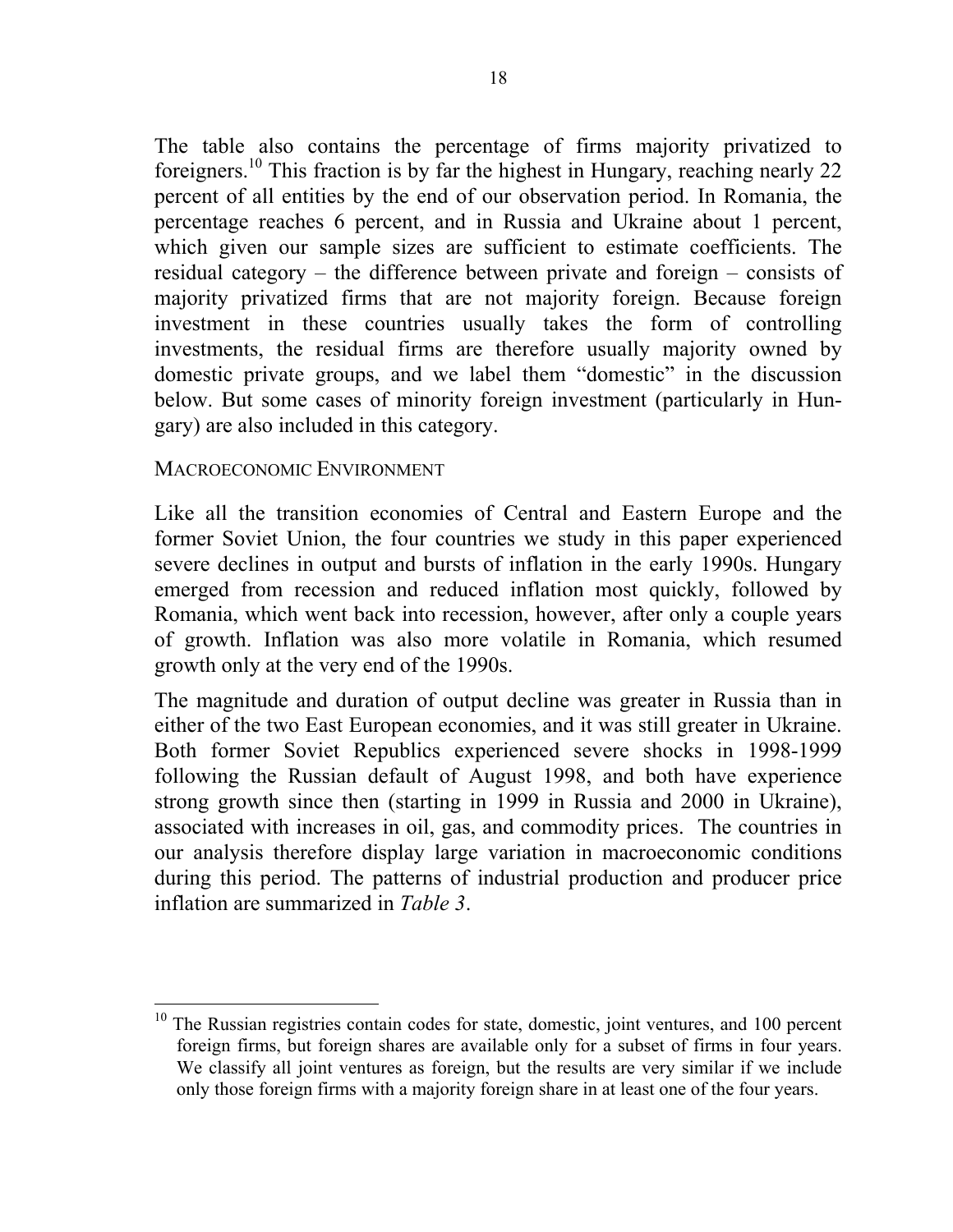## IMPLICATIONS FOR ESTIMATES OF PRIVATIZATION EFFECTS

What do these substantial differences in institutional environment, macroeconomic conditions, and privatization design imply for hypotheses on the effectiveness of privatization in raising productivity? Starting with privatization policy design, the implications are controversial. Privatization through transfers to employees has been common in transition economies due to relative ease of administrative and political implementation, but it has been criticized as ill-suited to the restructuring demands of the transition. Employees may lack the necessary skills, capital, access to markets, and technologies necessary to turn their firms around, and corporate governance by employees may function particularly poorly when the firm requires difficult restructuring choices involving disparate distributional impacts within the firm.11 Mass and voucher privatization programs were intended to increase the speed of privatization by overcoming the problems of insufficient demand due to low domestic savings and reluctance of foreign investors, and if possible to jump-start domestic equity markets with a rapid release of shares. But they have sometimes been combined with strong preferences for employees to use their vouchers in acquiring shares in their employer (for instance, in Russia and Ukraine), and they typically create highly dispersed ownership structures, resulting in unmonitored managerial control and  $$ according to some – unfettered asset-stripping.<sup>12</sup> Finally, case-by-case sales of large blocks of shares is the method usually considered most effective, but it also has disadvantages: insufficient demand and political difficulties compounded by problems of valuation, plus the frequent practice of imposing contractual obligations on future investment and employment that may reduce restructuring. Among the types of buyers, foreign owners are likely to have better access to finance, management skills, new technologies, and knowledge of markets, which would suggest a higher productivity effect relative to domestic ownership. On the other hand, foreigners may face special

 $11$ 11 Frydman and Rapaczynski (1994) and Lipton and Sachs (1990), for instance, argue against privatization to employees, while Ellerman (1993), Stiglitz (1999) and Weitzman (1993) argue in favor. Earle and Estrin (1996) discuss the advantages and disadvantages of worker and manager ownership in the transition setting.

<sup>12</sup> See, e.g., Stiglitz (1999); Black, Kraakman and Tarrassova (2000); Kornai (2000); Spicer, McDermott, and Kogut (2000); and Roland (2001). Proponents of such programs include Lipton and Sachs (1990), Blanchard et al. (1993), Frydman and Rapaczynski (1994), and Boycko, Shleifer, and Vishny (1994, 1995).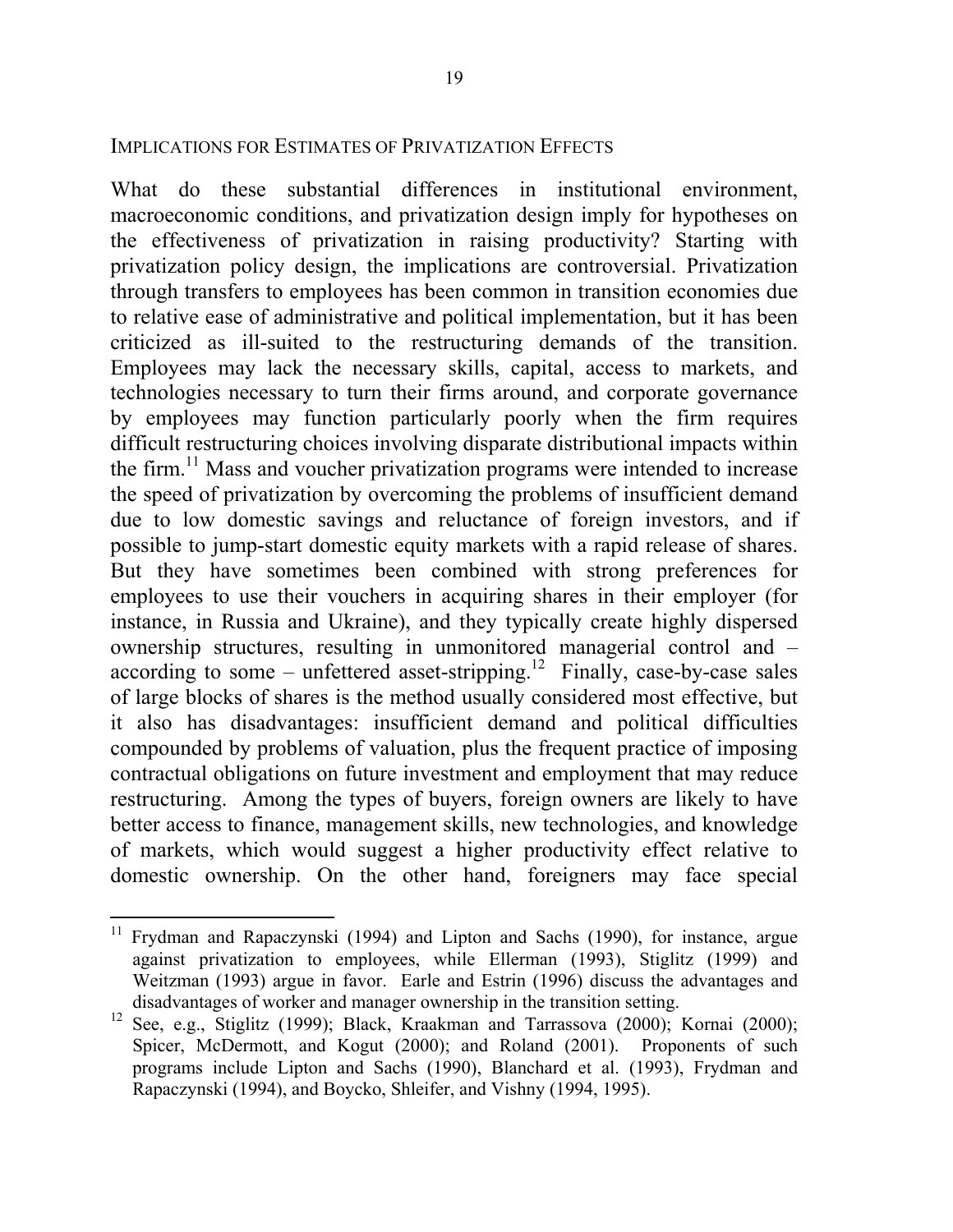difficulties restructuring firms when layoff decisions are highly politicized, and local networks and knowledge of local conditions are nontransparent.

The implications of the policy design for the relative effectiveness of privatization in raising productivity across countries depend on how one evaluates these divergent arguments. If privatization works most effectively when the new owners are concentrated outside investors, and even more so when they are foreign investors, then we would expect a stronger impact on enterprise productivity the closer the program comes to producing such ownership structures, i.e., in Hungary. In order of the importance of concentrated outsiders and foreign investors, the effect of privatization would be second largest in Romania, followed by Russia and Ukraine. If instead, however, insiders are the most effective at restructuring and running their companies, or if it is the case that an initial privatization to dispersed outsiders might lead to a better ultimate selection of a controlling owner than would have resulted from an initial sale of a controlling block, then the implications could be different, possibly even suggesting that the magnitude of the effect could decline across our four countries in inverse alphabetical order: Ukraine, Russia, Romania, and Hungary.

Even if the relative magnitudes of the privatization effects are not reversed, the consequences of different privatization methods might manifest themselves differently over time. For example, if concentrated private ownership is necessary to achieve restructuring, then one would expect to see more immediate effects from sales to concentrated outsiders than from voucher or insider privatization, where it takes time for concentrated blocks to form. In this case, the major differences across countries could arise in the timing of the potential benefits from privatization. A possible hypothesis would be that the speed of the impact of privatization is increasing in the fraction of sales in all privatization transactions. The subsequent dynamics of the privatization effect reflect the possibilities for secondary trading leading to increased concentration, however, and countries with high initial levels of inside and dispersed outside ownership initially may tend to catch up so that the final impact after several years is not very different across countries.

Turning to macroeconomic conditions, it is possible that the effectiveness of new private owners in restructuring and increasing productivity varies with price stability and demand conditions. For instance, without reliable price signals it may be difficult to make choices that improve firm performance. The comparative advantage of private ownership may be higher when demand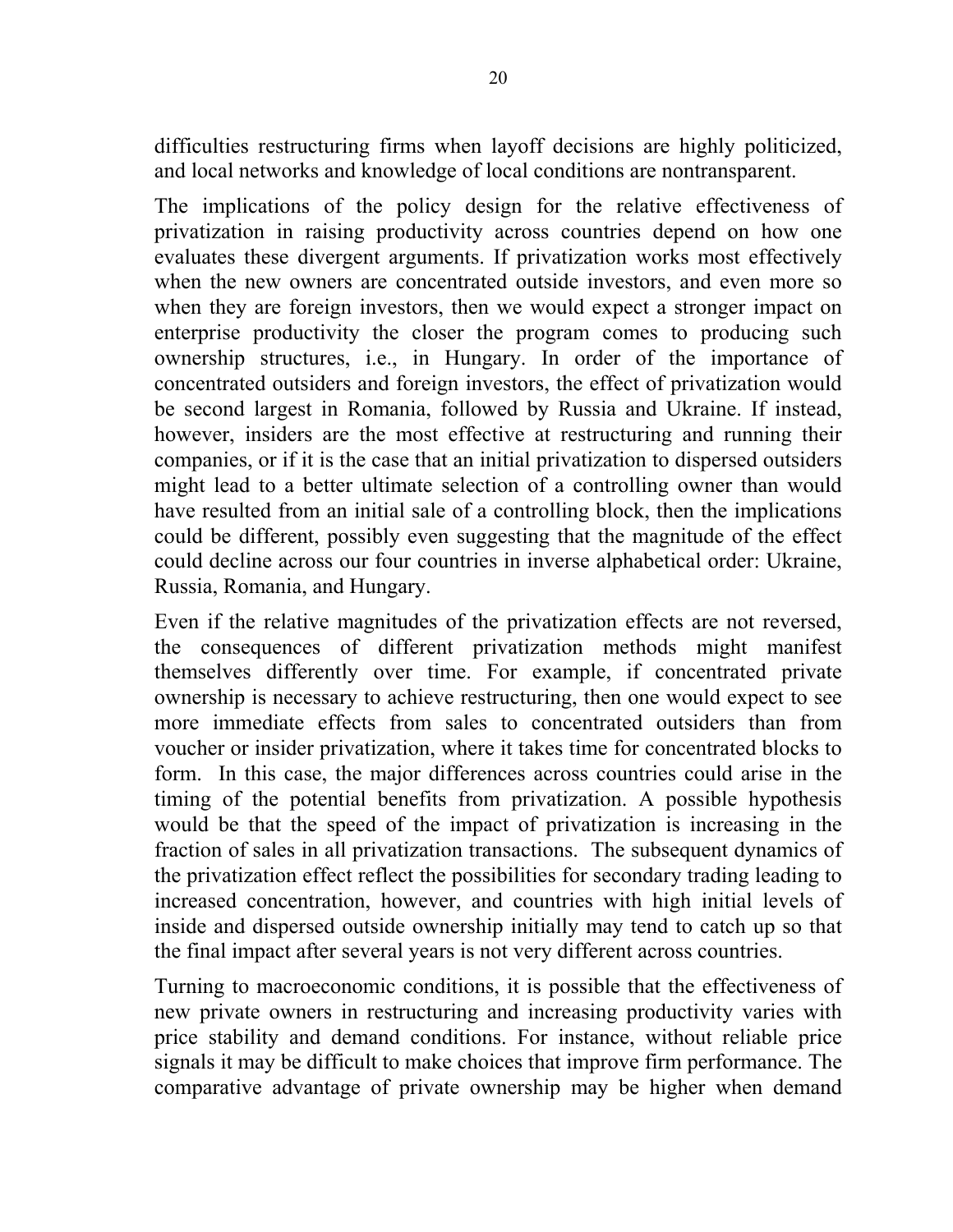conditions are strong, and the new owners respond with expansion and innovation. Alternatively, it is possible that private owners are superior at cost-cutting in a more constrained environment. In any of these cases, the estimated privatization may vary due to the large fluctuations in aggregate inflation and output growth rates across the countries and time periods we observe.

Concerning the business and policy environment, a natural hypothesis is that privatization works best in a business environment that protects property rights and enforces contracts, which private owners require to ensure a return on their investment and effort (Anderson, Lee, and Murrell, 2000; Black, Kraakman, and Tarrasova, 2000). In this case, countries with better institutional ratings should also have the strongest privatization effects. Similarly, privatization may work better when market signals are clear and when entrepreneurial opportunities are particularly rife, for instance when inflation is stable and there is some macroeconomic growth. An alternative view of the business and policy environment might be that ownership matters least when the environment functions well, as regulation, competition, and hard budget constraints serve to discipline firm behavior, and it may be that any type of firm does well in a good macroeconomic context. From that point of view, the institutional and macroeconomic environment could be a substitute rather than a complement for private ownership. This argument is similar to La Porta, Lopez-de-Silanes, and Shleifer's (1999) claim that concentrated ownership is more effective when legal protections are weaker.

The quality of the institutional environment may also affect the dynamics of the privatization effect. For example, if better institutions result in faster development of financial markets that facilitate ownership reallocation and concentration, then a country with a relatively poor initial ownership structure but good institutions may tend to start off with a low privatization effect but then catch up over time. Under the conventional assumption that concentrated outside ownership is the most likely to deliver productivity improvements, these arguments imply that the initial differential privatization effect may not wear off so quickly, and it could even persist, as the same countries that start with greater ownership concentration would also have the best chances for further productivity-enhancing reallocation of ownership.

Yet another possibility would be that the nature of the privatization policy design and the quality of the business and economic policy environment have offsetting effects. For example, it might be the case that private ownership is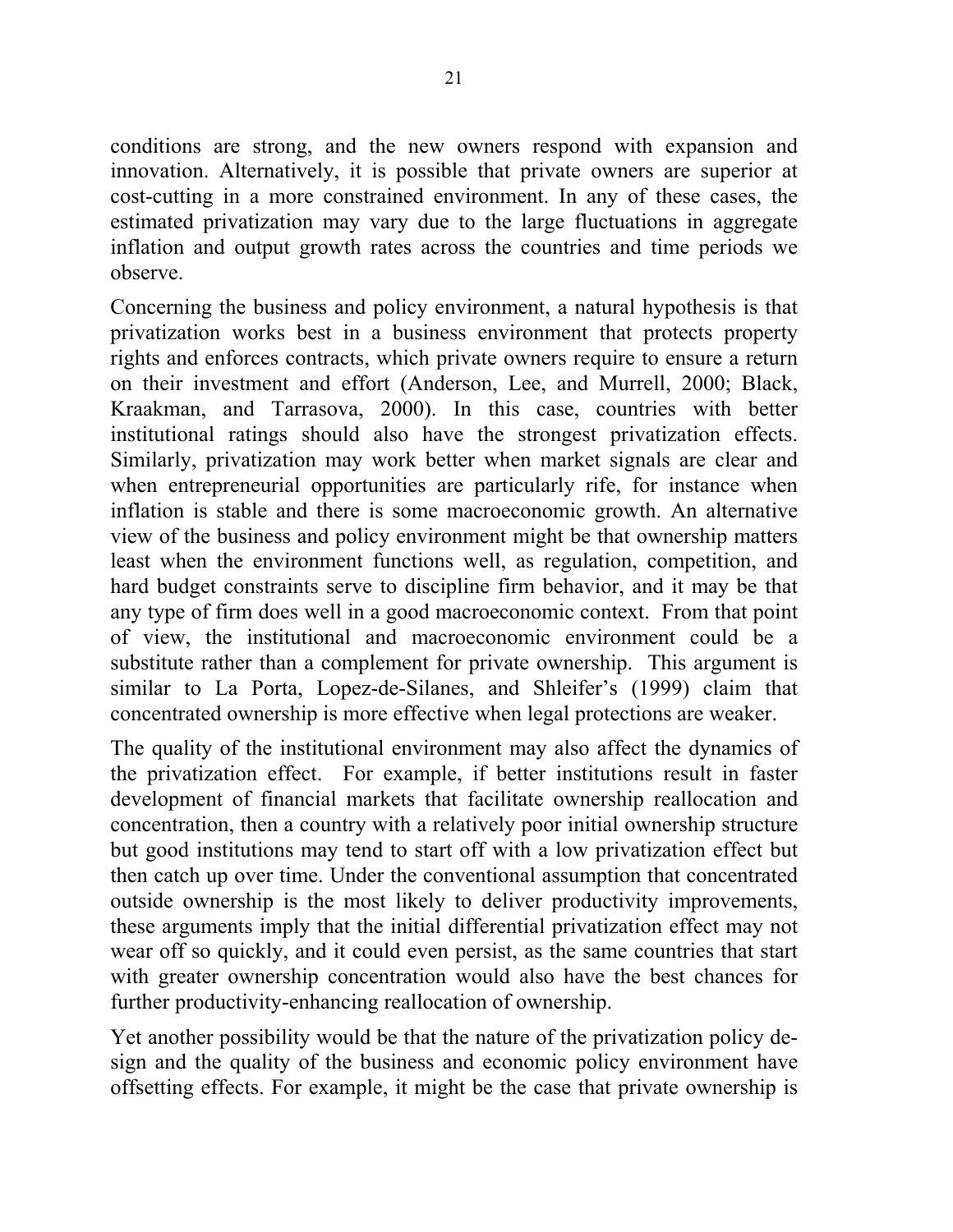generally most effective in a poor institutional environment but that concentrated outside investors tend to have the strongest effect on productivity in all types of environments. Or perhaps the reverse is true, or perhaps the factors interact; for instance, inside ownership might be relatively efficacious in a poor environment and outside ownership might be superior when institutions function well. In any of these situations, the predicted crosscountry ranking of the coefficient magnitudes becomes ambiguous. How the effects of privatization vary is ultimately of course an empirical question, one on which our results below provide evidence.

## **4. EMPIRICAL STRATEGY**

We follow the broader literature on the effects of privatization in estimating reduced form equations for firm performance, while trying to account for potential problems of unobserved heterogeneity and simultaneity bias (Djankov and Murrell, 2002; Megginson and Netter, 2001). Our goal is to assess the robustness of the estimated privatization effects to alternative econometric methods, and therefore our approach to measuring productivity is eclectic. We investigate the implications of using a wide variety of production functional forms as well as assumptions of arbitrary production structures. Separate functions are estimated for each country both to permit functional forms to vary across countries and to investigate differences in the estimated privatization effect. In all estimated equations, we permit the production technology to vary across industries. Throughout, we include both firm fixed effects and a full set of industry-year effects, the former to control for firm characteristics and the latter to control for time-varying industry characteristics that may be correlated with both ownership and productivity.

Using a model for panel data, in which *i* indexes firms, *j* indexes industries, and *t* indexes time periods (years), our approach to estimating the privatization effect simultaneously with the technology parameters takes the following general expression for each country separately:

$$
y_{it} = \sum_{j} f_j (k_{it}, l_{it})^* D_j + u_{it}, \qquad (1)
$$

where  $y_{it}$  is ln(output),  $f_i$  is an industry-specific production function,  $k_{it}$  is ln(capital stock),  $l_{it}$  is ln(employment),  $D_i$  are industry dummies, and  $u_{it}$  is the residual "productivity." Our approach to identifying the effect of privatization decomposes  $u_{it}$  as

$$
u_{it} = \sum_{j} \sum_{t} \gamma_{jt} D_j D_t + \omega_i + \delta P \text{rivate}_{it-1} + \varepsilon_{it}, \tag{2}
$$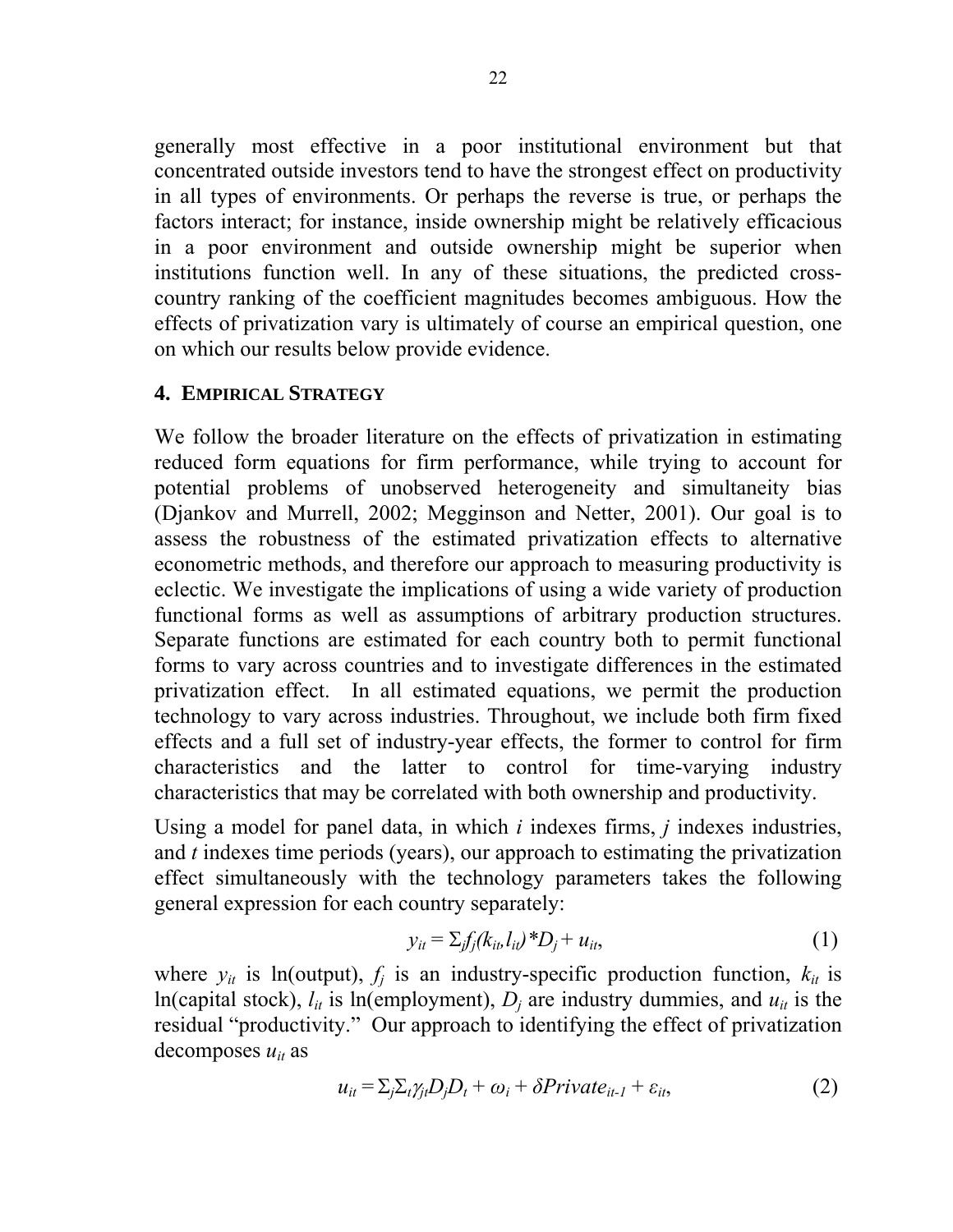where  $D_t$  are year effects (10-17 years, varying by country),  $\omega_i$  is a firm fixed effect, and *Private<sub>it-1</sub>* is a dummy variable = 1 if the firm is majority privately owned at the end of the previous year.<sup>13</sup> This specification thus permits different productivity levels for each industry in each year by including a full set of industry-year interactions, controlling for any time- and industryvarying factors, such as price changes not captured by deflators, unmeasured factors of production, and quality differences that are time-industry-specific.<sup>14</sup> The specification further includes firm fixed effects  $\omega_i$  controlling for the possibility of correlated effects at the firm level, for instance some aspect of firm "quality" correlated with both ownership and productivity but unobserved in our data. The residual  $\varepsilon_{it}$  includes the effects of measurement error, specification error, and within-firm and within-industry-year-cell variation in unmeasured factors of production.<sup>15</sup> Our identifying assumption is that these components are uncorrelated with firm ownership. The coefficient of interest is  $\delta$ , the mean within-country-industry-year difference in MFP between firms majority private and majority state-owned. Note that *(1)* and *(2)* are estimated in a single step, so that the technology parameters are permitted to be correlated with ownership.<sup>16</sup>

 $\frac{1}{\sqrt{2}}$ <sup>13</sup> Our data do not specify an exact privatization date, and we infer privatization by observing a change in status from the end of one year to the next. This implies that the date on which the new private owners acquire formal authority (i.e., the first postprivatization shareholdersí meeting) varies across firms, with some of them already fully private early in the year we assume is the final pre-privatization year. But some such assumption is necessary, and we discuss this issue further in connection with the dynamics of the effect below.

<sup>&</sup>lt;sup>14</sup> We distinguish 10 industry-level production functions based on the trade-off between disaggregation and number of observations, specifying a minimum of 50 observations per year per country for each industry.

<sup>&</sup>lt;sup>15</sup> Our analysis of serial correlation in the residuals implies that the process is not a simple AR(1), and the lagged residuals are frequently significant (with varying signs) up to 4 lags, the patterns differing across countries. Our estimates therefore permit general within-firm correlation of residuals using the clustering method first proposed by Arellano (1987); the standard errors are therefore robust to both serial correlation and heteroskedasticity, and they do not suffer from the autocorrelation problem of difference-in-differences estimators discussed by Bertrand, Duflo, and Mullainathan (2004). Kezdi (2003) contains a detailed analysis of autocorrelation and the robust cluster estimator in panel data models.

<sup>&</sup>lt;sup>16</sup> Conventional Hausman tests always imply the firm fixed effects are statistically significant in our data, but to test the sensitivity of our results we also estimated the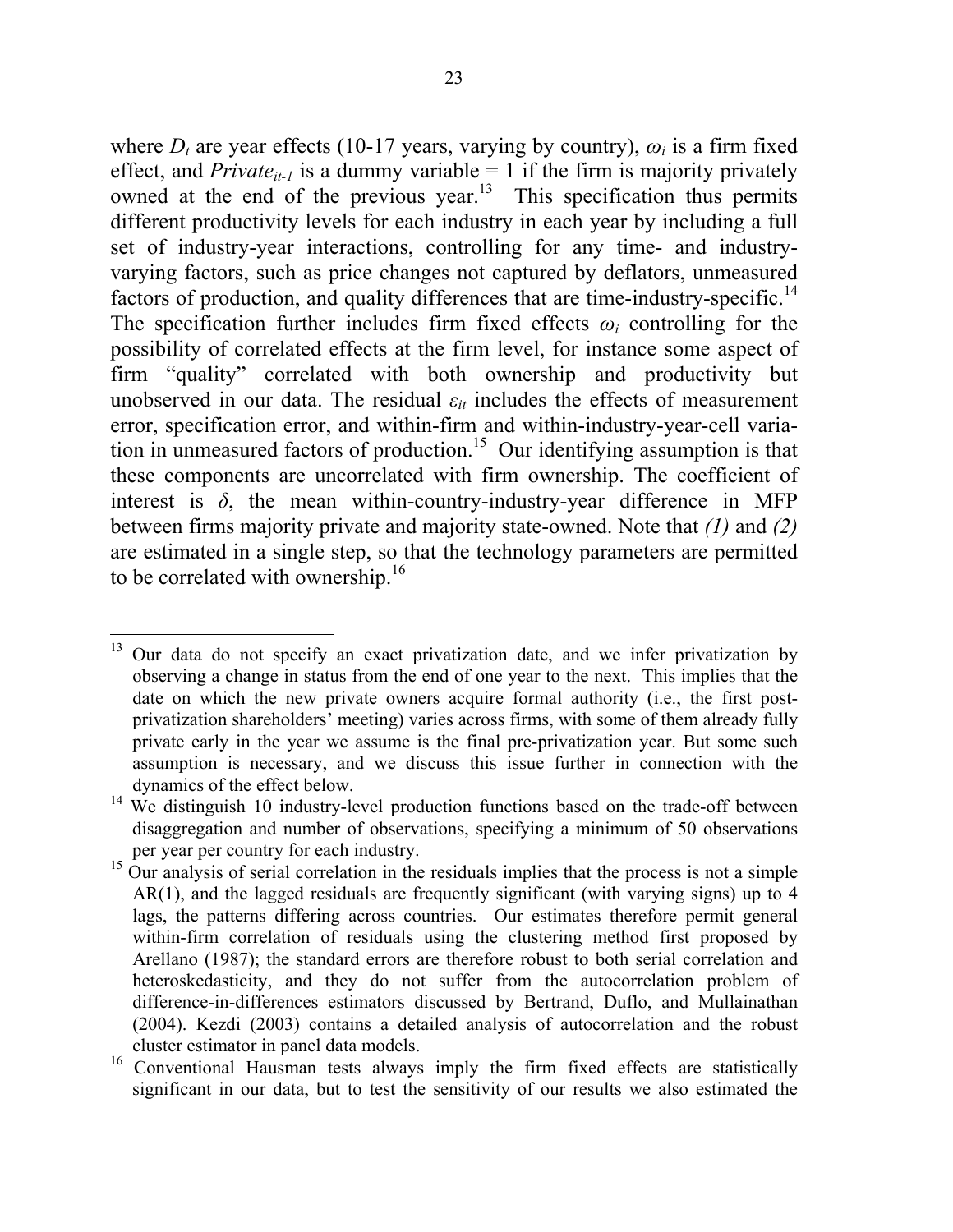We specify the industry-specific technologies  $f_i$  using a wide variety of methods and function forms. Among these are the standard Cobb-Douglas and Translog forms:

$$
\sum_{j} f_j (k_{it}, l_{it})^* D_j = \sum_j \alpha_j k_{it}^* D_j + \sum_j \beta_j l_{it}^* D_j \tag{3}
$$

$$
\sum_{j} f_j (k_{i}, l_{i})^* D_j = \sum_j \alpha_{1j} k_{it}^* D_j + \sum_j \beta_{1j} l_{it}^* D_j + \sum_j \alpha_{2j} k_{it}^2 D_j + \sum_j \beta_{2j} l_{it}^2 D_j + \sum_j \alpha_{12j} k_{it}^* l_{it}^* D_j.
$$
 (4)

The Cobb-Douglas form is estimated several ways: imposing constant returns to scale and with free parameters, and instrumenting the factors with their oneyear lagged values and simply as OLS.

We also consider the arguments of Olley and Pakes (1996) and Levinsohn and Petrin (2003) that unobserved productivity shocks leading to correlation between factor inputs and the error term can be controlled by including an investment proxy and other inputs in the equation. Our data lack information on investment, so our method is to use the first-difference of the capital stock as proxy for (gross) investment. To the extent this approach is successful, it controls for the unobserved shock and bias associated with unobserved factors. The estimator also uses a control function to account for sample selection bias due to nonrandom exit. Our exclusion restrictions are similar to those in Olley and Pakes (1996), relying on higher order polynomials in investment and capital as these reflect realized productivity and the threshold of productivity above which firms survive and below which they exit.<sup>17</sup>

The estimated output elasticities of capital and labor (for example,  $\alpha_i$  and  $\beta_i$ from Equation *(3)*) are provided in *Appendix Table A1*. The low value for capital is common in analyses including fixed effects (e.g., Griliches and Mairesse, 1998), but the correlations of the estimated elasticities tend to be quite high across methods within countries, although they are less high (although still nearly always positive) across countries. Considering pairs of countries, the patterns are interesting: the correlations for Hungary are rather high with Romania, weaker with Ukraine, and quite weak with Russia; but they are quite high for Romania both with Russia and with Ukraine, and for Russia with Ukraine. These patterns presumably reflect the degree of technological similarity among these countries.

 $\overline{a}$ 

privatization effect dropping these fixed effects; the qualitative findings (general magnitudes and ranking of countries) are very similar to those reported below.

<sup>&</sup>lt;sup>17</sup> We estimate all equations on an unbalanced panel, as Olley and Pakes (1996) recommend, and we always include firm fixed effects to control for the type of potential simultaneity bias that is our primary concern, namely in the privatization process.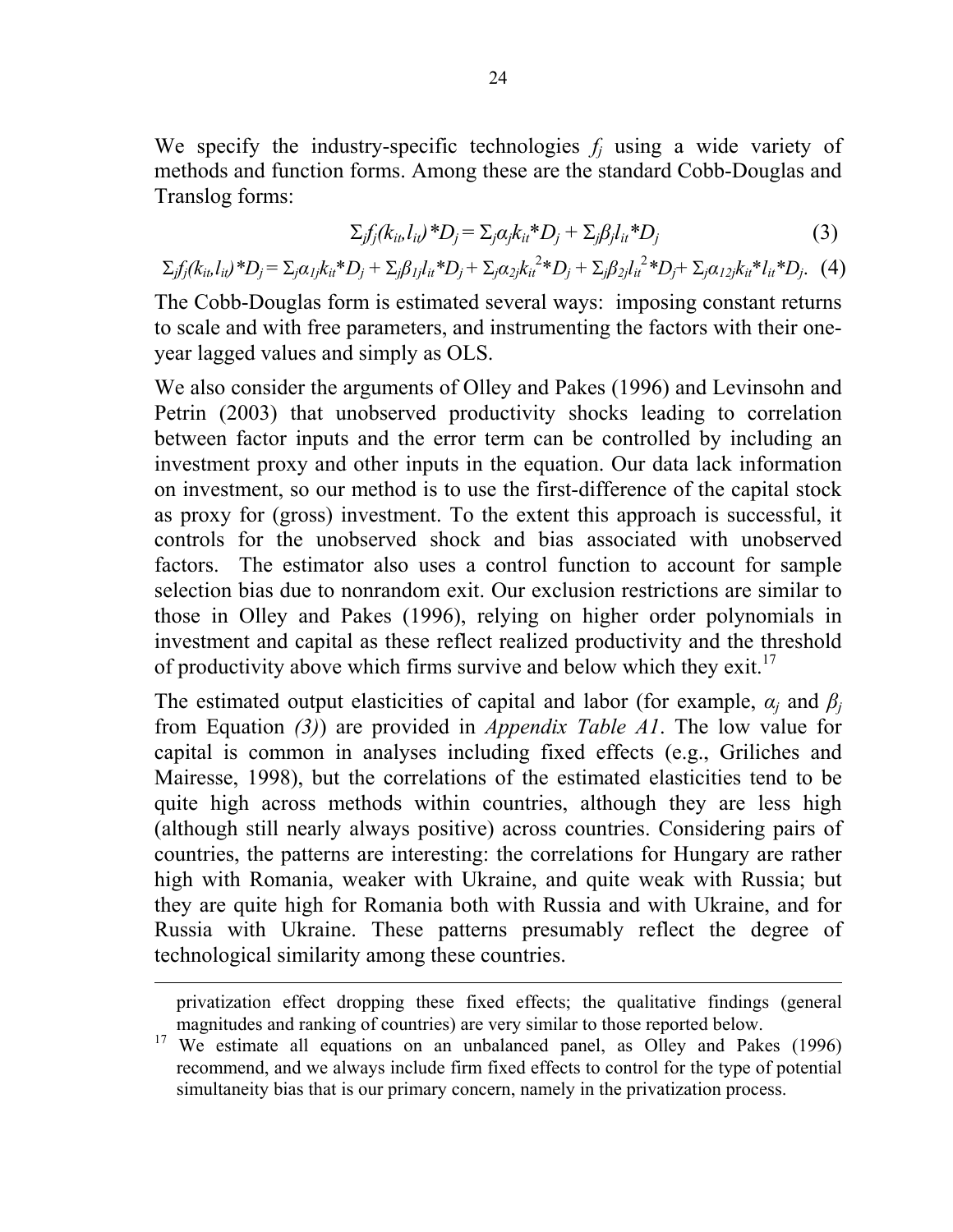A second broad approach to measuring productivity involves the calculation of "Solow residuals," the difference between output and the sum of inputs weighted by industry factor shares:

$$
SR_{it} = y_{it} - \sum_j (1 - \theta_j) k_{it}^* D_j - \sum_j \theta_j l_{it}^* D_j t, \qquad (5)
$$

where  $\theta_i$  is the labor share in industry *j*. Given that *y* represents output rather than value added,  $\theta_i$  should be measured as the residual of output less labor and material input costs, but unfortunately our data lack materials cost measures on a comparable basis for each country in each year. Therefore, we investigate the implications of alternative assumed technologies for alternative values of  $\theta_i$  such that  $0 \leq \theta_i \leq 1$ . Two extreme cases are labor productivity (which assumes  $\theta_i = 1$  for all *j*) and capital productivity (which assumes  $\theta_i = 0$ for all *j*), while intermediate cases involve alternative specifications of  $\theta_j$ . The estimated *SR* calculated on this basis are then regressed on the *Private*<sub>*it-1*</sub> dummy, a full set of industry-year effects, and firm fixed effects:

$$
SR_{it} = \delta Private_{it-1} + \sum_{j} \sum_{t} \gamma_{jt} D_j D_t + \omega_i + u_{it}. \tag{6}
$$

Like all our investigations of different functional forms, specifications, and methods, these assumed technologies are employed for the purpose of checking the robustness of our results across a very broad set of alternative approaches.18

Each of these methods can be used to estimate the effects of privatization to foreign and domestic investors. For example, for the analogous specification given by relations *(1)* and *(2),* we have:

$$
y_{it} = \sum_j f_j(k_{it}, l_{it})^* D_j + \delta_j Foreign_{it-1} + \delta_d Domestic_{it-1} + \sum_j \sum_t \gamma_{jt} D_j D_t + \omega_i + \varepsilon_{it}(7)
$$

where *Foreign<sub>it-1</sub>* implies majority foreign ownership, *Domestic<sub>it-1</sub>* refers to private firms that are not majority foreign-owned (although they may be partly foreign, partly domestic, as discussed in the data description), and  $\delta_f$  and  $\delta_d$  are the effects of interest. Besides the evident interest in the relative performance

 $\frac{1}{\sqrt{2}}$ 

<sup>&</sup>lt;sup>18</sup> Our data do not contain any information that would be useful for instrumenting ownership; both pre-privatization performance and aspects of the privatization process (e.g. Earle and Estrin, 1997) are correlated with investor interest and future performance.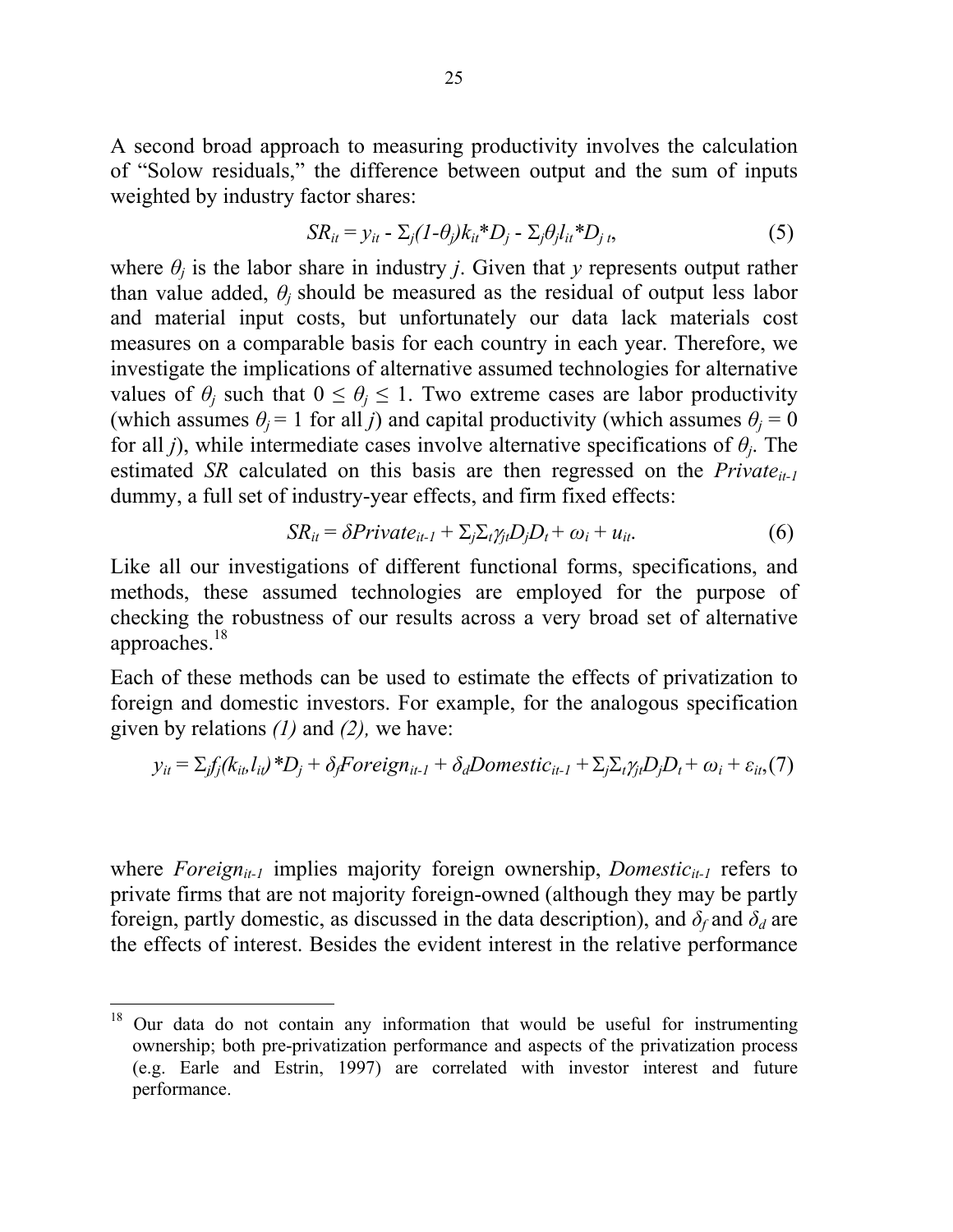of these two ownership types, this analysis permits us to address the hypothesis that the large cross-country differences in the relative share of privatization to foreign investors may help account for the differences in the estimated homogeneous privatization effect.

We also investigate the dynamics of the privatization effect before and after privatization takes place. Our motivation is threefold: first, examining preprivatization dynamics provides information on whether firms were already improving productivity prior to the ownership change. Such a finding could be interpreted as the result of some dynamic selection bias that our fixed effects methods do not account for, or it could be associated with changed incentives in anticipation of privatization; such anticipatory effects could be positive if they reflect career concerns of managers hoping either to show new owners their skills or to acquire their companies themselves, or they could be negative if the expectation of post-privatization loss of control – or of job  $$ leads to increased asset-stripping (Aghion, Blanchard, and Burgess, 1994; Roland and Sekkat, 2000). Second, examining post-privatization dynamics is useful for ascertaining the speed with which any estimated effect occurs: is the effect immediate or gradual, becoming significant only with a long lag? Does it tend to be a single jump in productivity, or is it more sustained, with a series of increases over several years? Is it only temporary, as state firms tend to catch up, or does the effect appear to be permanent? Third, the dynamics of the privatization effect may provide some help in understanding cross-country differences. As discussed in the previous section, the cumulative size of the effect could be similar in all countries while the speed of the effect differs, or the reverse could be true.

We implement this estimation of dynamics by interacting dummy variables for the years before and after privatization with *Privateit*. The privatization year (where *Private<sub>it-1</sub>* = 0 and *Private<sub>it</sub>* = 1) is omitted, so that all effects are calculated relative to productivity in that year. The first through fourth preprivatization years are indicated by *PrePriv1<sub>it</sub>*, *PrePriv2<sub>it</sub>*, *PrePriv3<sub>it</sub>*, and *PrePriv4<sub>it</sub>*, respectively, while the fifth pre-privatization and earlier years are combined into a single variable *PrePriv5it*. The post-privatization variables are defined analogously, with the labels  $PostPriv1_{it} - PostPriv5_{it}$ . Thus specified, the equation becomes:

$$
y_{it} = \sum_{j} \alpha_{j} k_{it} \cdot D_{j} + \sum_{j} \beta_{j} l_{it} \cdot D_{j}
$$

 $+ \pi_{-5}PrePriv5_{it} + \pi_{-4}PrePriv4_{it} + \pi_{-3}PrePriv3_{it} + \pi_{-2}PrePriv2_{it} + \pi_{-1}PrePriv1_{it}$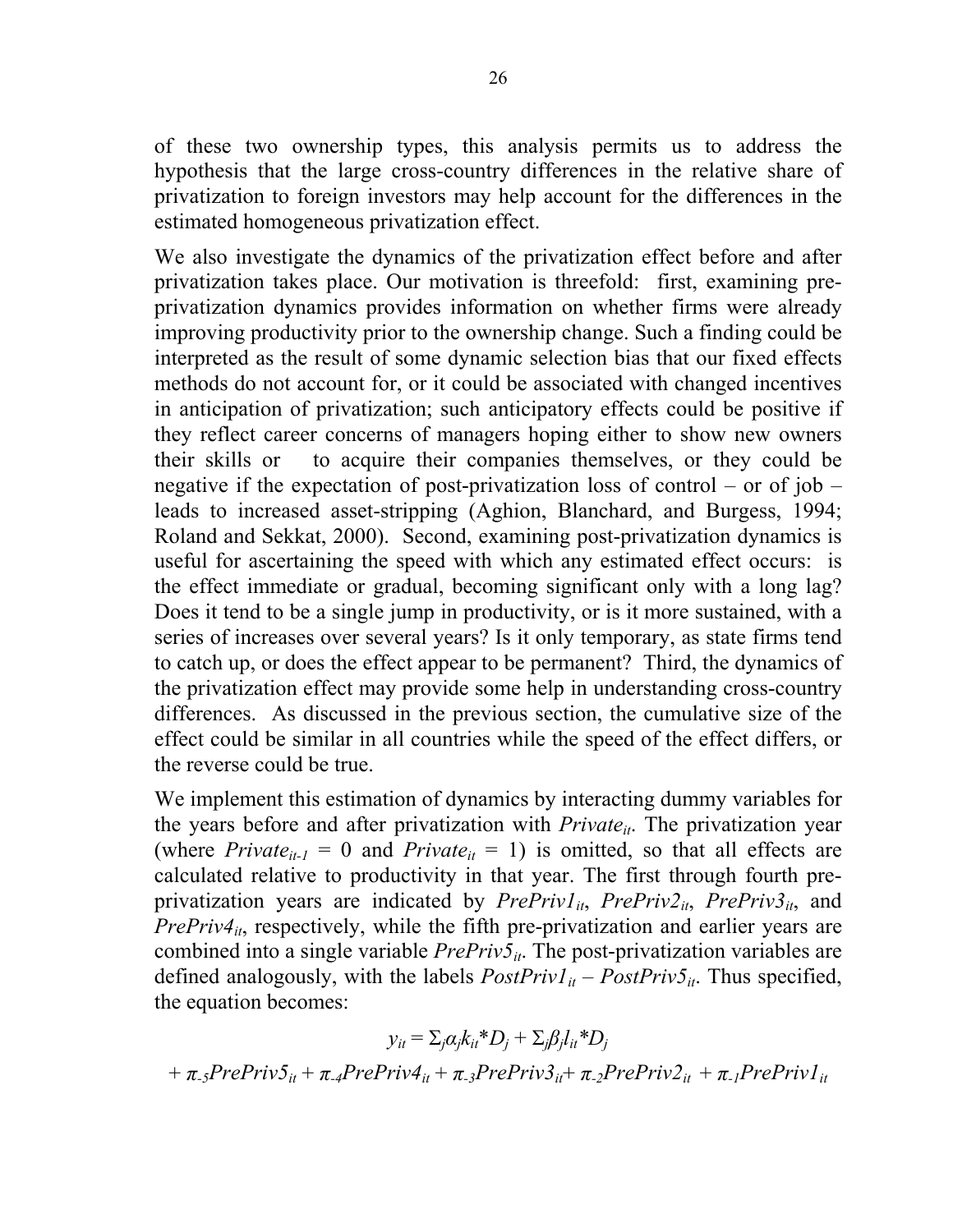+ 
$$
\pi_l PostPrivl_{it} + \pi_2 PostPriv2_{it} + \pi_3 PostPriv3_{it} + \pi_4 PostPriv4_{it} + \pi_5 PostPriv5_{it}
$$
  
+  $\Sigma_j \Sigma_t \gamma_{jt} D_j D_t + \omega_i + \nu_{it}$ , (8)

where  $\pi$ <sub>-5</sub> measures the average productivity effect among firms five or more years prior to their privatization,  $\pi_l$  measures the average productivity effect among firms during the first year after privatization, etc., permitting an evaluation of the dynamics of changing productivity in firms as they go through the privatization process. We also compute these for foreign and domestic ownership and report the estimated  $\pi$  resulting from these analyses in graphical form below.

We conduct a number of additional exercises to try to account for crosscountry differences in the estimated privatization effect. Motivated by the possibility that the impact of privatization varies with firm quality (which may also vary across countries), we examine pre-privatization productivity levels, relative to state-owned firms. We also interact the firm's relative productivity in the year before privatization with the privatization effect, allowing a very general form for this relationship by specifying relative pre-privatization productivity as a quartic. Variation over time in the quality of firms selected for privatization and in the methods employed are investigated with a similar equation that permits the privatization effect to vary with year of privatization (cohort). The possibility that macroeconomic conditions and the business environment may influence the effectiveness of privatization is examined by allowing the privatization coefficient to vary with calendar years. The specific hypothesis that new private owners may be more responsive than the state to opportunities for growth is tested by interacting privatization with output growth in the 2-digit industry. Finally, we investigate compositional effects associated with variation in the industrial structure across countries and in the privatization effect across industries. The methodology used in each of these extensions is described in greater detail with the results, below.

## **5. RESULTS**

We begin with the basic results from estimation of the average privatization effect  $\delta$  for each country, and then continue with estimates of the foreign effect  $\delta_f$  and the domestic effect  $\delta_d$ . Next we report our estimates of the dynamics of these effects for several years before and after the privatization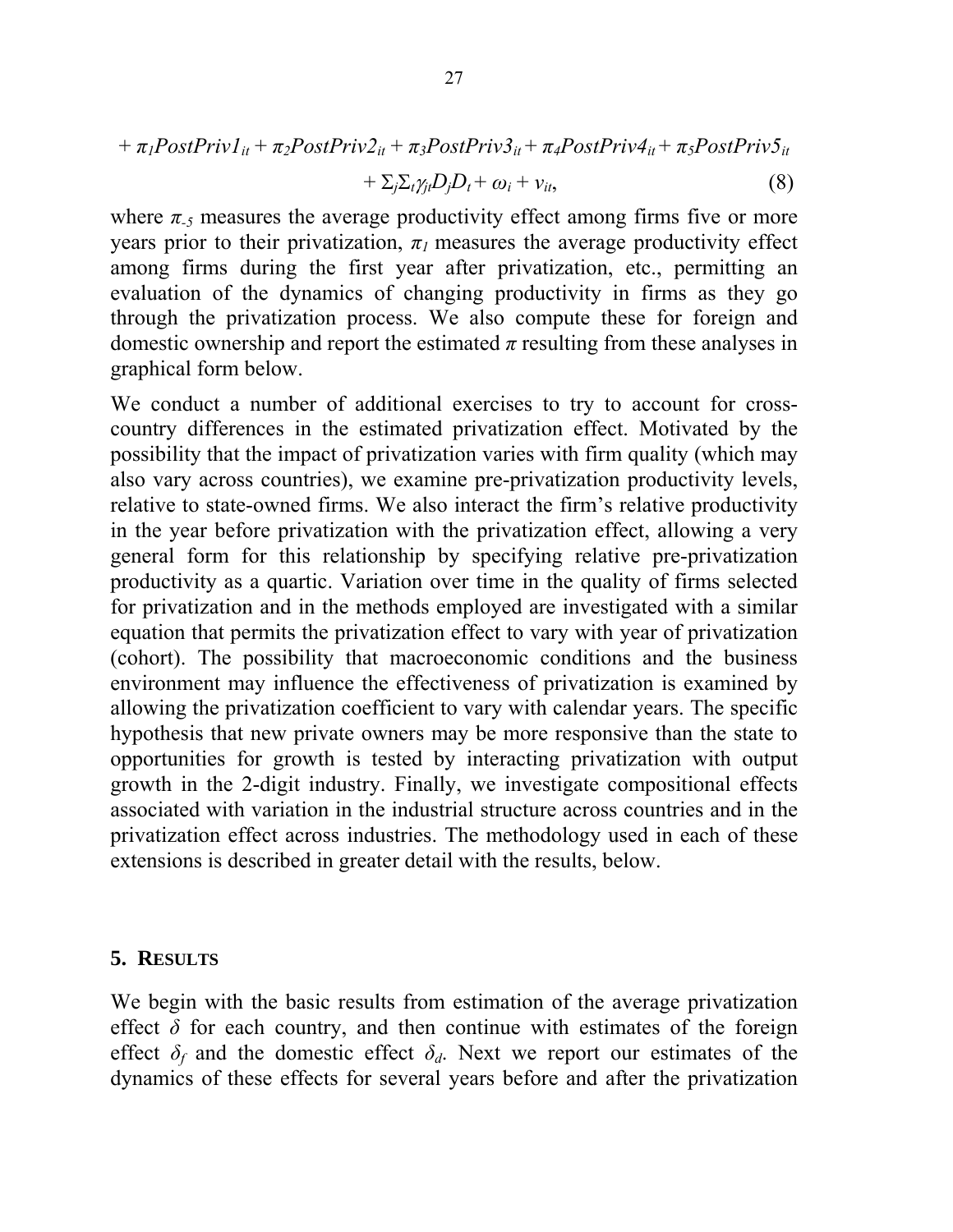date. The final set of results provides several extensions organized around potential explanations of the cross-country differences in our estimates of the basic privatization effects.

# BASIC ESTIMATES

As discussed in the previous section, we consider a wide variety of alternative specifications of technology in estimating the effect of privatization on multifactor productivity. *Table 5* includes results from three Cobb-Douglas functions (OLS, IV, and Olley-Pakes estimators) for Equation (1) and from two assumptions about the labor share in a Solow residual measure ( $\theta$  = 1 and  $\theta$  = 0.7) for Equation (5). The estimated  $\delta$ s from some other specifications of Equations (1) and (5) – including a Cobb-Douglas with constant returns to scale imposed, a translog, and some other assumed technologies ( $\theta$  = 0.0, 0.3,  $(0.5)$  – are reported in *Table A2*.

Regardless of specification and econometric method, the estimated *δ*s are positive and highly statistically significant in Hungary and Romania. The magnitudes vary somewhat across specifications, but the Romanian point estimate, which lies between 0.20 and 0.36, always exceeds the Hungarian, between 0.14 and 0.31. The 95-percent confidence intervals around the estimates are overlapping in 2 of the specifications in *Table 5,* while they do not overlap in the other 3 cases. If we compute the mean estimated effects (and standard errors) across all 10 estimation methods in *Tables 5* and *A2*, we obtain 0.225(0.026) for Hungary and 0.288(0.027) for Romania.

By contrast, the estimated *δ*s for the two former Soviet Republics are much lower. In Ukraine, the point estimates are uniformly positive, but they are small in magnitude, lying in the range from 0.02 to 0.06, and they are not always significantly different from zero. In Russia, the point estimates are almost always negative, and while the magnitudes are not large (from -0.07 to 0.002), they tend to be precisely estimated. Even more than in Hungary and Romania, the magnitudes vary little across specifications and methods.

*Table 5*

| Hungary | Romania | Russia | Ukraine |
|---------|---------|--------|---------|
|         | CD-OLS  |        |         |

# **Estimated Productivity Effects of Privatization**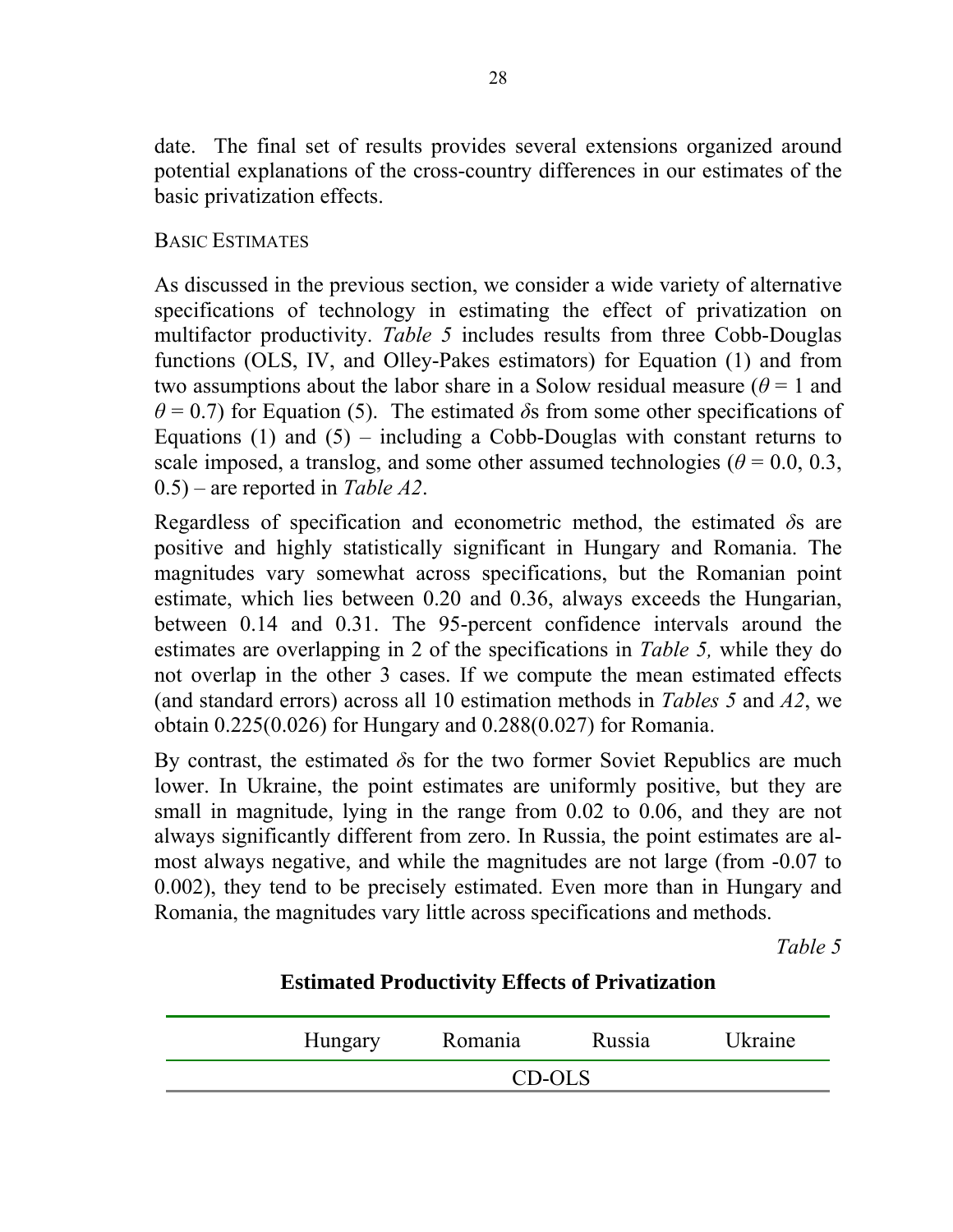| $\hat{\delta}$ | $0.222**$ | $0.250**$               | $-0.047**$ | $0.044*$  |
|----------------|-----------|-------------------------|------------|-----------|
|                | (0.023)   | (0.024)                 | (0.016)    | (0.019)   |
| $R^2$          | 0.649     | 0.693                   | 0.707      | 0.600     |
| N              | 21,977    | 21,461                  | 213,447    | 57,600    |
|                |           | CD-IV                   |            |           |
| $\hat{\delta}$ | $0.140**$ | $0.241**$               | $-0.041**$ | $0.030*$  |
|                | (0.015)   | (0.016)                 | (0.008)    | (0.013)   |
| $R^2$          | 0.662     | 0.694                   | 0.701      | 0.519     |
| N              | 19,118    | 18,154                  | 184,353    | 48,054    |
|                |           | Olley-Pakes             |            |           |
| $\hat{\delta}$ | $0.154**$ | $0.200**$               | $-0.070**$ | 0.035     |
|                | (0.031)   | (0.025)                 | (0.016)    | (0.019)   |
| $R^2$          | 0.674     | 0.703                   | 0.702      | 0.521     |
| ${\bf N}$      | 19,118    | 18,154                  | 184,353    | 48,054    |
|                |           | Assuming $\theta$ = 1.0 |            |           |
| $\hat{\delta}$ | $0.214**$ | $0.301**$               | $-0.060**$ | $0.058**$ |
|                | (0.024)   | (0.026)                 | (0.017)    | (0.020)   |
| $R^2$          | 0.804     | 0.671                   | 0.772      | 0.706     |
| N              | 21,977    | 21,461                  | 213,447    | 57,600    |
|                |           | Assuming $\theta$ = 0.7 |            |           |
| $\hat{\delta}$ | $0.243**$ | $0.318**$               | $-0.041*$  | $0.046*$  |
|                | (0.024)   | (0.028)                 | (0.018)    | (0.020)   |
| $R^2$          | 0.737     | 0.631                   | 0.745      | 0.698     |
| N              | 21,977    | 21,461                  | 213,447    | 57,600    |
|                |           |                         |            |           |

*Note:* Coefficients (standard errors) are shown for Private  $(= 1)$  if the firm is majority private at the end of year *t*-1). Firm fixed effects and full sets of unrestricted industry-year dummies are included in all regressions. CD=Cobb-Douglas;  $\theta$  = assumed labor share; see text for other explanations. Standard errors are adjusted for clustering on firms.  $* =$  significant at 5-percent level.  $** =$  significant at 1percent level.

The mean estimated effects (mean standard errors) across all 10 estimation methods are  $-0.041(0.017)$  for Russia and  $0.040(0.019)$  for Ukraine.<sup>19</sup>

 $\frac{1}{11}$ 

<sup>&</sup>lt;sup>19</sup> The results of regressions on pooled data for Hungary and Romania and for Russia and Ukraine allowing all coefficients to vary by country suggest that the differences of the *δ*s are usually statistically significant.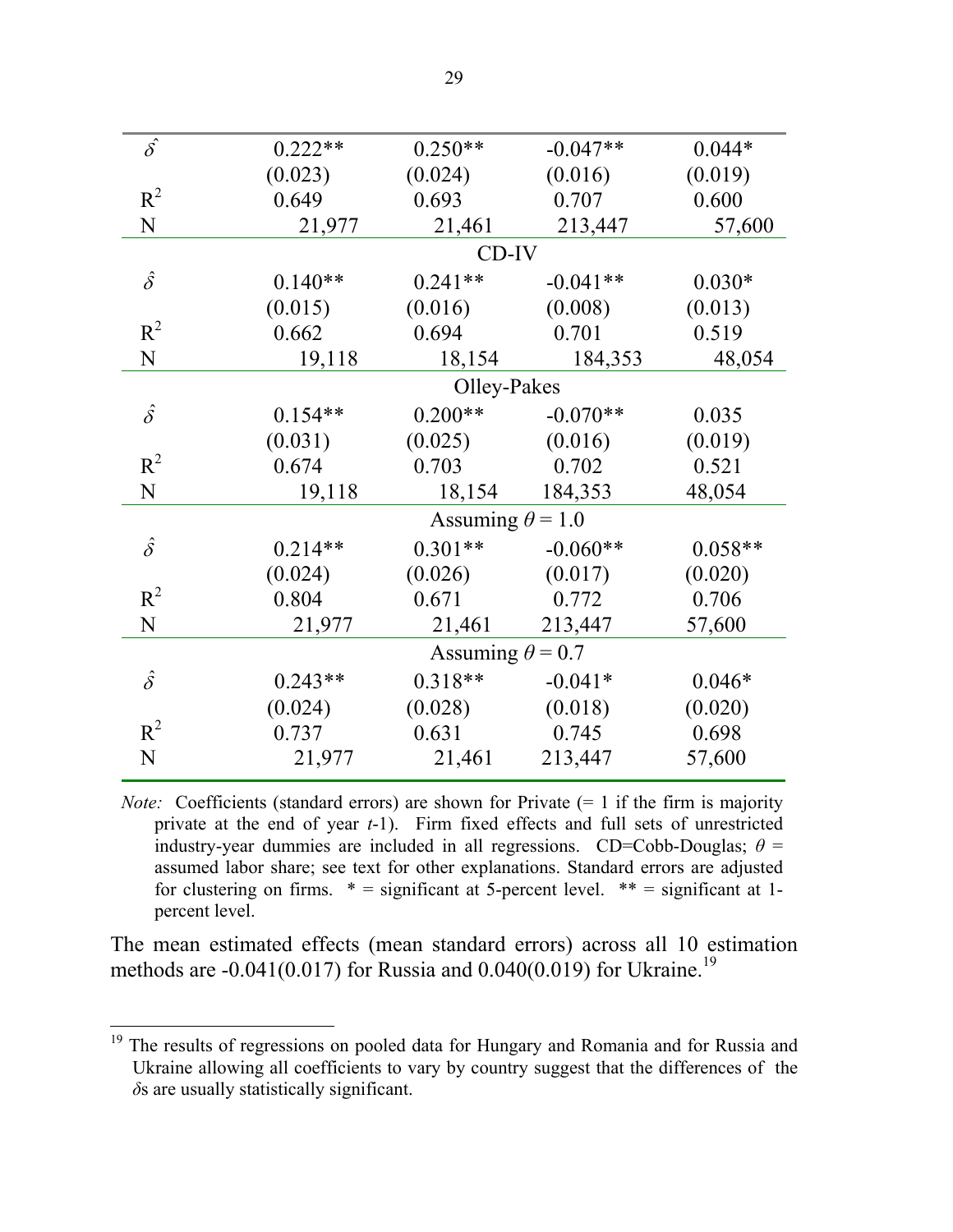We find, therefore, robust evidence of large differences in the estimated privatization effect across the four countries in our sample. The implied ranking of countries by the magnitude of the effect, however, follows neither the alphabetic nor reverse alphabetic ordering suggested by some of the hypotheses in *Section 2* above. While the effect is clearly larger in the two former Soviet "satellites" than in the two former Soviet member states, the ranking within these groups is rather surprising: the evidence implies a somewhat larger effect in Romania than Hungary, and in Ukraine relative to Russia. A constant theme in the rest of what follows, therefore, is the question of what factors might account for these cross-country differences.

## FOREIGN VERSUS DOMESTIC OWNERSHIP

A first potential explanation for the cross-country differences involves the type of new private ownership, whether foreign or domestic. If the effects of these two types differ, then the different shares of foreign and domestic privatization (*Table 4*) would imply different average privatization effects across countries. *Table 6* therefore reports similar specifications to *Table 5,* and *Appendix Table A2* contains specifications where the privatization effect is permitted to vary between these two ownership types.

In all four countries, we estimate the foreign privatization effect  $\delta_f$  to be large and highly significant. The magnitudes are remarkably similar to each other, nearly all in the range from 0.37 to 0.50. The mean(standard error) of the estimated effects across the 10 methods in *Tables 6* and *A3* is 0.481(0.052) for Hungary, 0.395(0.094) for Romania, 0.386(0.152) for Russia, and 0.431(0.156) for Ukraine. Not only is this an important result in its own right, but our finding of consistently high foreign effects has implications for some potential explanations of cross-country differences in the average privatization effect. In particular, it casts doubt on accounts that stress the importance of the macroeconomic and business environments, as foreign-owned f irms may be equally subject to macroeconomic volatility and poor

*Table 6*

| Hungary              | Romania              | Russia               | Ukraine              |
|----------------------|----------------------|----------------------|----------------------|
|                      | CD-OLS               |                      |                      |
| $0.529**$<br>(0.050) | $0.400**$<br>(0.094) | $0.400**$<br>(0.154) | $0.408**$<br>(0.158) |

# **Estimated Effects of Foreign and Domestic Privatization**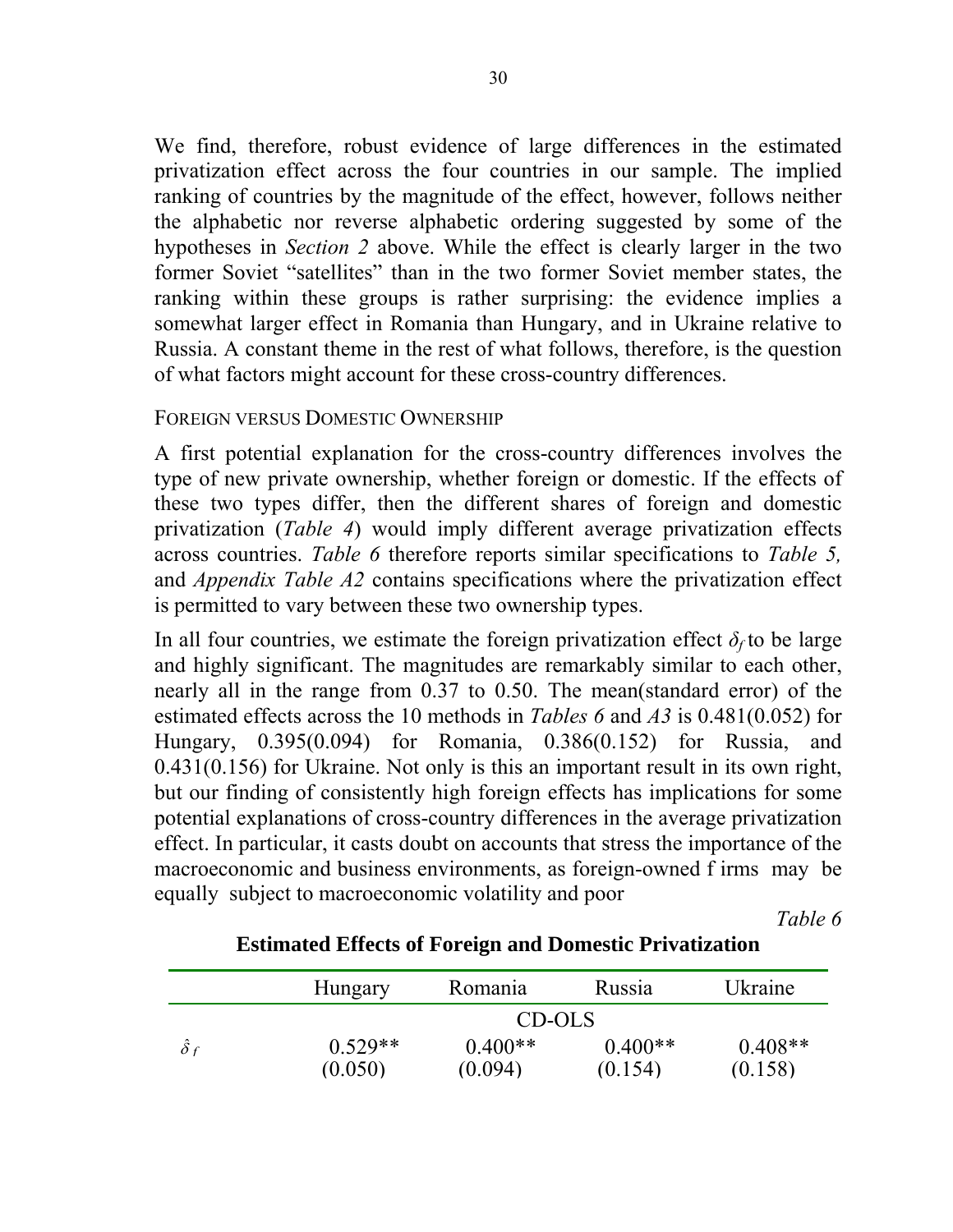| $\hat{\delta}$ d | $0.187**$     | $0.241**$               | $-0.048**$ | $0.044*$      |
|------------------|---------------|-------------------------|------------|---------------|
|                  | (0.023)       | (0.024)                 | (0.016)    | (0.020)       |
| N                | 21,976        | 21,461                  | 213,447    | 56,892        |
|                  |               | $CD$ -IV                |            |               |
| $\hat{\delta}_f$ | $0.369**$     | $0.365**$               | $0.414**$  | $0.453**$     |
|                  | (0.030)       | (0.045)                 | (0.049)    | (0.072)       |
| $\hat{\delta}$ d | $0.116**$     | $0.233**$               | $-0.043**$ | $0.032**$     |
|                  | (0.016)       | (0.017)                 | (0.008)    | (0.013)       |
| N                | <u>19,118</u> |                         | 184,353    | 46,705        |
|                  |               | Olley-Pakes             |            |               |
| $\hat{\delta}_f$ | $0.399**$     | $0.268**$               | $0.409**$  | $0.453**$     |
|                  | (0.054)       | (0.093)                 | (0.162)    | (0.161)       |
| $\hat{\delta}$ d | $0.117**$     | $0.195**$               | $-0.072**$ | $0.038*$      |
|                  | (0.030)       | (0.025)                 | (0.016)    | (0.020)       |
| N                | 19,118        | 18,154                  | 184,353    | 46,705        |
|                  |               | Assuming $\theta$ = 1.0 |            |               |
| $\hat{\delta}_f$ | $0.545**$     | $0.460**$               | $0.436**$  | $0.482**$     |
|                  | (0.053)       | (0.094)                 | (0.161)    | (0.158)       |
| $\hat{\delta}_d$ | $0.179**$     | $0.290**$               | $-0.061**$ | $0.057**$     |
|                  | (0.024)       | (0.026)                 | (0.017)    | (0.020)       |
| N                | 21,976        | 21,461                  | 213,447    | 56,892        |
|                  |               | Assuming $\theta$ = 0.7 |            |               |
| $\hat{\delta}_f$ | $0.513**$     | $0.433**$               | $0.390*$   | $0.446**$     |
|                  | (0.048)       | (0.095)                 | (0.161)    | (0.164)       |
| $\hat{\delta}$ d | $0.215**$     | $0.310**$               | $-0.043$   | $0.047*$      |
|                  | (0.024)       | (0.028)                 | (0.018)    | (0.021)       |
| N                | <u>21,976</u> | <u>21,461</u>           | 213,447    | <u>57,600</u> |

*Note*: Coefficients (standard errors) are shown for Foreign  $(= 1 \text{ if the majority of the firm's})$ shares are owned by foreigners in year *t*-1) and Domestic (= 1 if the firm was private in year t-1 but not majority-owned by foreigners). Firm fixed effects and full sets of unrestricted industry-year dummies are included in all regressions. CD=Cobb-Douglas; *θ* =assumed labor share; see text for other explanations. Standard errors are adjusted for clustering on firms.

\* = significant at 5-percent level. \*\* = significant at 1-percent level.

 $\pm$ 

business environment.<sup>20</sup> Indeed, concerning the latter, foreign owners may even be relatively disadvantaged by lack of inside knowledge to cope with

 $20$  If foreign firms were concentrated in few regions with unusual characteristics (such as a superior business environment), then this inference could be incorrect, but in fact the foreign firms in our data are quite dispersed. The highest percentage of a country's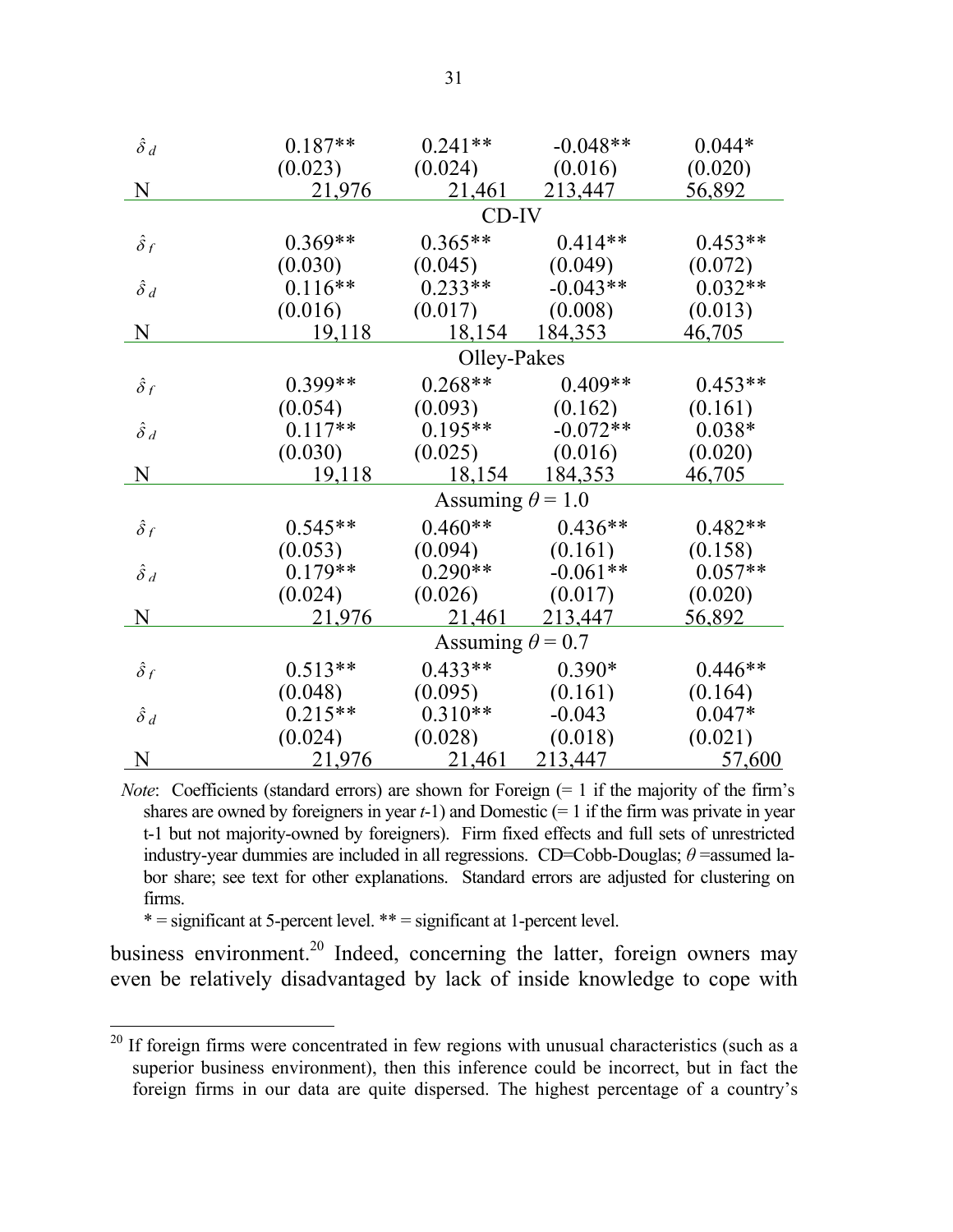bureaucracy and corruption. The evidence is far from decisive, of course, but it is suggestive that the source of cross-country differences should be sought elsewhere.

The uniformly high estimate of the foreign privatization effect implies that the effects of domestic privatization vary widely, and our results provide direct confirmation of this reasoning. Again, we find positive and statistically significant effects for both Hungary and Romania, but the  $\delta_d$ s in Hungary are reduced relative to the overall privatization effects shown in *Table 5*. As a consequence, the difference between the estimated effects in Hungary and Romania is slightly greater than before: while the difference in estimated *δ*s in *Table 5* varies from 0.03 to 0.10 across specifications, the difference in the  $\delta_d$ s in *Table 6* lie in the range 0.06 to 0.12. Because of the very small foreign shares in Russia and Ukraine, the domestic effects have only marginally smaller estimates than the average privatization effects we have already seen. The mean estimated domestic effect(standard error) is 0.197(0.027) for Hungary, 0.280(0.028) for Romania, -0.043(0.017) for Russia, and 0.043(0.021) for Ukraine. $^{21}$ 

How much does the varying foreign-domestic composition of privatization contribute to the cross-country differences we have estimated in the average privatization effect? An interesting counterfactual question is how the *δ*s in the three countries with relatively little foreign ownership  $-$  Romania, Russia, and Ukraine  $-$  would be changed if they had Hungary's larger foreign ownership share (but kept their own estimated foreign and domestic privatization effects). In Romania, this would increase the average privatization effect by only about a percentage point, but imposing the Hungarian foreign ownership share in Russia and Ukraine would raise their *δ*s by about 5 percentage points. This difference would be enough to make the average effect in Russia almost exactly zero (i.e., even if Russia had imported as much foreign capital in proportion to size as did Hungary) and to raise that in Ukraine to close to 10 percent. Correspondingly, if we impose the Russian foreign ownership share on Hungary, the Hungarian *δ* falls by about 0.04.

 $\overline{a}$ 

foreign firms in any one region is in Hungary (30.5 percent in Budapest), while no region has more than 13 percent in the other countries.

 $21$  The results of regressions on pooled data (allowing the factor coefficients and industryyear effects to vary across countries) for Hungary and Romania and for Russia and Ukraine suggest that the differences between the  $\delta$ <sup> $\beta$ </sup> are statistically insignificant, while the differences in the  $\delta_d$ s are usually significant at the one percent level.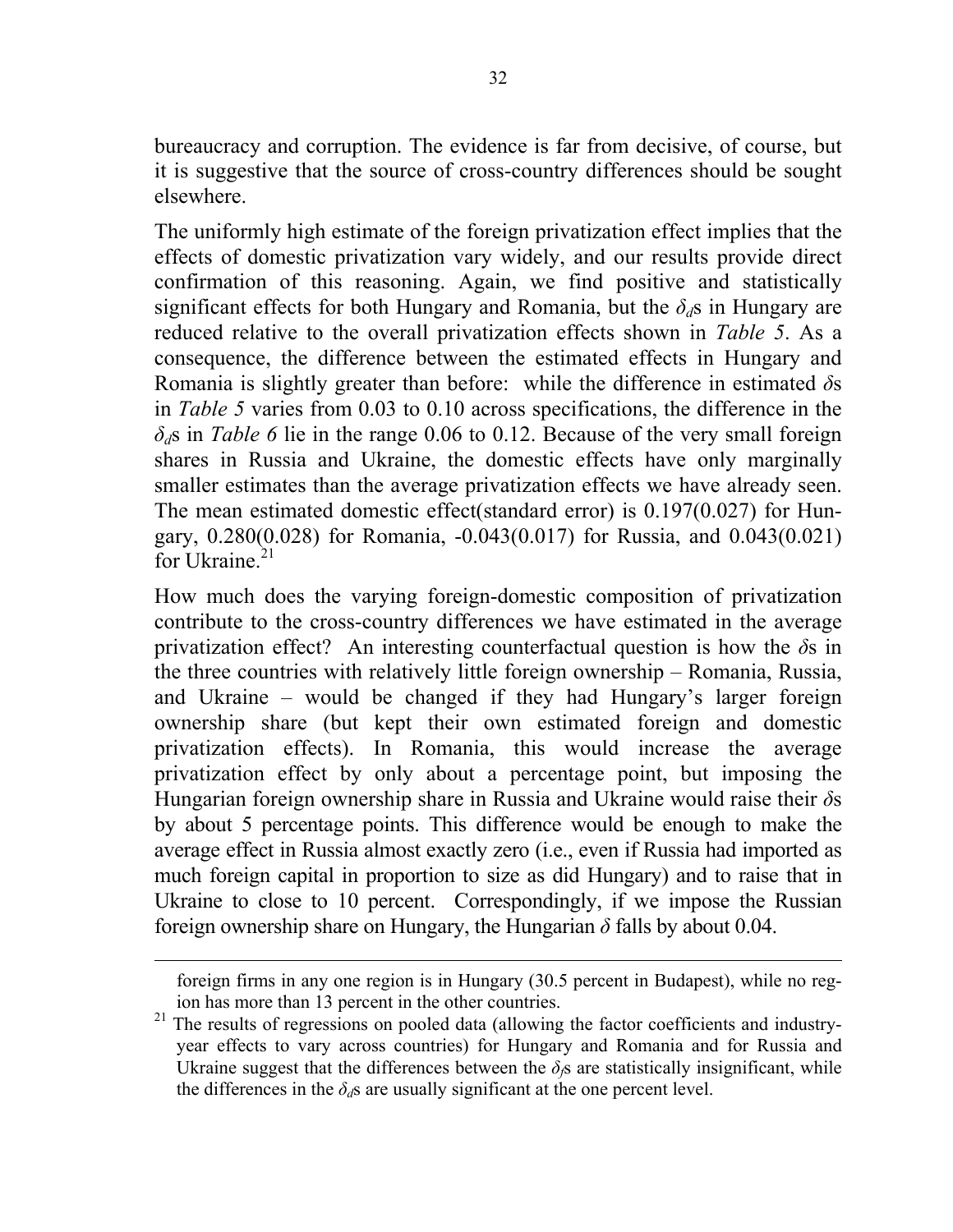We find, therefore, that the large differences in foreign share, combined with the significant advantage of foreign over domestic ownership in all four countries, can explain only a relatively small part of some of the differences in estimated *δ* across countries: namely, about 5 percentage points of the difference between the East European countries and the former Soviet Republics. It does not explain why the Romanian  $\delta$  is greater than the Hungarian, and indeed it deepens this puzzle, because under this counterfactual the gap between the estimated Romanian and Hungarian domestic effect  $\delta_d$  becomes even wider. In most of the extension below, therefore, we focus on results for  $\delta_d$ .

# **DYNAMICS**

 $\pm$ 

We turn next to dynamics of the privatization effects around the privatization date. As discussed in *Section 3*, examining the development of the postprivatization effects may shed light on the possibility that the estimated crosscountry differences result from a slower emergence of the positive effects of privatization in some countries compared to others. A slower impact might occur, for instance, if the initial post-privatization ownership structure is highly dispersed so that concentration through secondary transactions is necessary before any productivity-enhancing restructuring can be realized. Our specification of Equation (8), as discussed in detail in the previous section, also permits us to assess the temporariness or permanence of the impact of privatization as well as the possibility of selection effects or anticipatory incentive effects in pre-privatization behavior (which, as we noted, could be either positive or negative, reflecting either career concerns or asset-stripping). The temporal variation in effects relative to the year of privatization of the private ownership, foreign ownership, and domestic ownership effects, based on the  $\pi$  coefficients in this equation, are shown in *Figures*  $I-3$ <sup>22</sup>

 $22$  These results and the rest of those reported in the text rely on the basic Cobb-Douglas production function, but the results differ only trivially when we employ alternative specifications of technology.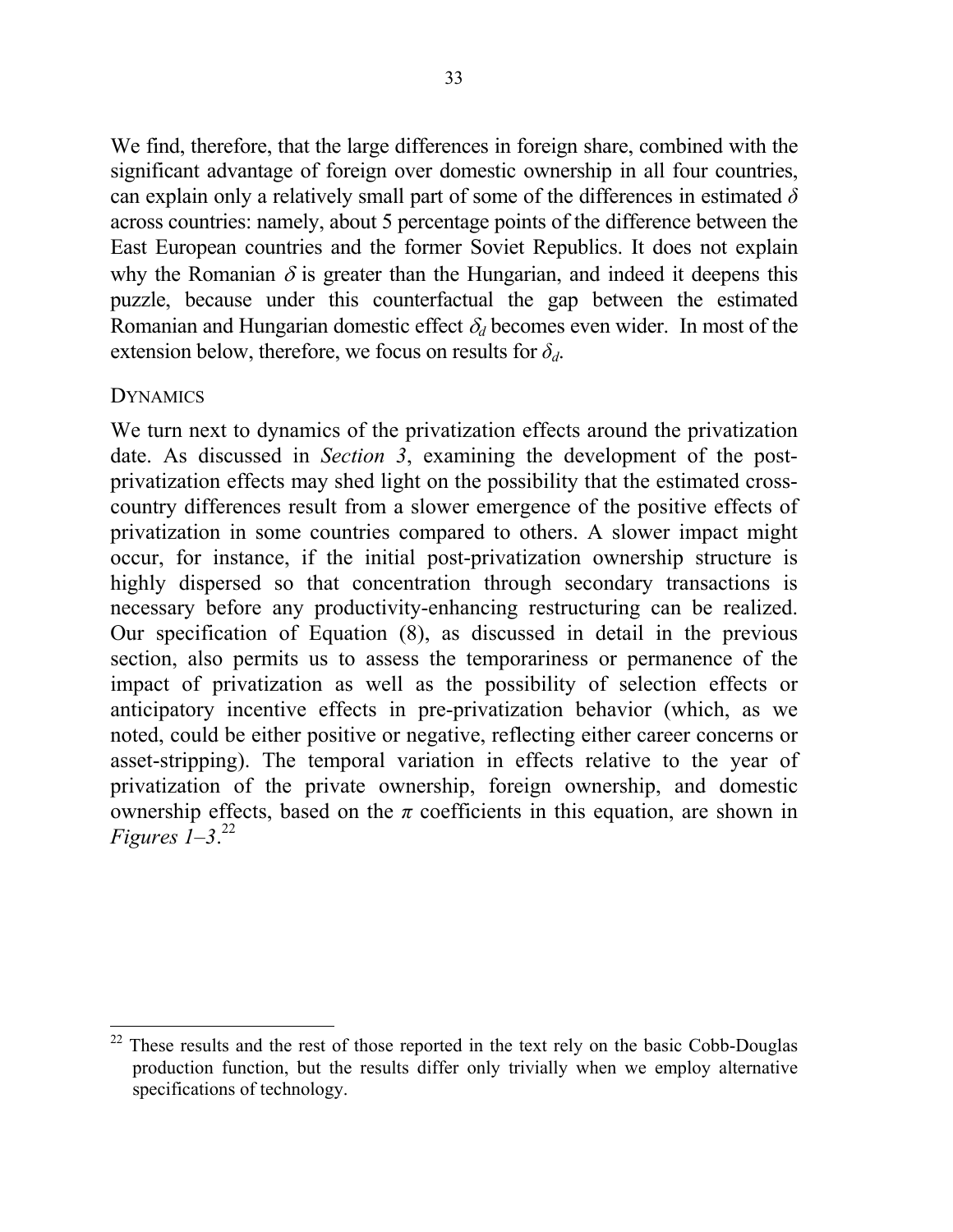

*Figure 1:* **Dynamics of Privatization Effects**

*Figure 2:* **Dynamics of Foreign Privatization Effects**

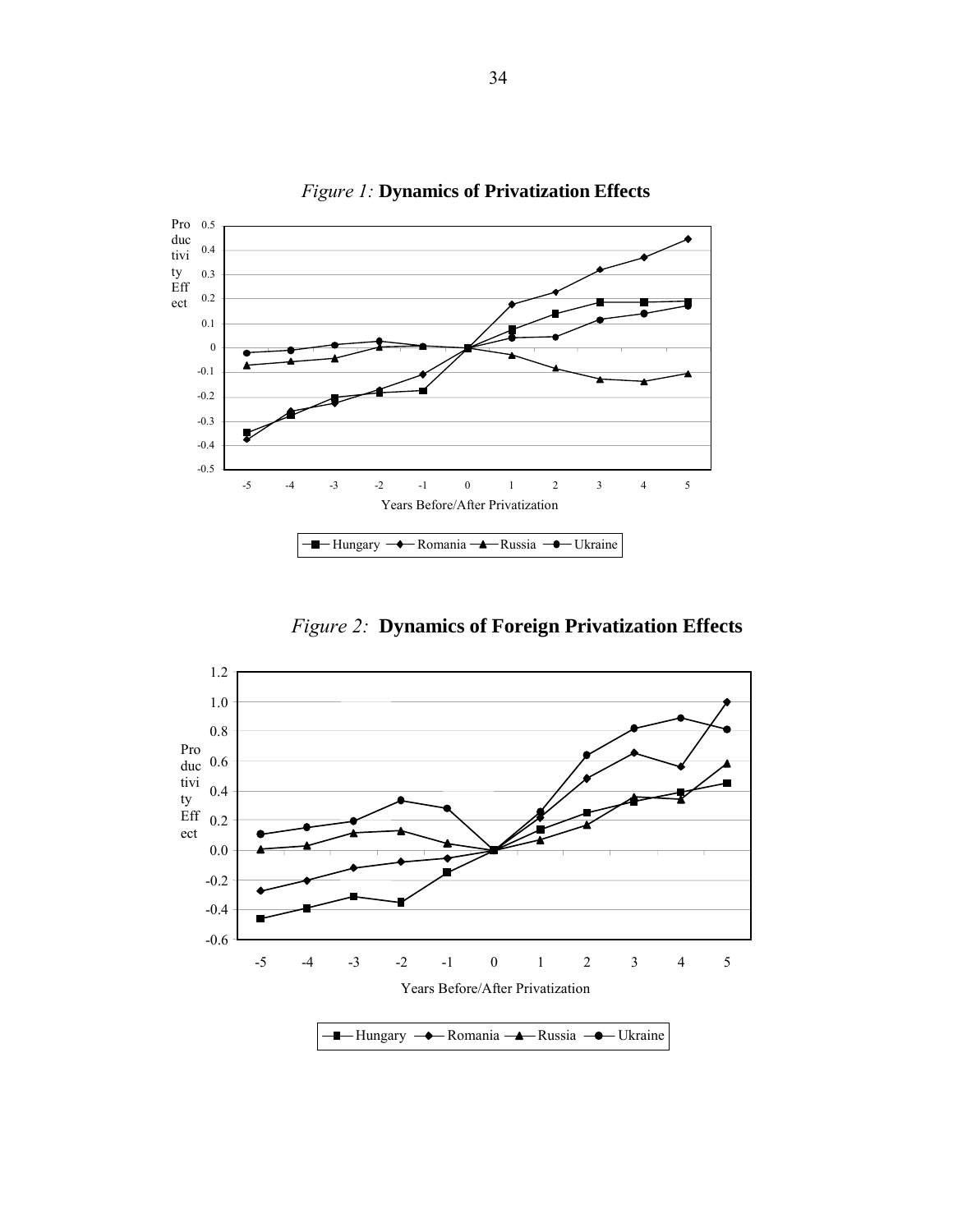

*Figure 3:* **Dynamics of Domestic Privatization Effects**

The estimation results for the average privatization effect are graphed in *Figure 1*, with the horizontal axis indicating the number of years before and after privatization, and the magnitude of the effect (relative to productivity in the privatization year, denoted  $\degree$ 0<sup>\*</sup>) on the vertical. In Hungary, Romania, and Ukraine, the privatization effect grows fairly continuously after privatization, although with some variation in slope. In Russia, however, it is negative and declines for several years, with some upturn starting only very late  $-$  in the five and more years after privatization. The dynamics of the domestic effect tell a fairly similar story, but the post-privatization profile for the foreign effect is steadily increasing  $-$  aside from a couple wobbles in the data  $-$  in all four countries. Our results imply that the large overall foreign effect is the result of not only rapid but sustained relative productivity growth in these firms.

The post-privatization dynamics, therefore, do not appear to help us to understand cross-country differences in the estimated domestic privatization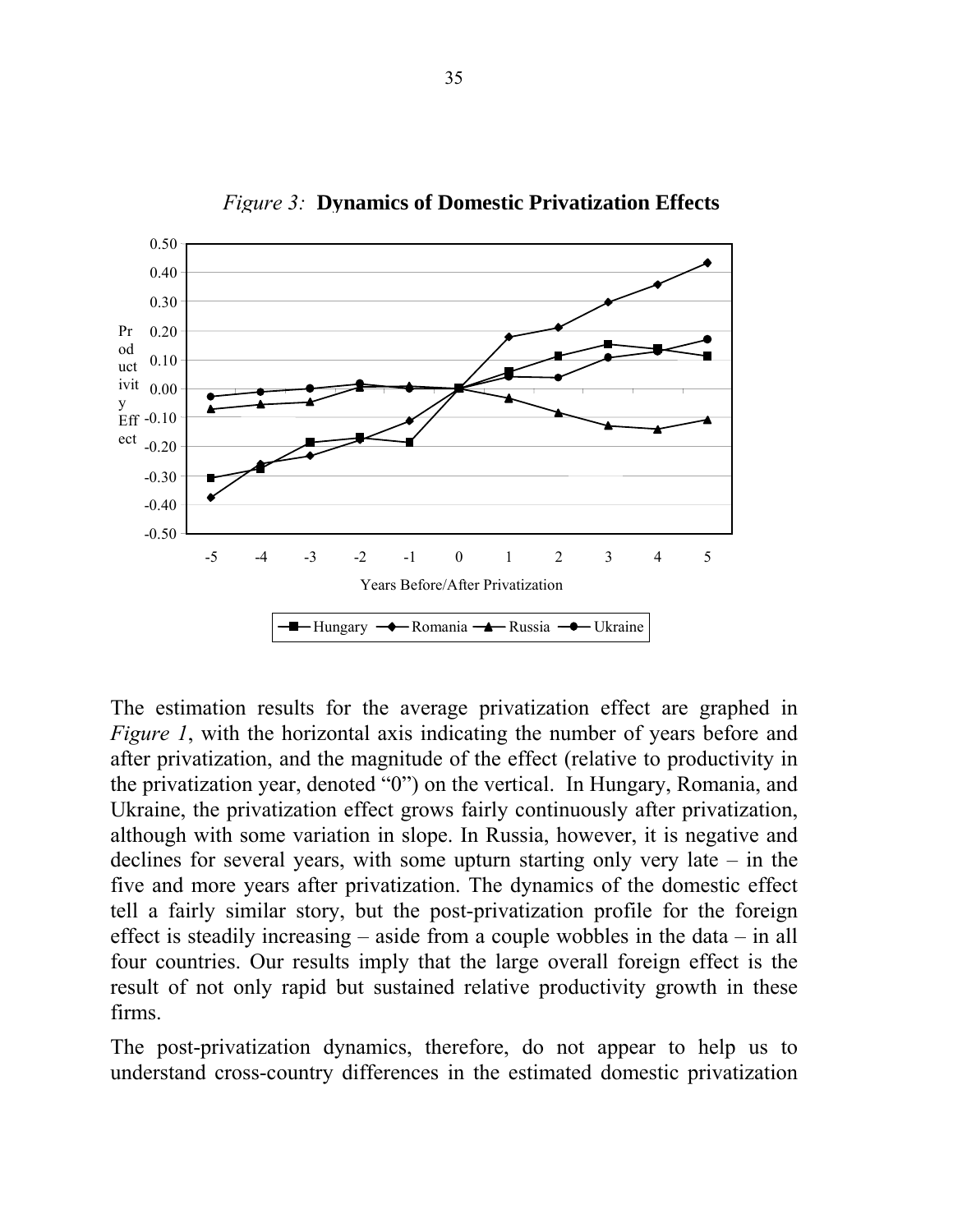effect as resulting from differences in how quickly the effect emerges across countries. Counterfactual calculations assuming different timing of the privatization process actually work in the opposite direction: if Romania had privatized as quickly as Hungary, its privatization effect would be still larger, and the same is true for the Ukraine-Russia comparison. A further implication of these results is that the longer run effect of privatization in Hungary, Romania, and Ukraine would be greatly understated by research using data with information through only the first year or two after privatization, while in Russia it would be overstated, at least through four years after privatization had taken place.

The dynamics in the pre-privatization period also warrant close attention. While rather flat for  $\delta$  and  $\delta_d$  in Russia and Ukraine, the trends in Hungary and Romania are already positive well before the privatization year. As we have pointed out, such pre-privatization increases could reflect the selection of firms for privatization with higher growth potential, or they could reflect enhanced incentives among managers expecting privatization in the future. Arguing for the first interpretation is the fact that the increases begin several years before privatization actually happens, but arguing for the second is the fact of sizable jumps in both countries immediately around the privatization year.23 Unfortunately, in the absence of an experiment (a random allocation of privatization) we have no way of eliminating selection bias completely, but we do find the large, roughly contemporaneous jumps suggestive that more than selection is at work and that privatization has had a real impact. $^{24}$ 

 $\frac{1}{\sqrt{2}}$  $^{23}$  Recall that our basic specifications (1) and (5) define the private effect with respect to ownership at the end of the previous year, *Private<sub>it-1</sub>*, because the ownership information is annual. As we pointed out, some firms could be privatized early in the year, resulting in a possible misattribution of the productivity effect that year to the pre-privatization period. The results here imply that if we instead used contemporaneous *Private*<sub>it</sub>, the estimated  $\delta$  would be higher in Hungary and Romania, in both cases by about 0.03, but the difference between them would remain about the same (because even though the Hungarian jump from year -1 to year 0 is greater, the jump receives a smaller weight than in Romania, where there are fewer post-privatization years. Using contemporaneous ownership would also produce a bigger gap between the estimated *δ*s in the two East European countries relative to Russia and Ukraine, because the latter would be unaffected.

 $24$  Alternatively, the possibility of anticipatory behavior could be eliminated if privatization had been completely unforeseen, but this is difficult to believe in the context of the huge public debates over privatization policies taking place in these countries during this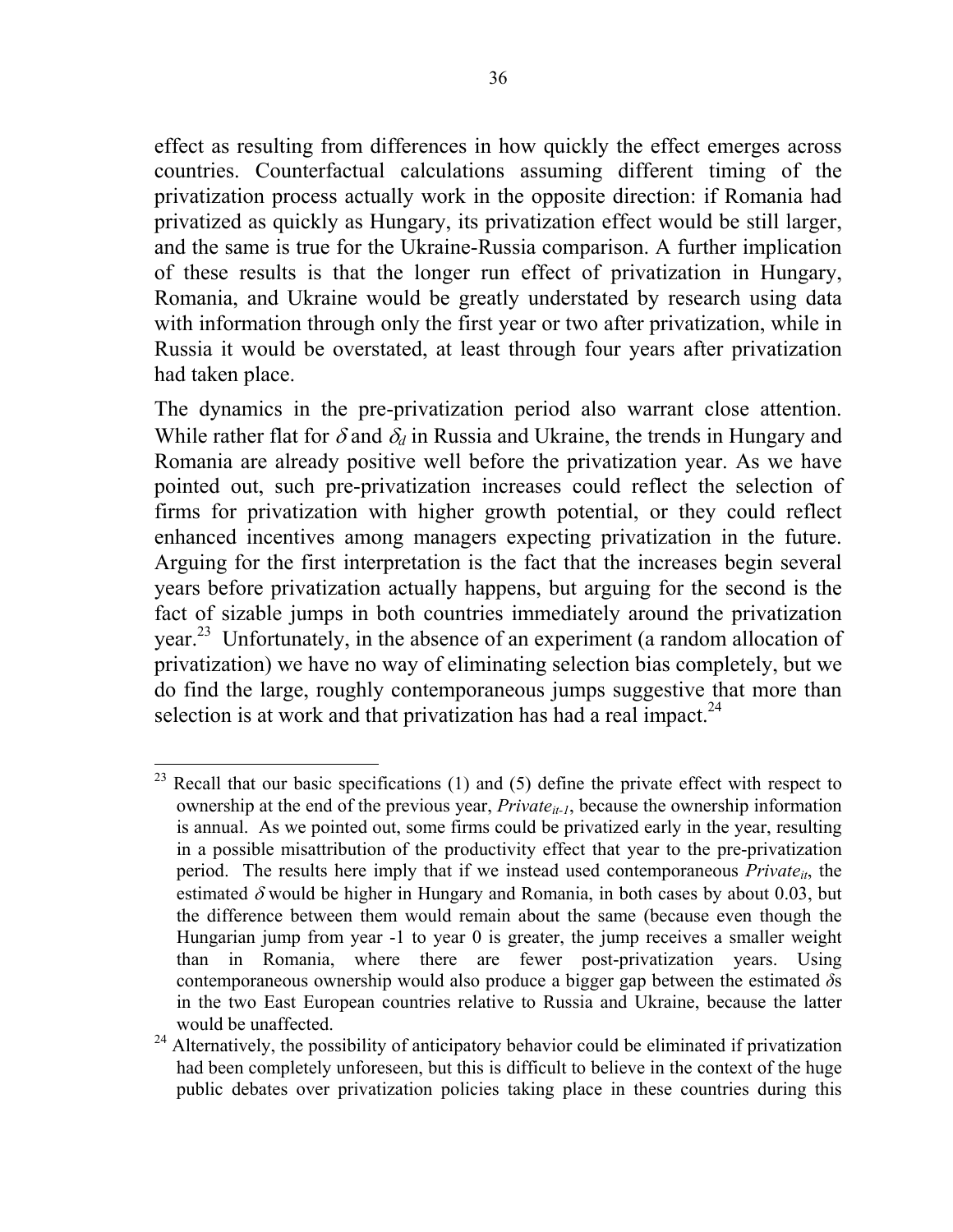The pre-privatization dynamics are fairly similar for foreign and domestic privatizations in Hungary and Romania: in all cases in these countries, the trend is positive, although the slope is larger for Hungarian firms eventually sold to foreigners than to domestic agents, while the reverse is true for Romania. But the dynamics are very different in the comparison of foreign versus domestic privatizations in both Russia and Ukraine. In the former Soviet Republics, the trends are clearly downwards in the two years preceding sales to foreigners (while, as we noted, these were flat for domestic privatizations). A possible interpretation of these patterns would focus on preprivatization incentives of managers: in foreign privatizations in Russia and Ukraine, managers may have expected they would be quickly replaced and thus had little to lose and everything to gain from asset-stripping in a nebulous property rights environment; while the flat pre-privatization profiles in the domestic privatizations could result from majority ownership usually going to workers and managers, resulting in little incentive to either improve performance to demonstrate their skills or to strip assets in the run-up to privatization. The sharply positive pre-privatization trend in Hungary for firms sold to foreign investors is consistent with the strong role of Hungarian managers in the privatization process, discussed in *Section 3*, providing them with incentives to prove their worth to their anticipated new partners and with more certainty that they would stay on the job. The more moderate trend for Romanian firms sold to foreigners may indicate an intermediate situation between managers' expectations of high probability of replacement in Russia and Ukraine and relatively low probability in Hungary.

## **EXTENSIONS**

 $\overline{a}$ 

This sub-section considers a number of extensions to the basic estimates. The analysis is organized around potential explanations for the cross-country differences in the the privatization effects, although most of the extensions also have wider implications. We begin with a further discussion of preprivatization differences in the quality of firms slated for privatization, relative to firms remaining state-owned, and continue with analysis of the extent to

period. It should also be noted that even finding a flat profile of pre-privatization productivity does not eliminate all possibility of selection bias, as potential investors could have information on growth potential that is unobserved in our data, although if such information concerns the industry rather than the firm, the industry-year interaction effects in our equations would control for it.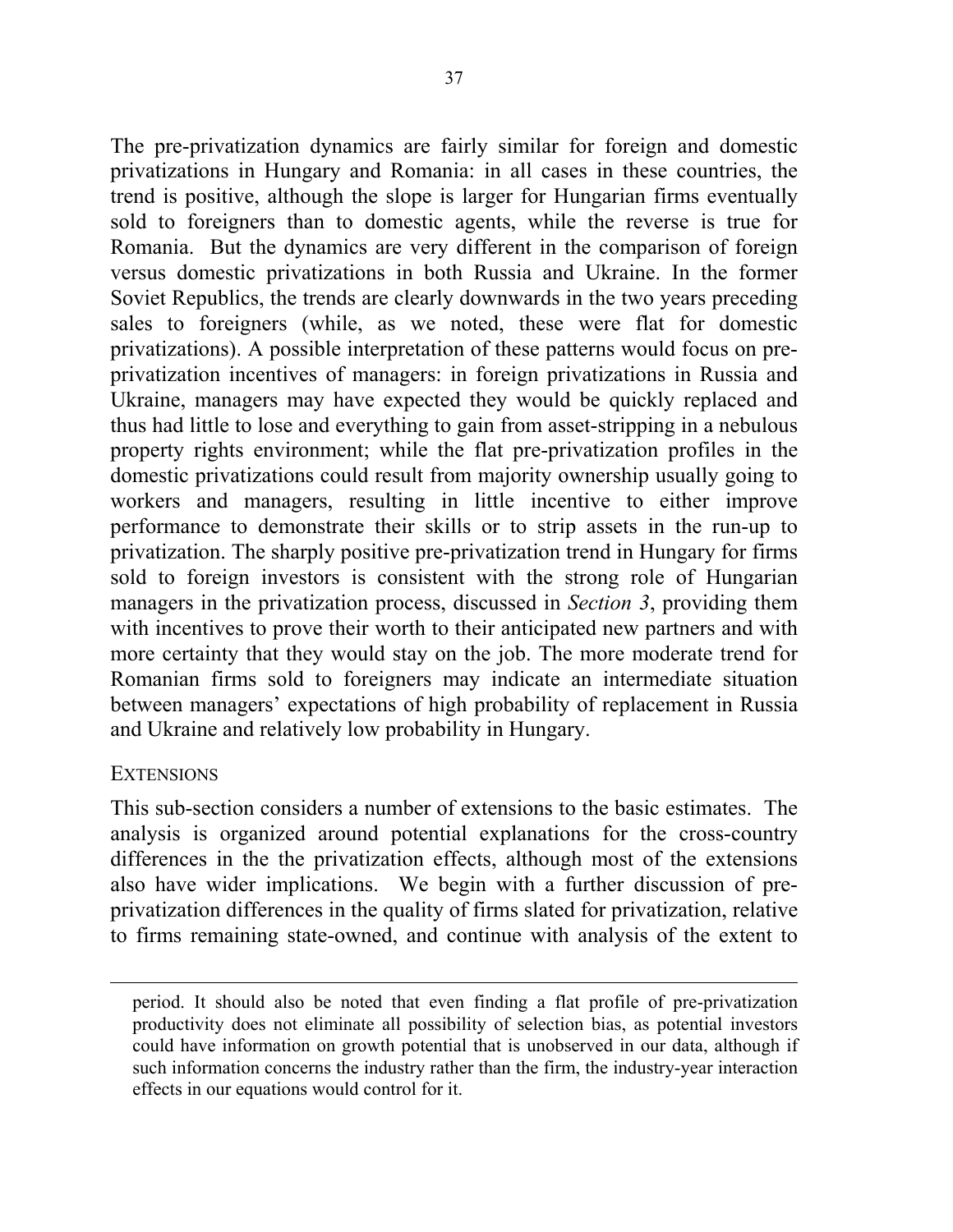which the estimated privatization effect varies with pre-privatization productivity level, year of privatization (cohort), calendar year, and industry growth rate. Finally, we examine possible composition effects in the crosscountry differences. Most of the discussion is focused on the domestic effects because, as we have seen, the foreign effects are uniformly positive and of relatively similar magnitude across the four countries, while the domestic effects vary widely. Furthermore, for some of the analyses, the number of observations on foreign ownership is too small to permit confident conclusions.

Our examination of dynamics, above, highlighted cross-country differences in the pre-privatization evolution of productivity in firms slated for privatization. These different patterns could be related to a possible explanation for the cross-country differences in the privatization effect: policies that tend to select "better" or "worse" firms for privatization. As we noted in *Section 3*, the privatization policies in these countries were fairly indiscriminate, but each government has retained a significant number of firms in majority state ownership. If, for example, more productive firms are more likely to be privatized, then a simple cross-sectional comparison of state-owned versus privatized firm performance will lead to incorrect inferences about the effect of privatization. To gauge possible differences across countries in relative quality of firms slated for privatization, *Table 7* provides estimates of preprivatization productivity relative to state firms.<sup>25</sup> The pre-privatization advantage is estimated to be large in all four economies, ranging from 0.11 in Ukraine to 0.32 in Romania. For foreign privatization, the range is from 0.27 in Ukraine to 0.43 in Romania, while for domestic it is 0.11 to 0.31. These results imply that firms selected for privatization in all four countries are more productive than those kept in state hands, on average, and thus that there is positive selection in the privatization process. Studies that rely only on crosssection data or that use longitudinal data but fail to control for fixed differences between firms are likely to overstate the benefits of privatization.<sup>26</sup> This result is particularly salient for foreign privatizations, although it applies to domestic ownership as well.

 $\frac{1}{\sqrt{2}}$  $25$  These results are computed as the coefficients on group effects (replacing the firm fixed effects) for "ever privatized" in Equation  $(1)$  and for "ever foreign" and "ever domestic" in Equation (7).

<sup>&</sup>lt;sup>26</sup> For instance, this may account for the positive effects estimated by Earle and Estrin (1997), who analyze a cross-section Russian enterprise sample in 1994.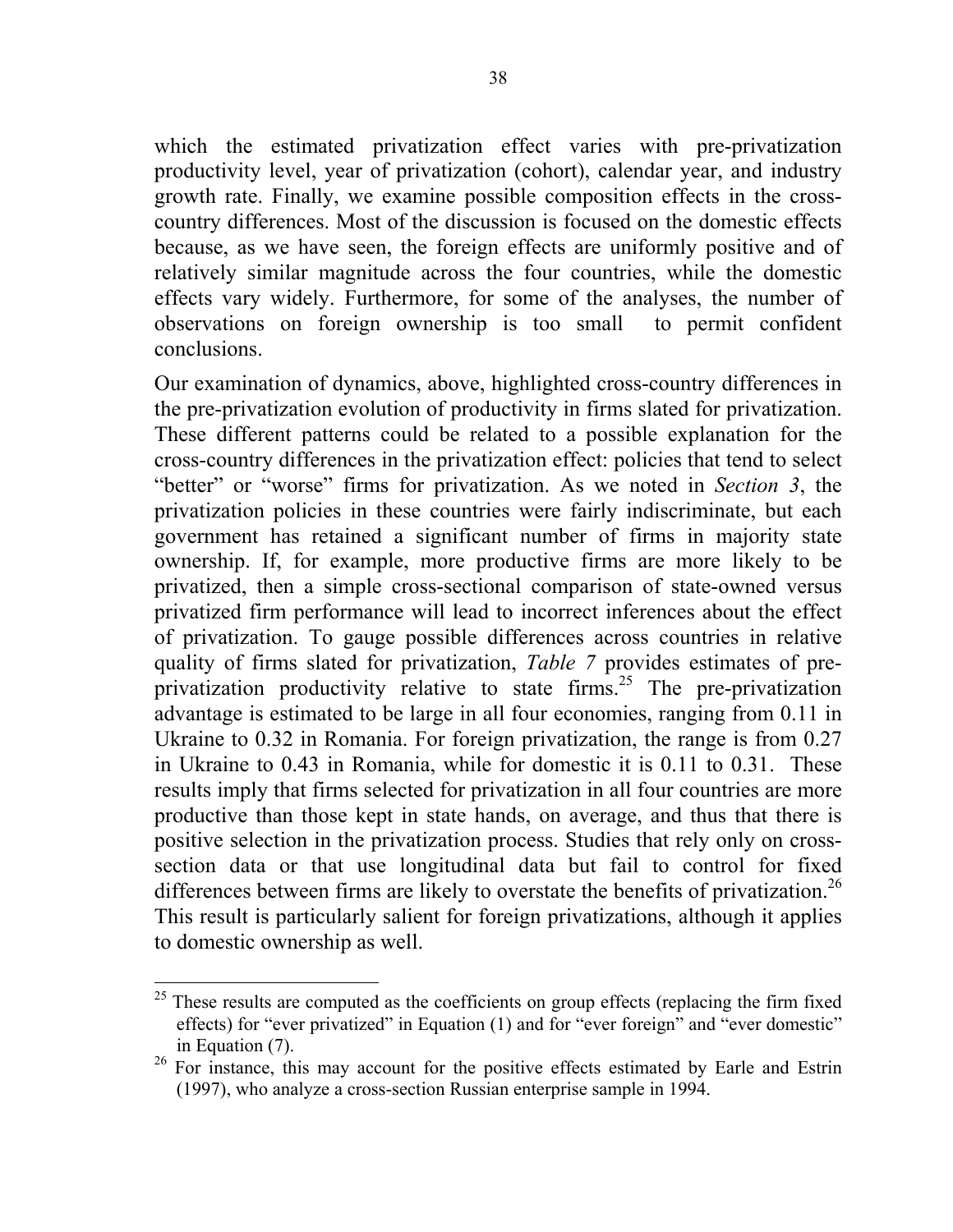|               | Hungary   | Romania   | Russia    | Ukraine   |
|---------------|-----------|-----------|-----------|-----------|
| Ever Private  | $0.161**$ | $0.322**$ | $0.185**$ | $0.108**$ |
|               | (0.043)   | (0.044)   | (0.014)   | (0.026)   |
| Ever Foreign  | $0.334**$ | $0.430**$ | $0.292**$ | $0.271*$  |
|               | (0.056)   | (0.079)   | (0.105)   | (0.117)   |
| Ever Domestic | $0.117**$ | $0.309**$ | $0.181**$ | $0.110**$ |
|               | (0.041)   | (0.044)   | (0.014)   | (0.026)   |

**Pre-Privatization Relative Productivity**

Note: The pre-privatization productivity of firms subsequently privatized relative to enterprises always in state ownership is estimated as the coefficient on a group effect, *Ever Private*, in a production function including *Private*, capital, labor, and industry-year interactions. The *Ever Foreign* and *Ever Domestic* effects are estimated analogously in an equation disaggregating *Private* into *Foreign* and *Domestic*.

Our estimation method in this paper controls for pre-privatization productivity differences through the use of firm fixed effects, of course, but could such differences affect the subsequent, post-privatization potential for productivity to be improved? In other words, could the privatization effect be heterogeneous in the level of pre-privatization productivity? For example, it might be easier to restructure and improve the productivity of firms with relatively low productivity, or the opposite could hold. If such a relationship exists, and if pre-privatization productivity varies across countries, then this provides another possible explanation for the stark cross-country differences we have documented. To assess this, we re-estimate interacting  $\delta_d$  with a quartic function of pre-privatization productivity, which is measured relative to productivity in state-owned firms in the same industry and in the year immediately prior to privatization.<sup>27</sup> The results are plotted in *Figure 4*, where, for ease of comparison across countries, pre-privatization productivity has

 $\overline{\phantom{0}}$ 

<sup>&</sup>lt;sup>27</sup> We focus on the domestic privatization effect  $\delta_d$  here because it varies sharply across countries, while the foreign effect  $\delta_f$  varies comparatively little. Moreover, there are too few observations on foreign-owned firms in Russia and Ukraine for us to estimate many types of heterogeneity in these effects.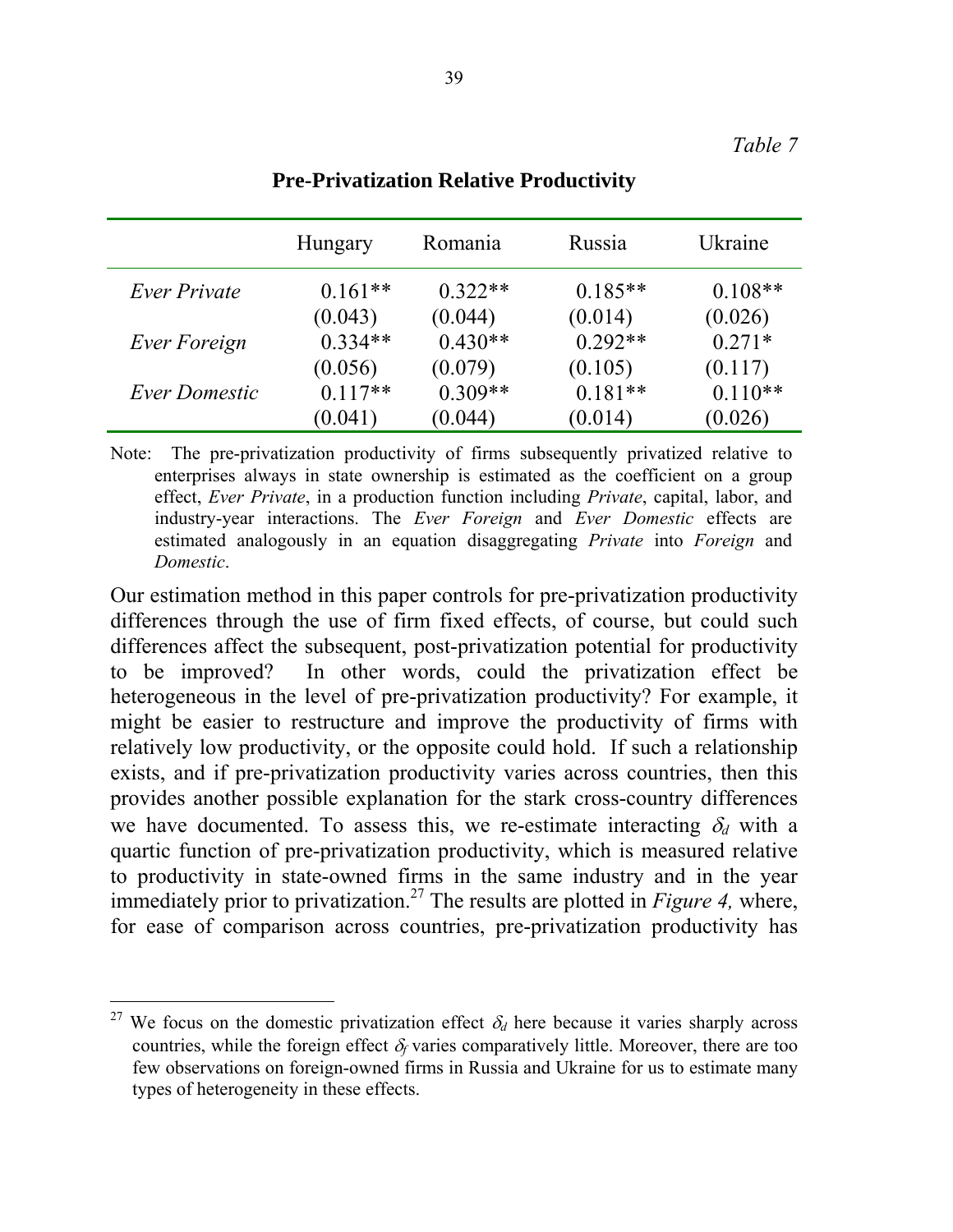been normalized to have zero mean and unit standard deviation, and the range constrained to  $[-2, +2]$ .



## *Figure 4:* **Variation in Domestic Privatization Effect by Pre-Privatization Productivity**

The results suggest a substantial negative effect in Hungary and Romania, implying that the effectiveness of privatization in raising productivity is negatively related to position in the pre-privatization productivity distribution. The profiles for these two countries are rather similar to one another, with an estimated domestic privatization effect about 0.6 greater for firms at the bottom of the distribution compared with those near the top.<sup>28</sup> But those for Russia and Ukraine are quite different  $-$  although similar to each other  $-$  in showing a relatively flat relationship. The Russian profile curves slightly downwards in the middle of the distribution, while the Ukrainian curves

 $\overline{a}$ 

<sup>&</sup>lt;sup>28</sup> We have also calculated the pre-privatization productivity interactions for  $\delta_f$  in Hungary and Romania, which have sufficient observations, and these have similar shape  $-$  falling about 0.6 over the productivity distribution.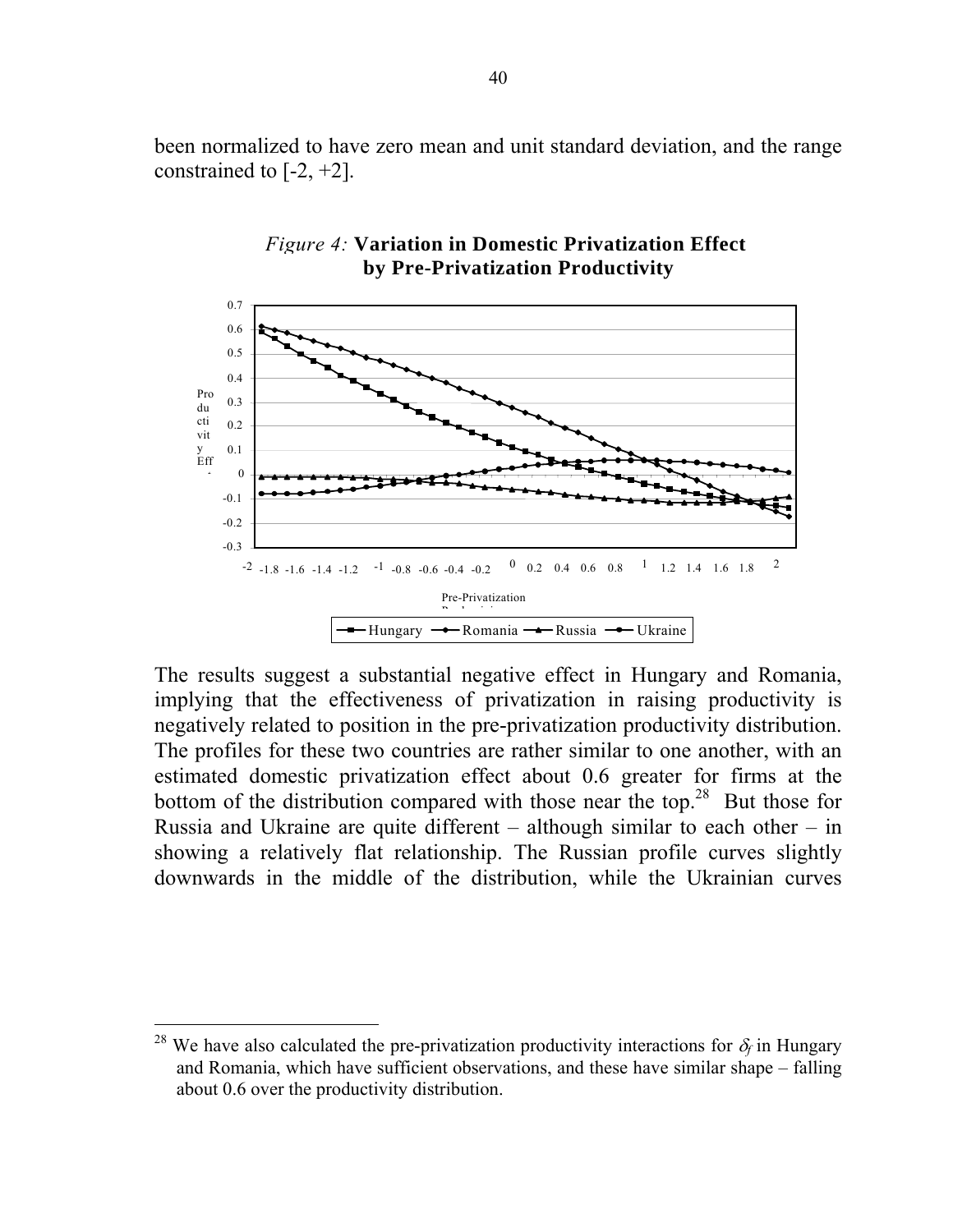slightly upward, but the range of variation is quite small (practically always between -0.1 and +0.1), certainly in comparison with Hungary and Romania.<sup>29</sup>

These findings cannot account for different privatization effects for the two East European countries versus the two former Soviet Republics, but could they explain the difference between Hungary and Romania? Suppose that Romanian firms are, on average, less productive than Hungarian firms by a third of a standard deviation of productivity in the joint productivity distribution for the two countries. Then the effect of privatization on Romanian firms would be higher on average by about 0.05, which is approximately the difference we found in *Tables 5 and 6*. 30 The problem with actually measuring relative productivity is that it requires an assumption about the appropriate exchange rate  $-$  and for much of the period there are problems in choosing or calculating the correct rate due to high inflation in one or both countries, and officially fixed rates that may have borne little relationship with market prices. Nevertheless, if we estimate relative productivity using the average annual "market exchange rates" reported in the *International Financial Statistics* (IMF, 2004), we find that Romanian firms are less productive than Hungarian by 27.7 percent of one standard deviation of their joint productivity distribution.<sup>31</sup> Thus, a greater impact on less productive firms, combined with cross-country differences in average productivity, may partially account for the higher estimated privatization effect in Romania compared with Hungary. But why the effect does not vary with pre-privatization productivity in Russia and Ukraine is unclear, and this analysis does not help explain the difference in privatization effects between the latter two countries.

Another possible source of variation in firm quality, and therefore possibly in the estimated privatization effect, could be differences over time in the

 $\pm$ The negative relationship together with the relative pre-privatization productivity level (in Table 7) implies that the expected improvement is negatively correlated with the probability of becoming privatized.

<sup>&</sup>lt;sup>30</sup> These calculations assume an approximately linear relationship in Figure 4, with a negative slope of about

<sup>-0.15,</sup> which is close to what we observe for these two countries.

<sup>&</sup>lt;sup>31</sup> This estimate results from a pooled regression of Hungarian and Romanian data for 1992-2002 (years common to both countries in our data), with all monetary values in HUF2002, and with a specification similar to Equation (1): capital and labor coefficients vary across industries (but not countries), and industry-year interactions are included.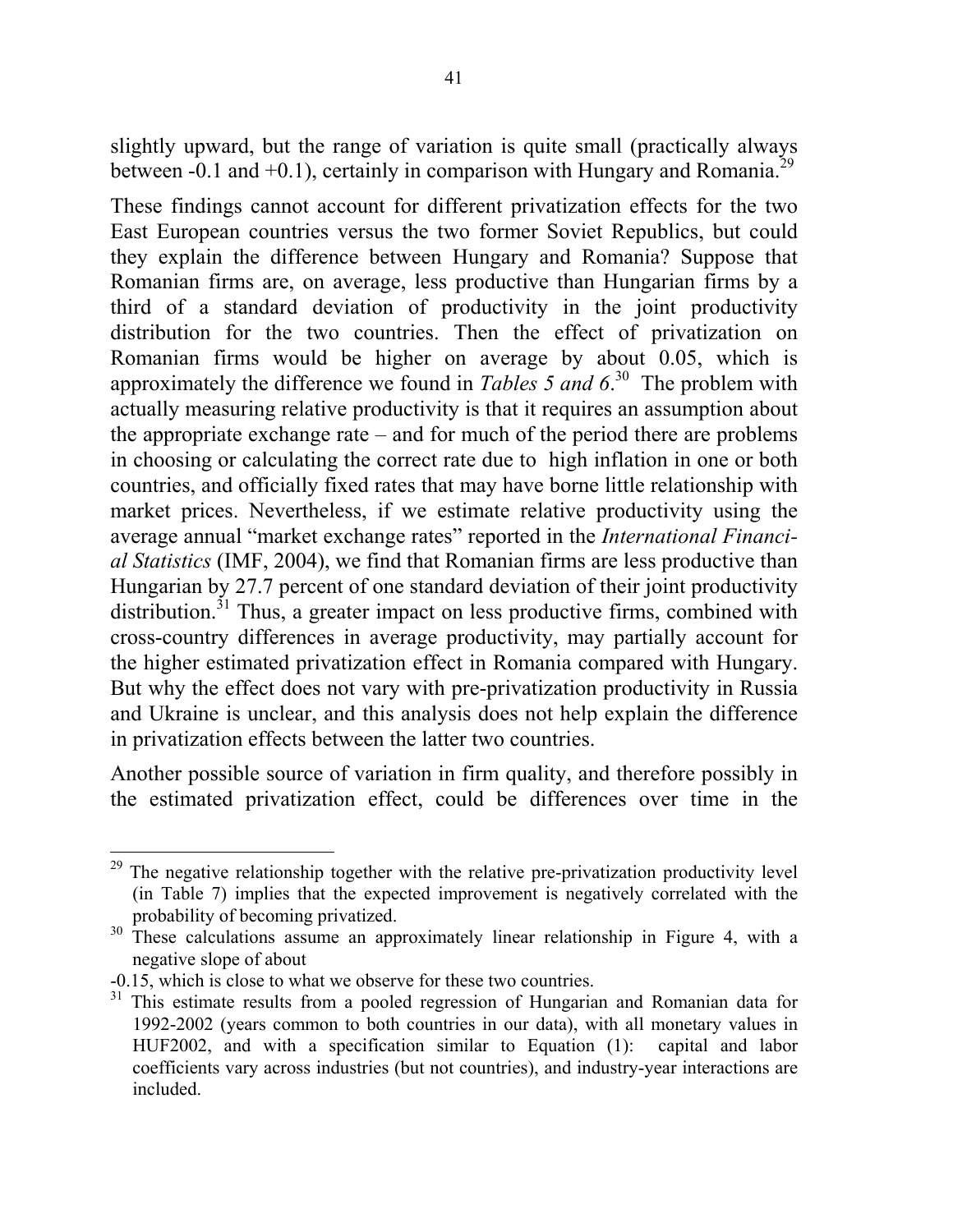selection of firms for privatization and in the methods used. The selection process could have been influenced by information about growth potential that is unobservable with our data (but observed to potential buyers or to the privatization agency), there might have been some learning process that improved the privatization process with greater experience, and there could have been some systematic variation over time in the methods that were used – which as we have discussed was quite pronounced in Romania, for instance. To assess the possibility of fluctuation of privatization effect by cohort, we permitted  $\delta_d$  to vary with the year in which privatization took place, and the results are graphed in *Figure 5*. 32



*Figure 5:* **Variation in Domestic Privatization Effect by Cohort Year**

The figure shows little systematic variation in the effectiveness of privatization by cohort that might be useful for interpreting the cross-country

<sup>32</sup> Again, our main focus is investigating alternative explanations for the sharp crosscountry differences in  $\delta_d$ , and there are too few foreign observations to permit a systematic analysis of the variation in  $\delta_f$  by cohort.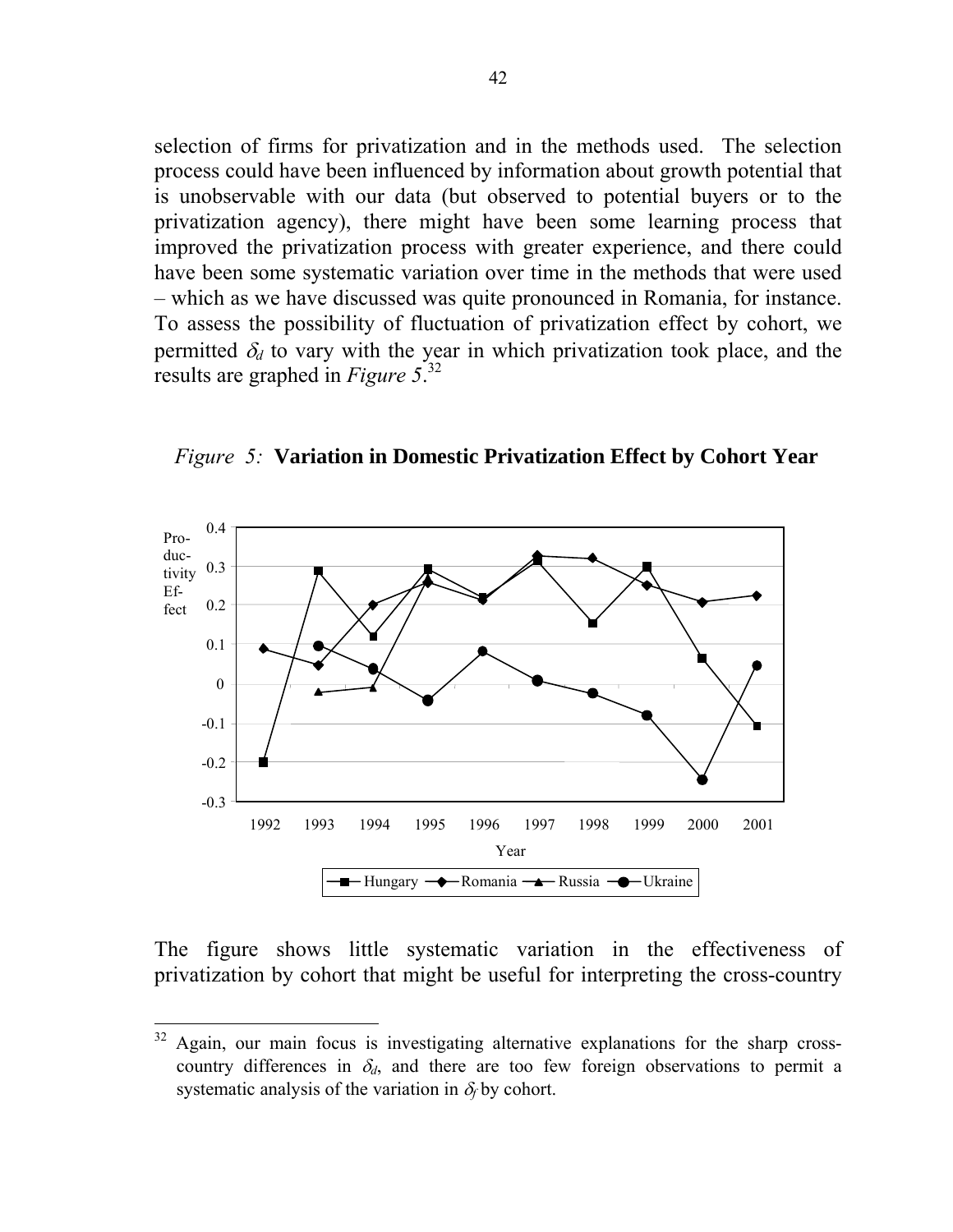differences, although they are somewhat consistent with differences in privatization method within countries. Romania is an apt case because of the high correlation of cohort with time, as described in *Section 3*. The figure shows that the Romanian  $\delta_d$  increases from about 0.21-0.24 in 1994-1996 to 0.32 in 1997-1998, which would be consistent both with learning by the State Ownership Fund and with the large number of sales privatizations that started in 1997, after the insider buyouts of 1994-1995 and mass privatization of 1996. After 1998,  $\delta_d$  tend to fall somewhat, but this could be partly due to the systematic tendency to observe earlier post-privatization years for more recent cohorts. In fact, the magnitude of the fall is reduced if we include a variable representing the length of time since privatization occurred, although the decline is still somewhat puzzling. $33$  In any case, we find similar or larger privatization effects in Romania compared to Hungary in 1994-1996 and larger effects in later years. Therefore, it does not appear to be the case that our finding of a higher  $\delta_d$  for Romania than Hungary is driven by the most recent years, when Romania  $-$  like Hungary earlier  $-$  largely pursued sales privatizations.

The pattern of cohort effects in Russia is also suggestive of the differences in privatization methods used over time. Unfortunately, the later period does not contain many observations, so we are forced to pool the years after 1995, but the pattern is nevertheless clear in the data. $34$  Later cohorts, representing the so-called "second wave" privatizations, when sales became much more common, tend to have much higher estimated effects than those in 1993-1994, which were dominated by insider privatization. For Ukraine, however, the pattern is just the opposite, as the estimated domestic privatization effect falls steadily from 1996 to 2000, even though sales methods were becoming more common during this period. Moreover, the higher estimated effect of domestic privatization in Ukraine compared to Russia is driven mostly by the higher cohort effects in 1993-1994, when both countries pursued insider privatization

<sup>÷.</sup>  $33$  In this case, the cohort effect drops by 0.07 from 1998 to 2000; the difference is no longer statistically significant.

<sup>&</sup>lt;sup>34</sup> There are 85 privatizations from 1995 to 2001 in our Russian data. If we disaggregate this period by years, then for the 3 years with at least 15 privatizations we find a suggestive pattern of an increasing effect (0.14 in 1995, 0.16 in 1997, and 0.35 in 1998), but the datapoints in this analysis are too few to permit strong conclusions.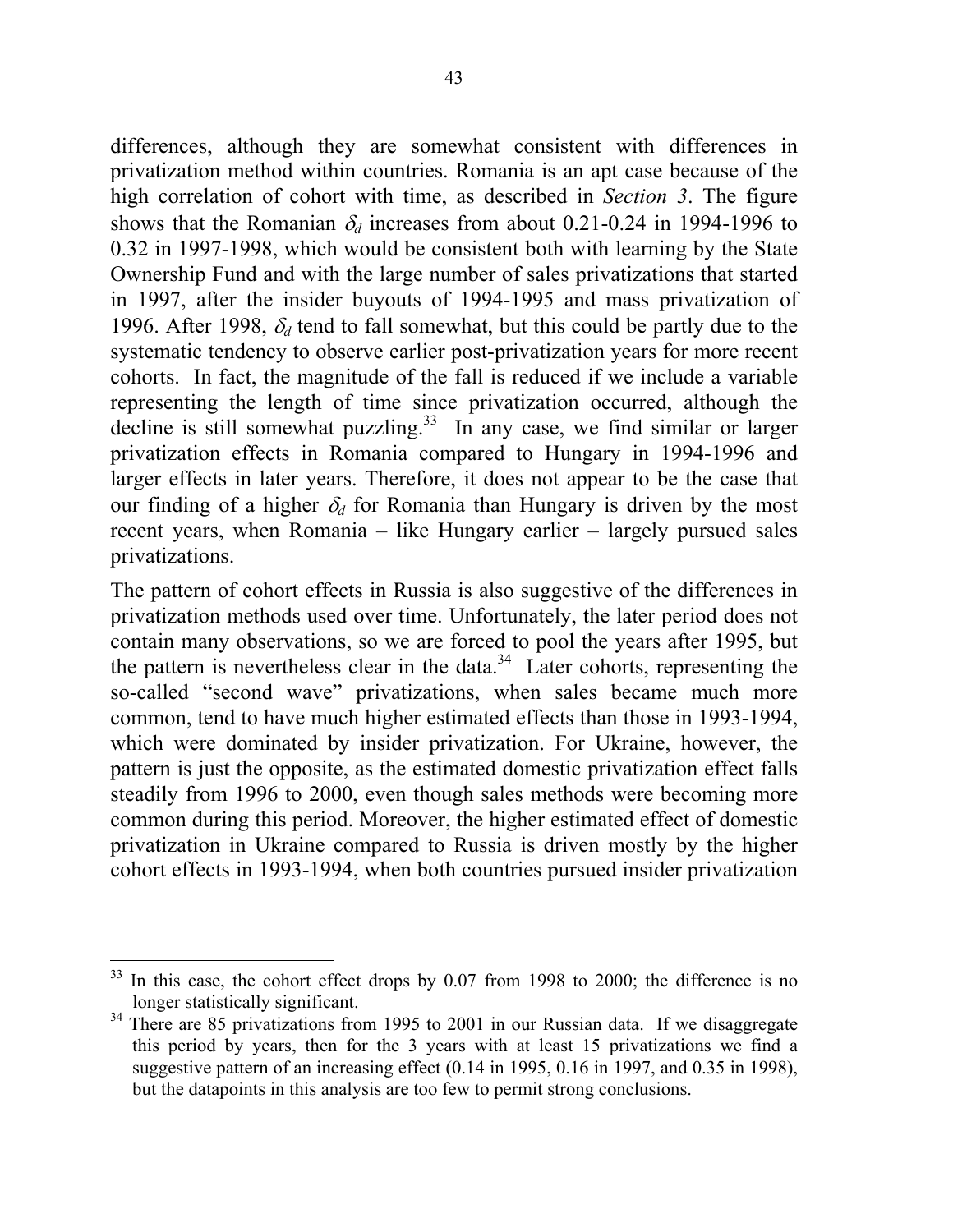almost exclusively.<sup>35</sup> Thus, while the patterns of cohort effects are mostly consistent with within-country variation in privatization methods over time, they do not appear very helpful in explaining the differences across countries.

Regardless of the particular year in which a firm was privatized, the productivity consequences of privatization could vary over time because of changes in the macroeconomic or business environment, as discussed in *Section 3*. To assess this possibility, we permit  $\delta_d$  to vary by calendar year, and the results are graphed in *Figure 6*. Again, it is difficult to see any systematic variation, however. In Romania, the effect increases fairly steadily, which is consistent with improvements in the business environment but not with the macroeconomic volatility, including a second sharp recession, that Romania experienced during this period.





The other countries show little trend over the whole period, except for some slight suggestion of a small decline in Hungary. The fluctuations, moreover,

<sup>35</sup> These basic trends are again little affected if we control for length of time since privatization.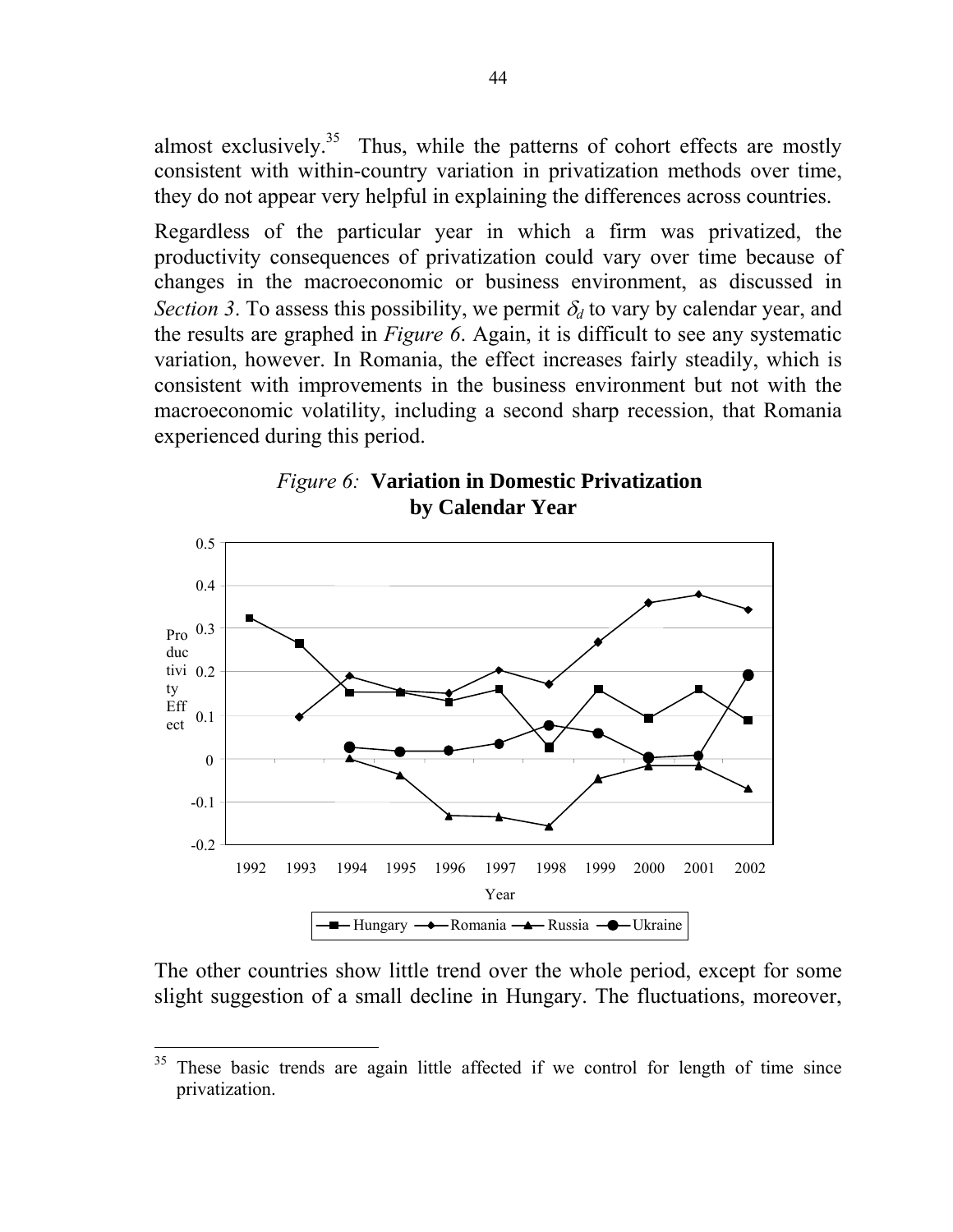are not consistent with macroeconomic changes, for instance the 1995 stabilization program in Hungary. In fact, despite similar macroeconomic trends and shocks over these years, the Russian and Ukrainian effects appear in the figure as mirror images. While the rise in the Russian number from 1998 to 2001 seems to reflect economic recovery from the 1998 crisis, the Ukrainian figures trend downwards over the same years, unaccountably jumping substantially only in the last year in our sample, 2002. Like our earlier finding that the foreign ownership effect is uniformly high in all four countries, therefore, this analysis provides little support for the hypothesis that the business environment and macroeconomy affects the productivity gains from privatization.<sup>36</sup>

While the coefficients on year-ownership interactions appear to be completely uncorrelated with both inflation and aggregate output growth, a possible objection is that the variation in business conditions summarized by these interactions is too crude to capture relevant conditions at the firm-level. We therefore investigate heterogeneity in the domestic privatization effect with respect to growth in the firm's 2-digit NACE industry. Growth for this purpose is defined as  $x = (X_t - X_{t-1})/0.5(X_t + X_{t-1})$ , where  $X_t$  is real output in year  $t$ , which makes *x* symmetric (and bounds it in the range  $[-2, +2]$ ). We include *x* in Equation (1) as a quartic interacted with *Domestic*. The results for *x* over the range [-0.5,+0.5] (because of the very small number of observations on industry growth outside this range) are plotted in *Figure 7*.

The results do not appear capable of helping to account for cross-country differences in the estimated privatization effect. The plot is uniformly highest for Romania and second-highest for Hungary; the former trends mildly upwards and the latter slightly downwards.

 $\frac{1}{\sqrt{2}}$  $36$  Subject to caveats about small sample sizes (although the problem is not as great towards the end of the period as it is for the cohort analysis, since the calendar year effects concern the cumulative number of firms privatized), the variation in  $\delta_f$  over calendar years is volatile, again in ways that are hard to correlate with macroeconomic conditions. The trend is upward in all four countries, but given the lack of similar tendency in  $\delta_d$ , improvements in the business environment are an implausible explanation. More likely is the increasing time since privatization during which foreign owners steadily increased productivity, as we saw in *Figure 2.*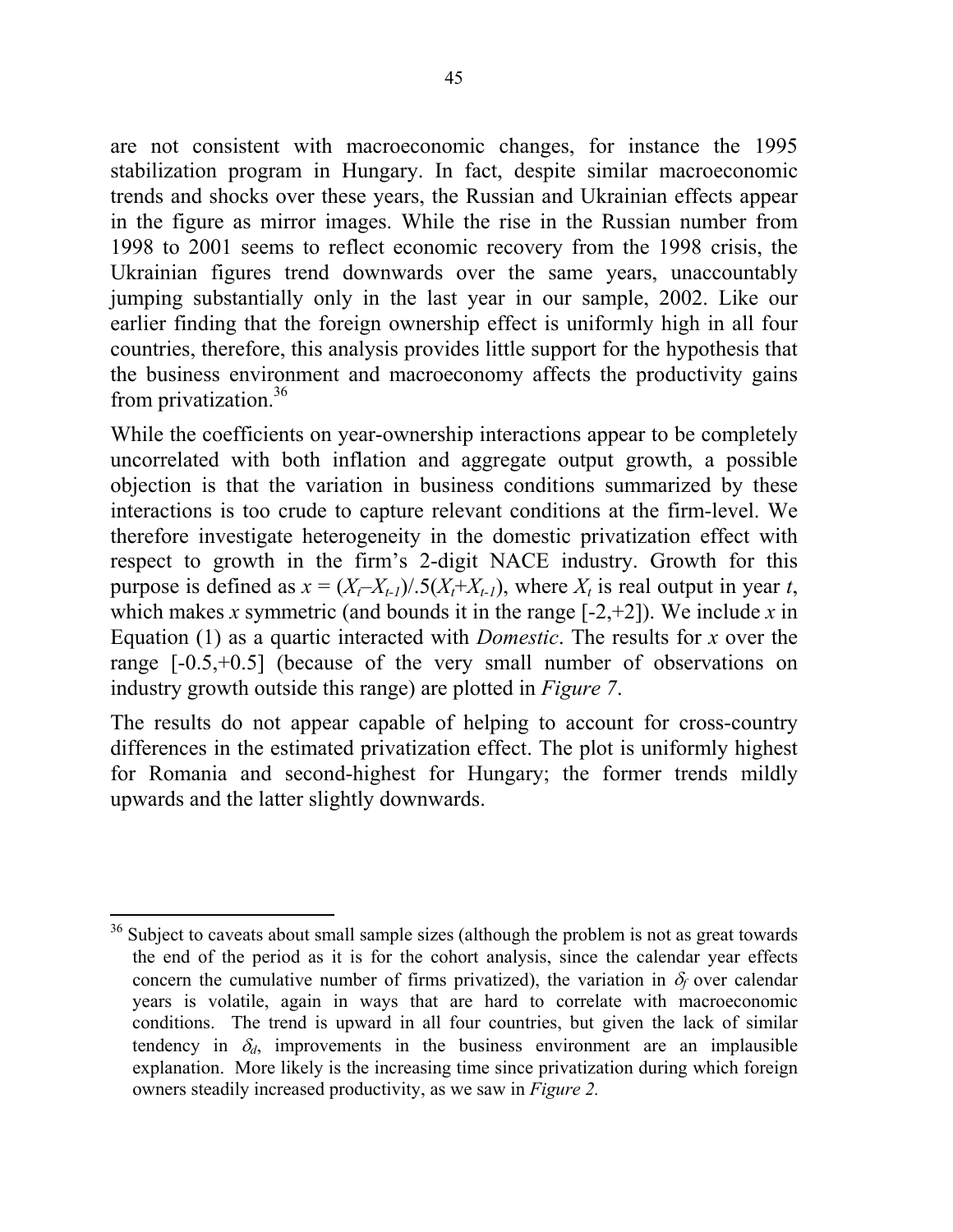

# *Figure 7:* **Variation in Domestic Privatization Effect by Industry Growth**

The Russian and Ukrainian functions also head in opposite directions, and they actually cross, as the Russian has a strong positive slope. Why Russia should be so different is not clear  $-$  once again, just about any argument for Russia would appear to apply *a fortiori* to Ukraine  $-$  but the lack of consistency across countries would seem to rule out this factor as an explanation of cross-country differences in the privatization effect.

A final hypothesis is that the estimated impact of privatization is subject to compositional effects. We have already investigated one type of compositional effect, namely for foreign versus domestic privatizations, although we found that taking this into account works in the opposite direction for the Hungary-Romania comparison (i.e., it increases the Romanian effect relative to the Hungarian), while it can explain only a small part of the differences between these countries and the former Soviet Republics. But another possibility is that differences in composition of these economies by industry, together with differences in privatization effects by industry, may account for the crosscountry variation.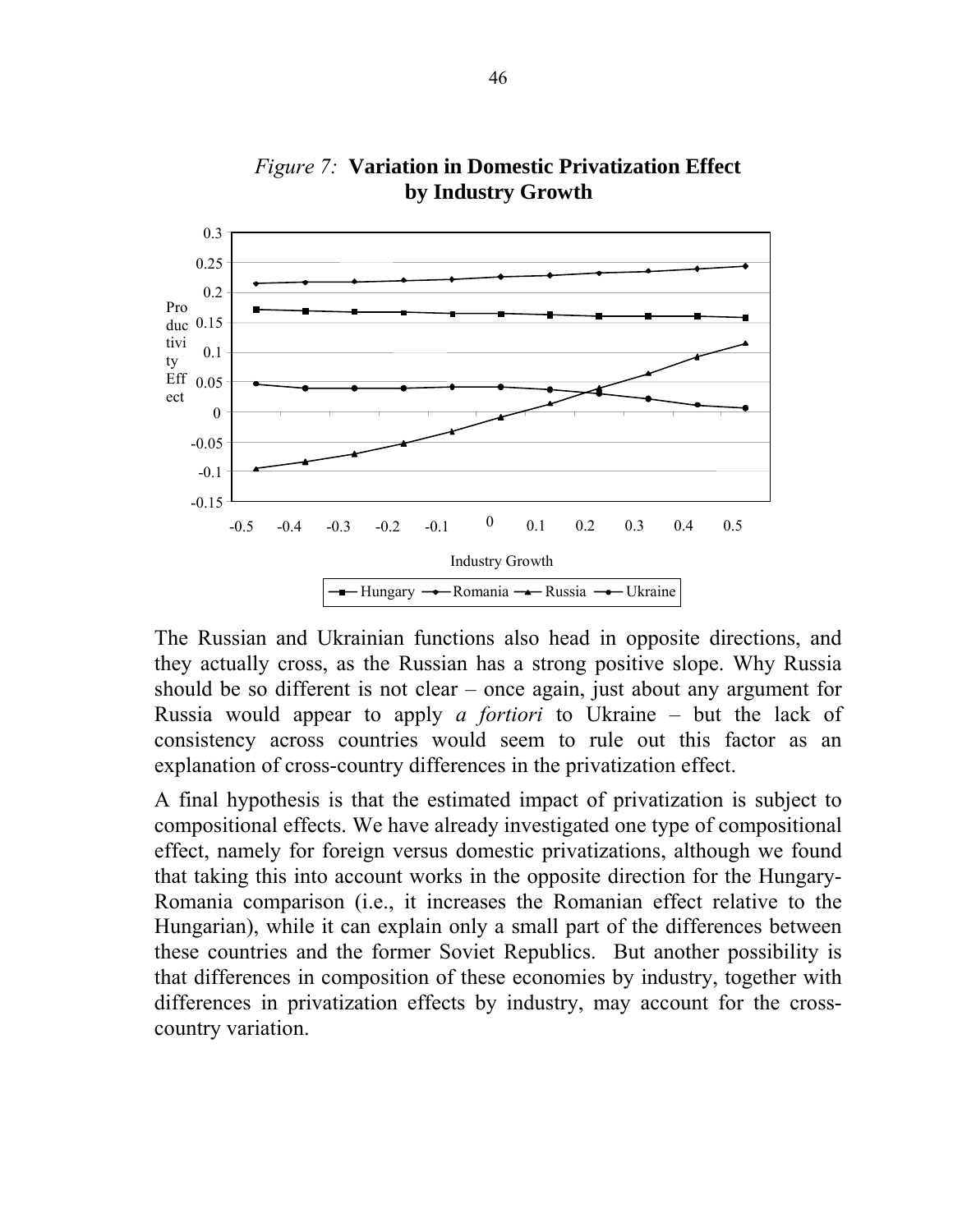The industrial structures of the four countries do in fact differ from one another, although the two East European countries are more similar to each other, as are the two former Soviet Republics. For example, food and beverages account for 36 percent of all firm-year observations in Russia and Ukraine, but only 16 percent in Hungary and 23 percent in Romania, while the share of machinery is 9 and 11 percent among Russian and Ukrainian observations, respectively, but 13 and 15 percent for Hungary and Romania. When we permit the  $\delta_d$  to vary by industry, we find some variation across countries, but this could be due to any number of factors including differences in the predominant methods of privatization used in various industries, in the timing of privatization by industry, and in the relative quality of industries. $37$ In order to assess the impact of differing industrial structure, we can hold these factors constant by fixing the country- and industry-specific  $\delta_d$  and permitting the industrial shares to vary, with the results shown in *Table 8.*

*Table 8*

|         | <b>Assumed Industrial Structure</b> |          |          |          |  |  |  |  |  |  |  |  |
|---------|-------------------------------------|----------|----------|----------|--|--|--|--|--|--|--|--|
|         | Hungary                             | Romania  | Russia   | Ukraine  |  |  |  |  |  |  |  |  |
| Hungary | 0.182                               | 0.197    | 0.203    | 0.207    |  |  |  |  |  |  |  |  |
| Romania | 0.223                               | 0.239    | 0.263    | 0.262    |  |  |  |  |  |  |  |  |
| Russia  | $-0.062$                            | $-0.024$ | $-0.038$ | $-0.031$ |  |  |  |  |  |  |  |  |
| Ukraine | 0.045                               | 0.049    | 0.039    | 0.044    |  |  |  |  |  |  |  |  |

# **Counterfactual Domestic Privatization Effects Assuming Other Countries' Industrial Structures**

*Note*: The assumed industrial structure comes from the countries listed in the top row and the effects of domestic privatization are calculated for countries in the left hand column.

 $\overline{a}$ <sup>37</sup> The pattern of correlations of the estimated  $\delta$  by industry is interesting: the crosscountry  $\delta_d$  correlations tend to be high for Hungary and Romania (about 0.5) and even higher for Hungary and Russia and for Russia and Ukraine (about 0.6), but weaker for Romania and Russia (0.2), and, depending on method, zero or negative for both of the pairs Hungary-Ukraine and Romania-Ukraine. The cross-country correlations of the δ*<sup>f</sup>* are lower than for the  $\delta_d$ , although the small number of foreign-owned firms is again a caveat in interpreting this result. Within countries, the correlations of the  $\delta$  by industry are high across estimation methods.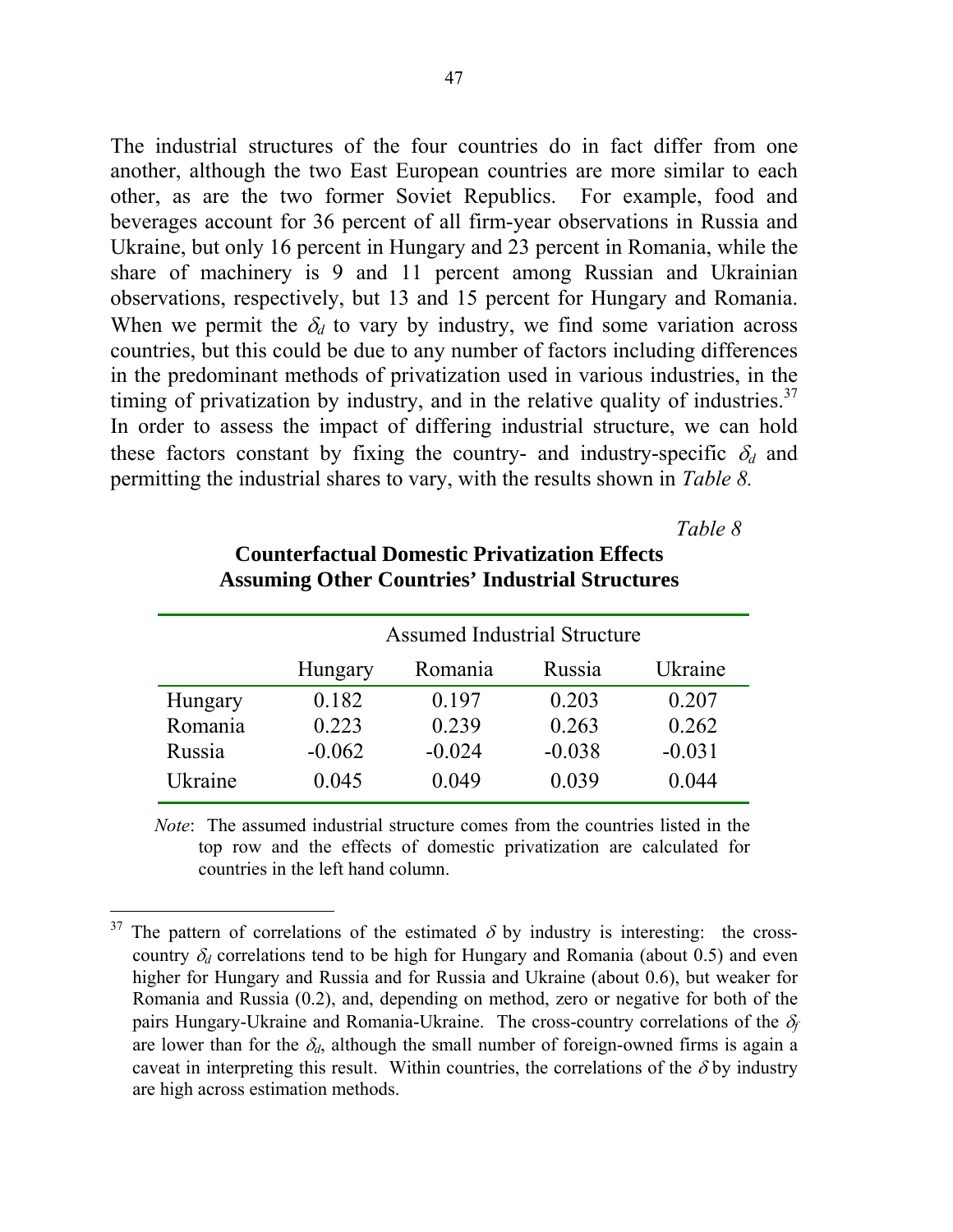The results suggest only small adjustments to the estimated  $\delta_d$  when a different country's industrial structure is imposed. For instance, the Hungarian  $\delta_d$  rises about 0.015 with the Romanian structure, and the Romanian falls about 0.016 with the Hungarian structure, which does not account for a large fraction of the difference between the two countries. The Russian and Ukrainian  $\delta_d$ change even less  $(0.007$  and  $(0.005)$  when each other's industrial structure is assumed. Moreover, the gap between Hungary and Romania, on the one hand, and Russia and Ukraine, on the other, actually tends to widen, as the  $\delta_d$  in both Hungary and Romania are increased when we impose either the Russian or Ukrainian industrial structure. Thus, compositional effects associated with different industry shares provide essentially no traction for understanding cross-country differences in the productivity impact of privatization, except for a small contribution to the Hungary-Romania comparison.

# **6. CONCLUSION**

This paper has analyzed the productivity effects of privatization using comprehensive data on manufacturing firms in four economies, with long time series of annual observations both before and after privatization. The data contain comparable measurement concepts for the key variables, and we have applied consistent econometric methods to obtain comparable estimates across countries. The analysis is subject to a number of caveats we have discussed, including possibilities of measurement error, incomplete longitudinal links, production function misspecification, and remaining simultaneity bias. To grapple with these issues, we have made great efforts to clean the data and improve the longitudinal links, we have investigated a wide variety of estimation and measurement methods, and we have carried out a number of extensions to the basic analysis that shed light on the gravity of the potential problems. While the caveats should be borne in mind when considering our findings, we believe that the results nonetheless provide important new evidence on the impact of privatization.

To summarize, we find a substantial positive effect of privatization on productivity in Romania, with a range of estimates from 20 to 36 percent, depending on the precise econometric specification employed. The estimated effects are also positive for Hungary, but for every estimation method they are lower than the Romanian estimate, with a range from 14 to 31 percent. In both of these countries, the estimated effects are always highly significantly different from zero. For Ukraine, the estimated effects are positive, but always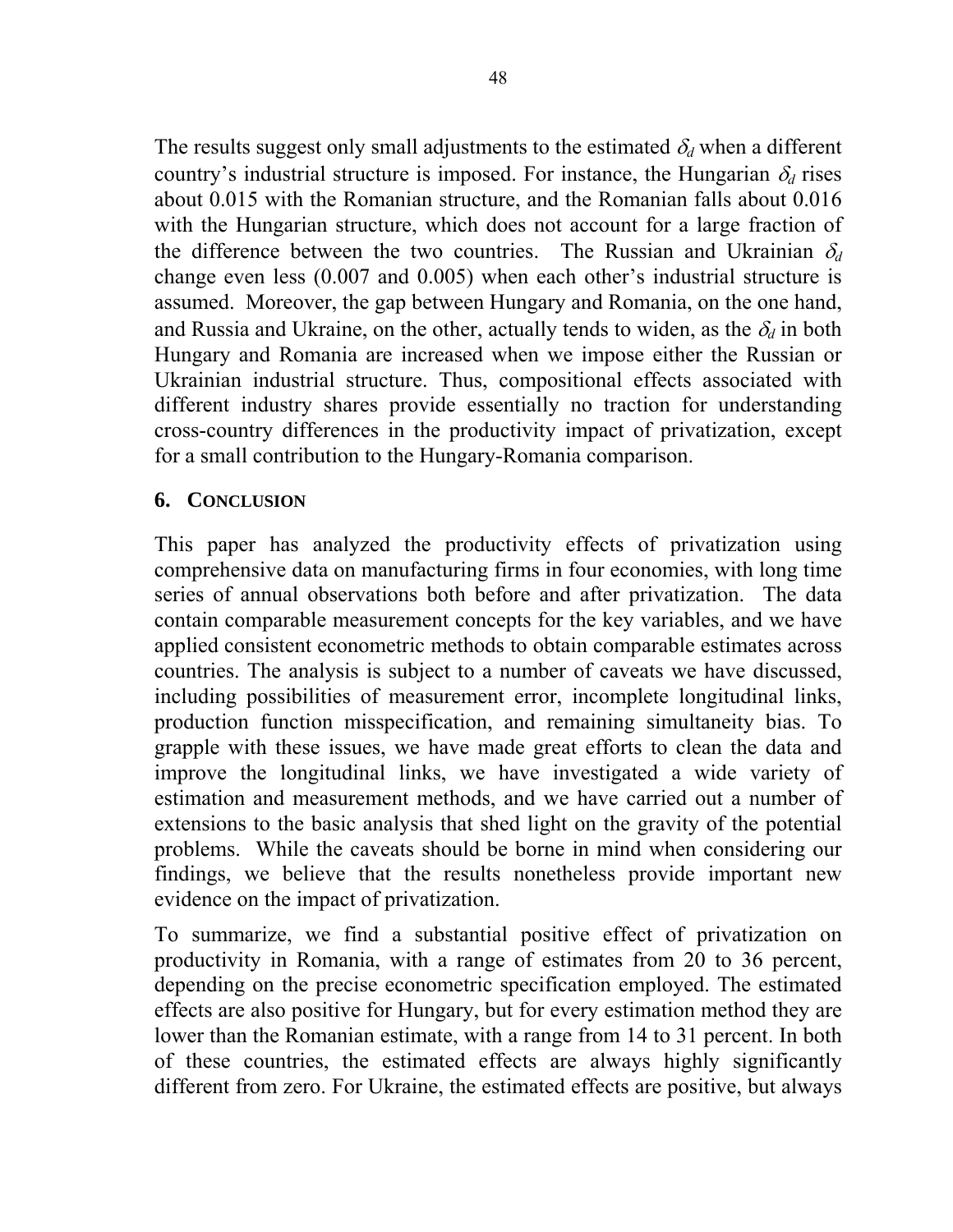much lower – from 2 to 6 percent – and they are sometimes statistically insignificant. Finally, we estimate a small negative effect, from 0 to 7 percent, in Russia.

These results are based on equations that control for correlated effects (firm fixed effects) and for a full set of industry-year interactions. For any measurement or specification problem to produce a biased estimate of the privatization effect would require that the extent of the problem vary systematically within firms and within industry-year cells. The results are also robust, in terms of approximate magnitudes and exact ranking of countries, to a wide variety of approaches to productivity measurement. The analysis, therefore, strongly supports the proposition that privatization can have an substantial impact on firm behavior, but it also implies that the impact can vary with other factors.

We find that privatization to foreign investors has effects that are rather similar across countries, nearly all the estimates falling in the range of 37 to 50 percent. In all four countries, these estimates are much higher than those for privatization involving predominantly domestic ownership. The consistency of the estimated foreign effects suggests that the substantial cross-country differences in the average privatization effects are unlikely to be due to any differences across countries in types of data, measurement methods, etc. It also implies that the variation in the domestic privatization effect is a substantial puzzle to be explained; indeed, removing the foreign firms magnifies the difference between Hungary and Romania.

The impact of privatization appears to be immediate in Hungary and Romania, and nearly immediate (one year later) in Ukraine; in these countries, the impacts are sustained and in Romania and Ukraine they continue to increase even after three years. By contrast, the profile of the dynamics remains negative in Russia until the fifth year after privatization. In general, the profiles tend to fan out as time passes, implying that studies relying on data only for the immediate post-privatization period may understate cross-country differences.

Our analysis of dynamics in the pre-privatization period shows that productivity tends to grow in Hungarian and Romanian firms that are eventually privatized, especially so in Hungarian firms acquired by foreign investors. In Russia and Ukraine, however, the pre-privatization profile of productivity is flat for domestic privatizations and sharply negative in the two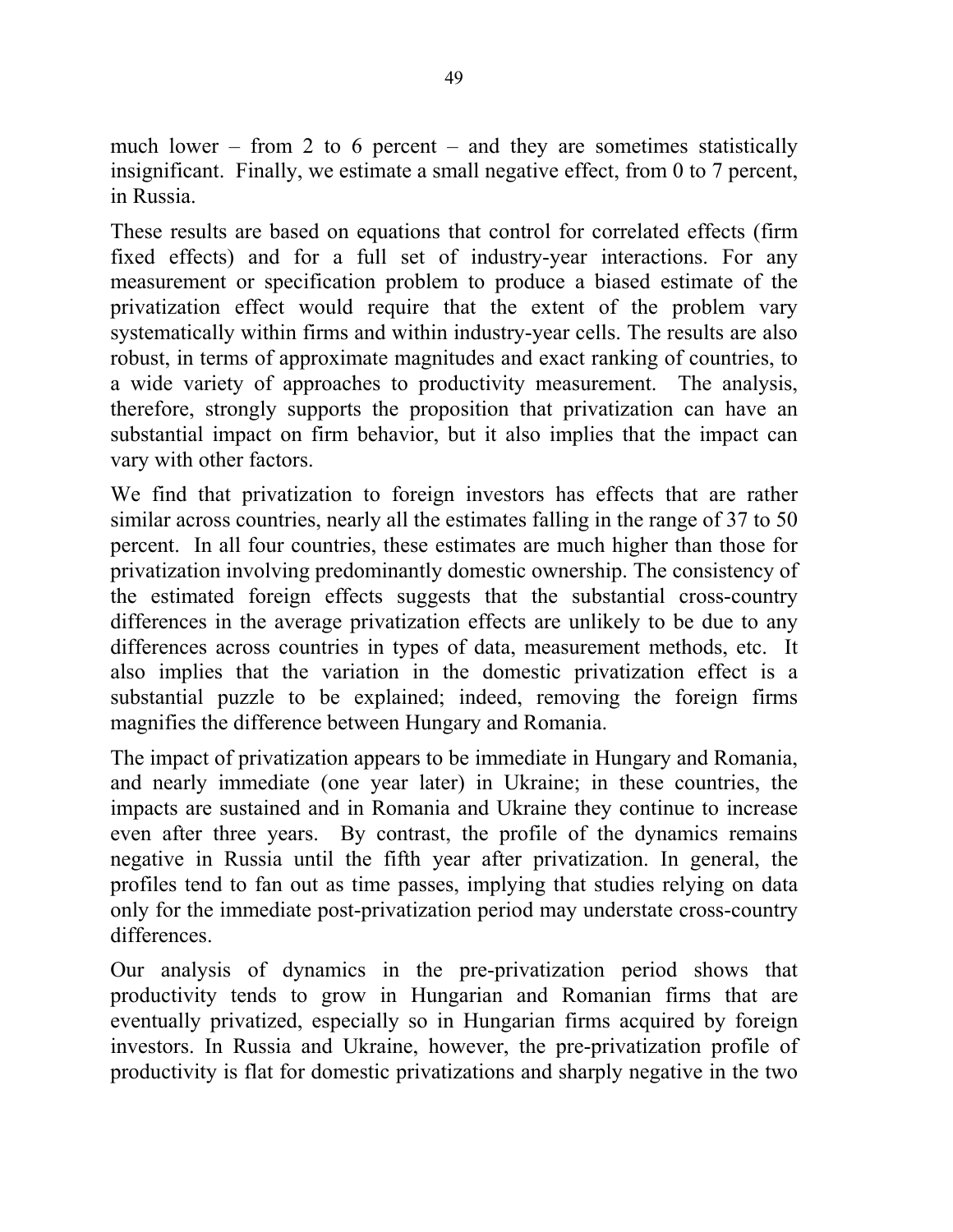years before acquisition by foreign investors. We conjecture that the differences in the foreign pre-privatization dynamics may be due to anticipatory effects, whereby managers in Hungary experience enhanced career-concern incentives to demonstrate their skills to their anticipated foreign partners, while those in Russia and Ukraine expect to be automatically fired and therefore engage in asset stripping.

The dynamics of the privatization effects (domestic and foreign) display a clear jump around the privatization date in all three countries where we estimate a positive effect: Hungary, Romania, and Ukraine. Given that we are controlling for firm fixed effects and industry-year effects, this suggests that the effect of privatization on productivity is causal, not the result of some unobservable tendency for firms undergoing privatization to grow faster through the whole period. It is not inconceivable that the privatization coefficient could be biased upward if investors have private information on growth potential and they are able to buy firms with such potential just before the growth spurt is realized. On the other hand, the privatization process in the countries we are studying was driven at least as much by policymakers as by investors, and it frequently took several years to execute a privatization transaction, so it seems hard to believe that this would result in the nearly contemporaneous jump we observe in the data. It should also be noted that the private information of investors, in this story, would have had to pertain to the future evolution of a firm's productivity controlling for industry-years; in other words, they would have to know that a firm would experience a positive productivity shock relative to other firms in the same industry and year, and then they would have to arrange to acquire the firm just before the shock was realized. This strikes us as implausible but of course not impossible, and while our identifying assumption is that such effects are uncorrelated with ownership change, we cannot entirely rule it out.

All four countries nevertheless show evidence of substantial selection effects in the privatization process, as the pre-privatization productivity of firms selected for privatization is higher than that of firms remaining in state ownership. The difference is especially large for firms to be sold to foreign owners, with a range of 27-43 percent in estimated pre-privatization productivity advantage. This finding may reflect the reluctance of governments to face the painful restructuring that may ensue from the privatization of weaker enterprises. Our estimation techniques control for such selection bias through fixed effects, but this result implies that studies using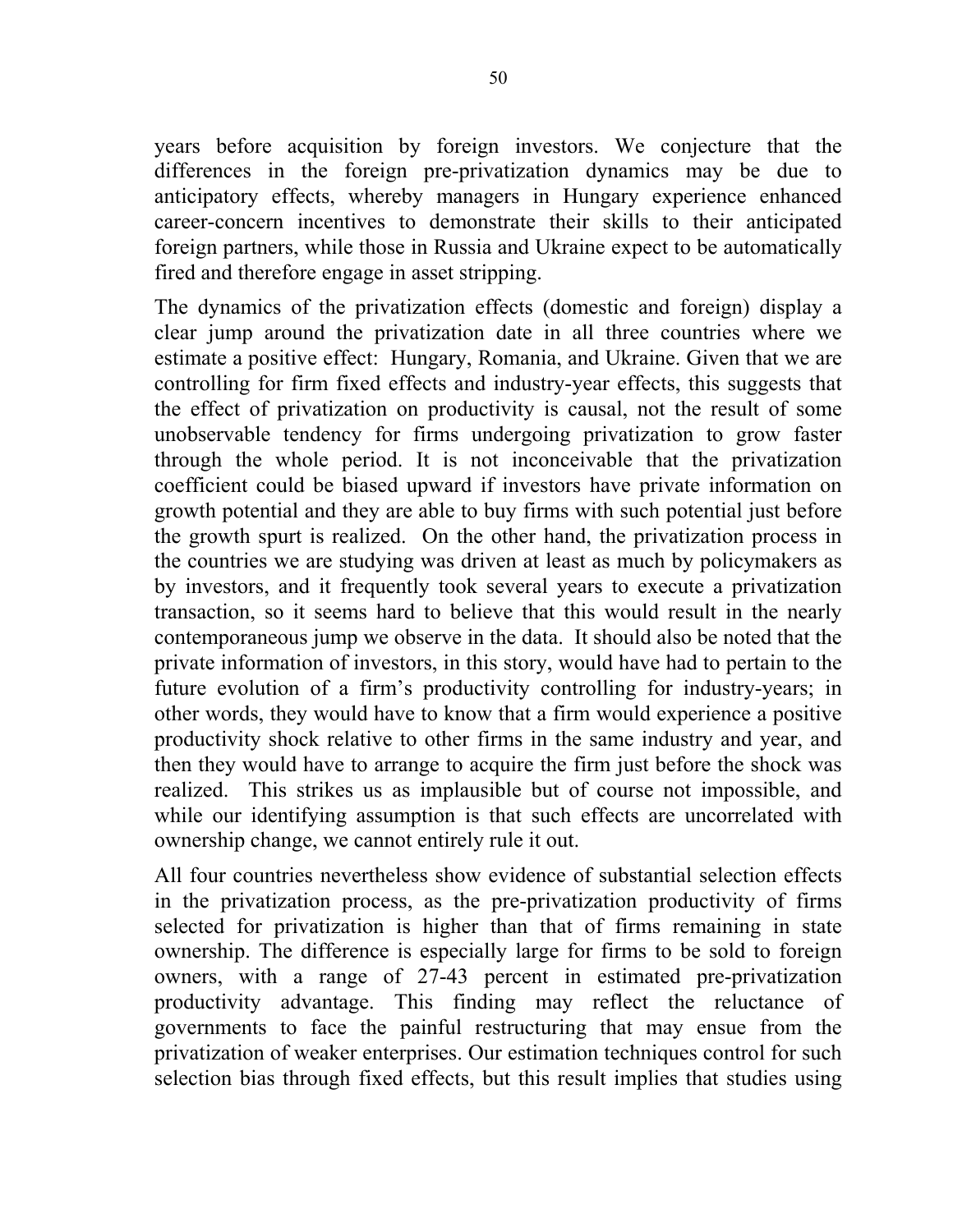cross-sectional data and methods are likely to overstate the impact of privatization, particularly to foreigners.

In order to better understand the varied effects of privatization to domestic owners across countries, we also investigate some dimensions of heterogeneity in the domestic coefficient. The impact of privatization in Hungary and Romania is estimated to be strongly negatively related to relative preprivatization productivity, but no such relationship is found for Russia and Ukraine. The domestic privatization effect does not vary systematically with cohort (year of privatization) or calendar year in any of the countries. The relationship with industry output growth is not systematic either. Finally, while some variation is found in the domestic privatization effect across industry, this variation is little correlated with differences in industrial structure across countries.

These findings provide some support for the view that the method of privatization matters. In our data, the only relevant distinction we can directly measure is predominant foreign versus domestic ownership, and we find strong evidence that the former has a bigger impact than the latter in all four countries. Moreover, we find that the largest cross-country differences concern the two East European countries (Hungary and Romania) versus the two former Soviet Republics (Russia and Ukraine), which may also be attributed to differences in the "quality" of privatization, especially the extent of concentrated outside ownership. In this sense, our results provide strong support for Djankov and Murrell's (2002) hypothesis of such a difference between Eastern Europe and the former Soviet Union. We also find evidence of domestic privatization cohort effects within countries, particularly for Romania and Russia, which in each case correlates with the variation in the use of insider giveaways versus outside sales methods over time.

But our findings also present some puzzles for this viewpoint. To start with, differences in foreign ownership share contribute only a small fraction of the differences between Hungary (the country with by far the largest share) and Russia and Ukraine (the countries with the least). Out of a total gap in the privatization effect of about 0.2, only about 0.05 is accounted for by this difference. Secondly, the difference in foreign ownership only deepens the puzzle about the difference between Hungary and Romania: because the Romanian domestic effect exceeds the Hungarian, and the foreign exceeds the domestic effect in both countries, increased foreign ownership in Romania would have increased the difference between the Romanian and Hungarian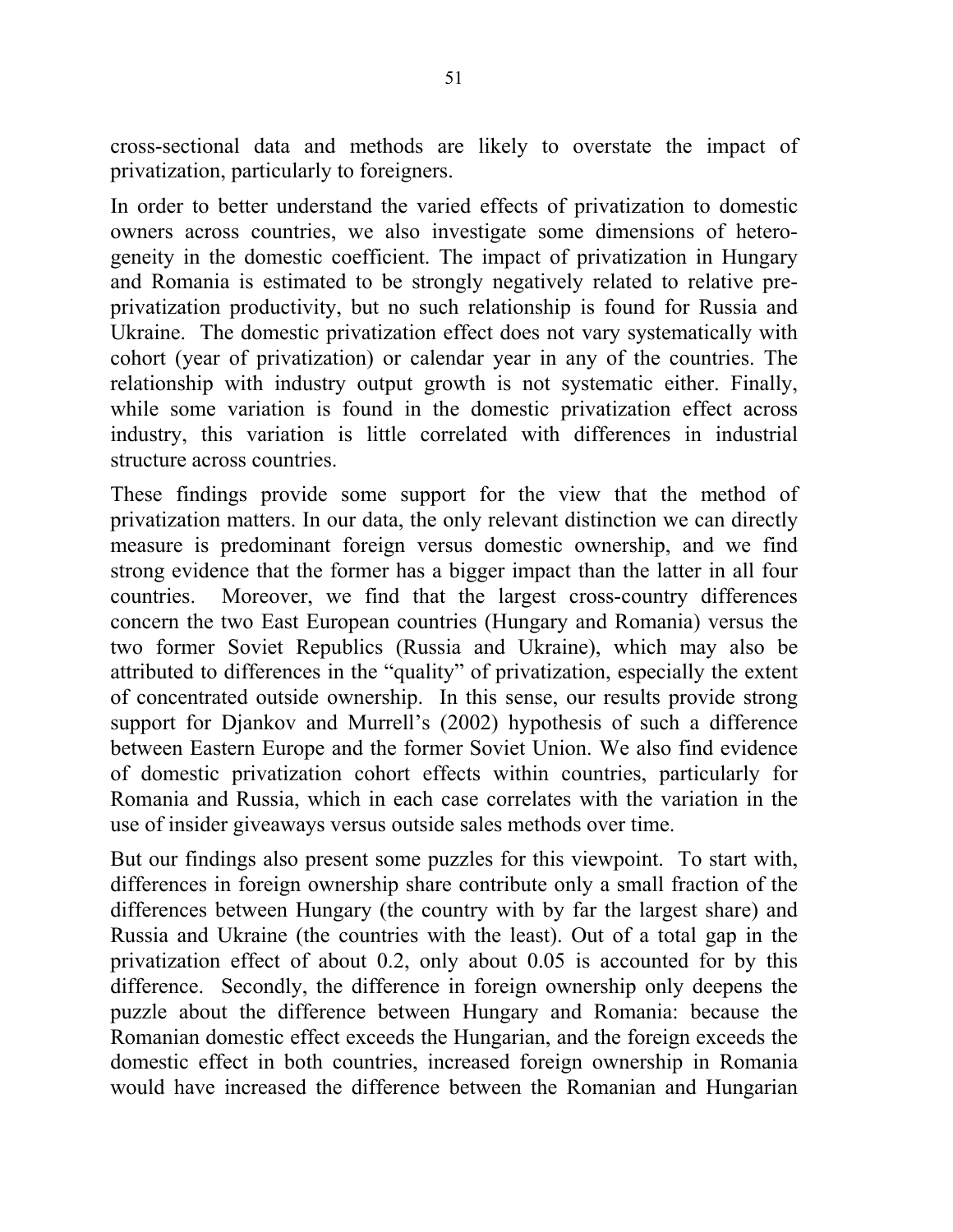overall effects. Third, the cross-country variation in our estimated privatization cohort effects is frequently inconsistent with the implications of differences in methods. The estimated domestic effects in Romania, for instance, are at least as great as those in Hungary for practically every cohort, including some when Romanian privatization was dominated by managementemployee buyouts (1994-1995) and the highly dispersed mass privatization program (1996). In both Russia and Ukraine, the early cohorts represent mass insider privatization, but the Ukrainian effects are much larger than the Russian. Sales become much more prevelant in the mid- and late 1990s in both of these countries, but while the cohort effects become larger in Russia, they actually decline in Ukraine.

The other main potential explanations for the cross-country differences founder similarly. Macroeconomic stability, economic growth, business environment, and hardness of budget constraints might help to explain either the interregional (Hungary and Romania versus Russia and Ukraine) differences or, alternatively, those within regions, but not both at the same time. Suppose, for example, that macroeconomic stability, economic growth, strong institutions, hard budget constraints, and sales methods contribute to more successful privatization. This could explain why Hungary and Romania's privatization effects are stronger than Russia and Ukraine's, but it cannot explain why Romania's is stronger than Hungary's and Ukraine's is stronger than Russia's. Alternatively, suppose these factors attenuate the privatization effect. That would explain the within-region differences, but not the interregional ones. These results thus cast doubt on stories commonly promulgated for cross-country variation.

Explanations associated with the business and macroeconomic environment have additional difficulties explaining the lack of systematic pattern in the privatization effect across calendar years. If what really matters is the quality of rule of law, contract enforcement, and supporting institutions, then the privatization effect should be higher initially in Hungary than in the other countries, and it should increase over time in all countries as the business environment improves. But the data do not display this pattern. If what really matters is the macroeconomic environment, then the privatization effect should be correlated with the fluctuations of the macroeconomy in each country. Again, while the privatization effect does fluctuate, the correlation with inflation and output growth is difficult to perceive. Even when we consider disaggregated industry growth rates as an indicator of demand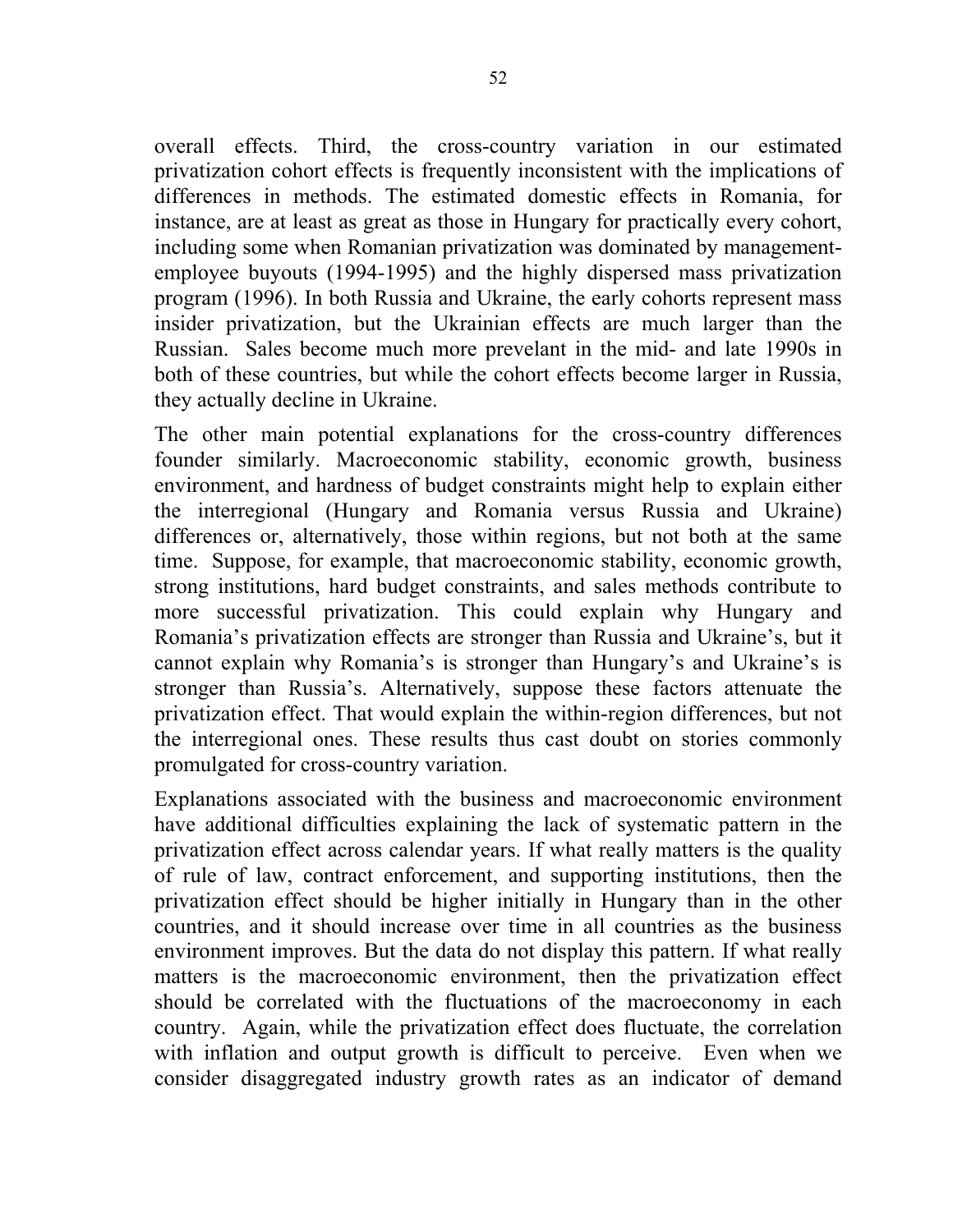conditions for the firm, we find no evidence that these matter for the privatization effect.

The one explanation that seems somewhat helpful for the intra-regional comparison of Hungary and Romania is the heterogeneity of the estimated privatization effect with respect to relative pre-privatization productivity. For both Hungary and Romania, we find a similar pattern whereby firms with lower pre-privatization productivity are improved more by privatization than those whose rank in the pre-privatization distribution was higher. The specific magnitudes are also suggestive, in that an increase of one standard deviation in the pre-privatization productivity distribution is estimated to lower the privatization effect by 15 percentage points, and we find that Hungarian firm productivity exceeds Romanian by about 27.7 percent, thereby accounting for about 4 percentage points of the 6-12 percentage point gap in the privatization effects of the two countries. This factor does not help to explain, however, the difference between Russia and Ukraine.

Thus, while our research provides a set of robust estimates of privatization effects, their heterogeneity along several dimensions, and their dynamics for four countries, it also raises some puzzles associated with the estimated crosscountry differences. In particular, the conventional explanations of privatization method, business environment, and macroeconomic growth appear unable to explain much of the variation. Of course, it could be the case that our particular combination of countries fails to capture the relevant considerations. The countries in our sample not only have the strong advantage that we have been able to assemble nearly comprehensive microdata on the originally state-owned manufacturing sector, but they also nicely straddle the distribution of policy choices and outcomes among transition economies, at least according to conventional observers. Making further progress in understanding when privatization works, however, may require assembling and analyzing comparable data for still more countries.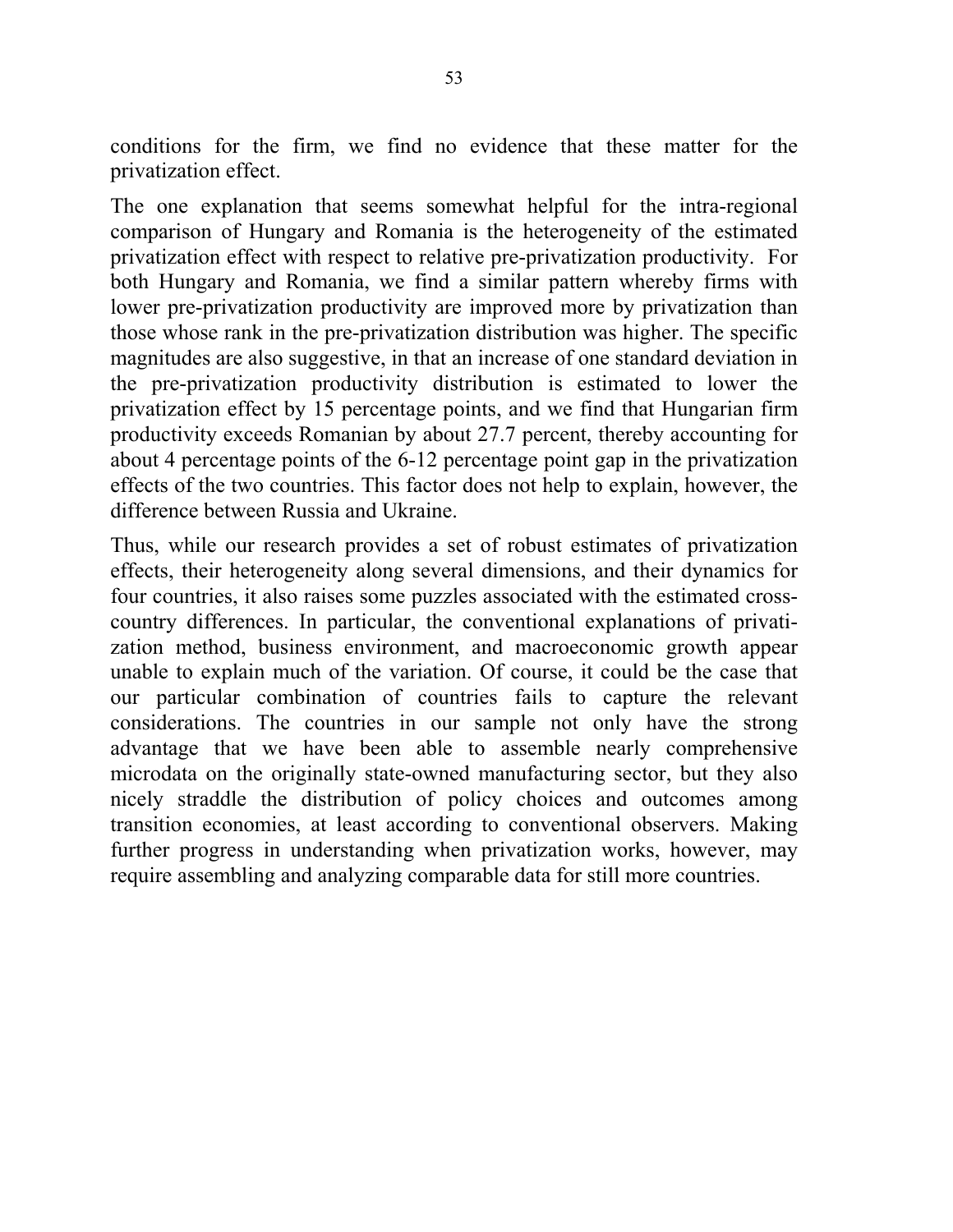### **REFERENCES**

- Aghion, Philippe, Olivier Blanchard, and Robin Burgess (1994): The Behavior of Firms in Eastern Europe, Pre-Privatization. *European Economic Review*, Vol. 38: 1327–1349.
- Anderson, James H., Young Lee, and Peter Murrell (2000): Competition and Privatization Amidst Weak Institutions: Evidence from Mongolia. *Economic Inquiry*, Vol. 38(4): 527–549. October 2000.
- Arellano, Manuel (1987): Computing Robust Standard Errors for Within-Groups Estimators. *Oxford Bulletin of Economics and Statistics*, Vol. 49(4), 431–434. November 1987.
- Barberis, Nicholas, Maxim Boycko, Andrei Shleifer, and Natalia Tsukanova (1996): How Does Privatization Work? Evidence from the Russian Shops. *Journal of Political Economy*, Vol. 104(4), 764–790. August 1996.
- Bertrand, Marianne, Esther Duflo, and Sendhil Mullainathan (2004): How Much Should We Trust Differences-in-Differences Estimates? *Quarterly Journal of Economics*, Vol. CXIX(1), 249–276. February 2004.
- Black, Bernard, Reiner Kraakman, and Anna Tarrasova (2000): Russian Privatization and Corporate Governance: What Went Wrong? *Stanford Law Review, Vol.* 52(6): 1731–1808. July 2000.
- Blanchard, Olivier, Maxim Boycko, Marek Dabrowski, Rudiger Dornbusch, Richard Layard, and Andrei Shleifer (1993): *Post-Communist Reform: Pain and Progress*. Cambridge, MA: MIT Press, 1993.
- Boubakri, Narjess, and Jean-Claude Cosset (1998): The Financial and Operating Performance of Newly Privatized Firms: Evidence from Developing Countries. *Journal of Finance*, Vol. 53(3), 1081–1110. June 1998.
- Boycko, Maxim, Andrei Shleifer, and Robert W. Vishny (1994): Voucher Privatization. *Journal of Financial Economics*, Vol. 35(2): 249–266. April 1994.
- Boycko, Maxim, Andrei Shleifer, and Robert W. Vishny (1995): *Privatizing Russia*. Cambridge, MA: MIT Press
- Claessens, Stijn, and Simeon Djankov (1999): Ownership Concentration and Corporate Performance in the Czech Republic. *Journal of Comparative Economics*, Vol. 27(3): 498–513. September 1999.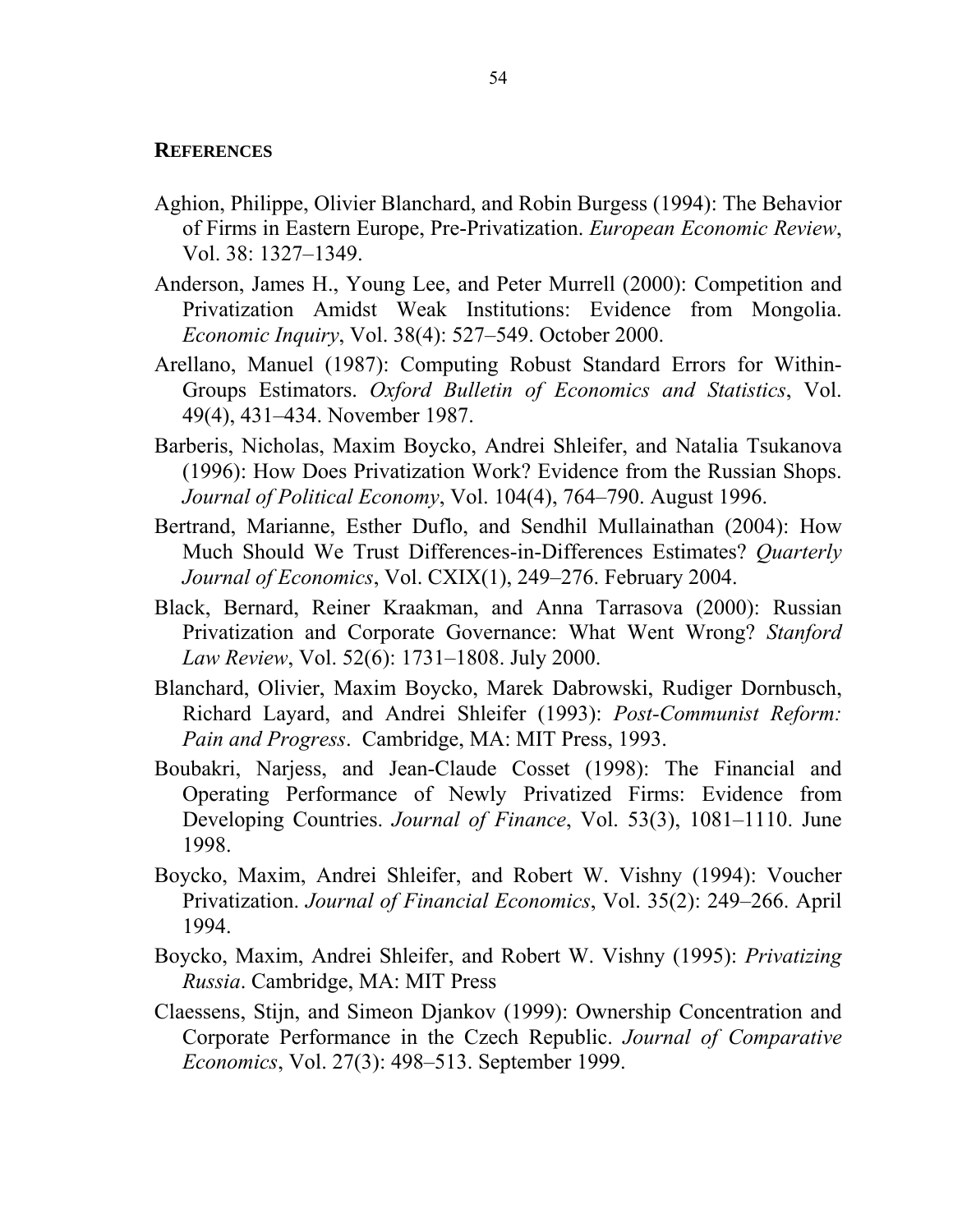- Claessens, Stijn, and Simeon Djankov (2002): Privatization Benefits in Eastern Europe. *Journal of Public Economics*, Vol. 83: 307–324. 2002.
- Djankov, Simeon (1999): Ownership Structure and Enterprise Restructuring in Six Newly Independent States. *Comparative Economic Studies*, Vol. XXXXI(1), 75–95. Spring 1999.
- Djankov, Simeon, and Peter Murrell (2002): Enterprise Restructuring in Transition: A Quantitative Survey. *Journal of Economic Literature*, Vol. XL(3), 739–792. September 2002.
- Earle, John S. and Saul Estrin (1996): Employee Ownership in Transition. In: Roman Frydman, Cheryl W. Gray, and Andrzej Rapaczynski, eds., *Corporate Governance in Central Europe and Russia. Insiders and the* State, pp. 1-61. Budapest: World Bank and CEU Press.
- Earle, John S. and Saul Estrin (1997): After Voucher Privatization: The Structure of Corporate Ownership in Russian Manufacturing Industry. *Discussion Paper* No. 1736. London: CEPR, December 1997.
- Earle, John S. and Álmos Telegdy (2002): Privatization Methods and Productivity Effects in Romanian Industrial Enterprises. *Journal of Comparative Economics*, Vol. 30: 657-682.
- Ellerman, David, "Management and Employee Buy-Outs in Central and Eastern Europe: Introduction." In David Ellerman, ed., Management and *Employee Buy-Outs as a Technique of Privatization,* pp. 13–30. Ljubljana: Central and Eastern European Privatization Network, 1993.
- European Bank for Reconstruction and Development (EBRD), *Transition Report*. London: EBRD, 1994, 1996, 1999, 2000, 2002.
- Frydman, Roman, Cheryl W. Gray, Marek Hessel and Andrzej Rapaczynski (1999): When Does Privatization Work? The Impact of Private Ownership on Corporate Performance in the Transition Economies. *Quarterly Journal of Economics*, Vol. 114(4): 1153–1192. November 1999.
- Frydman, Roman and Andrzej Rapaczynski (1994): *Privatization in Eastern Europe: Is the State Withering Away?* Budapest: Central European University Press.
- Frydman, Roman, Andrzej Rapaczynski, John S. Earle, et al. (1993*a*): *The Privatization Process in Central Europe*. London: CEU Press.
- Frydman, Roman, Andrzej Rapaczynski, John S. Earle, et al. (1993*b*): *The Privatization Process in Russia, Ukraine, and the Baltic States*. London: CEU Press.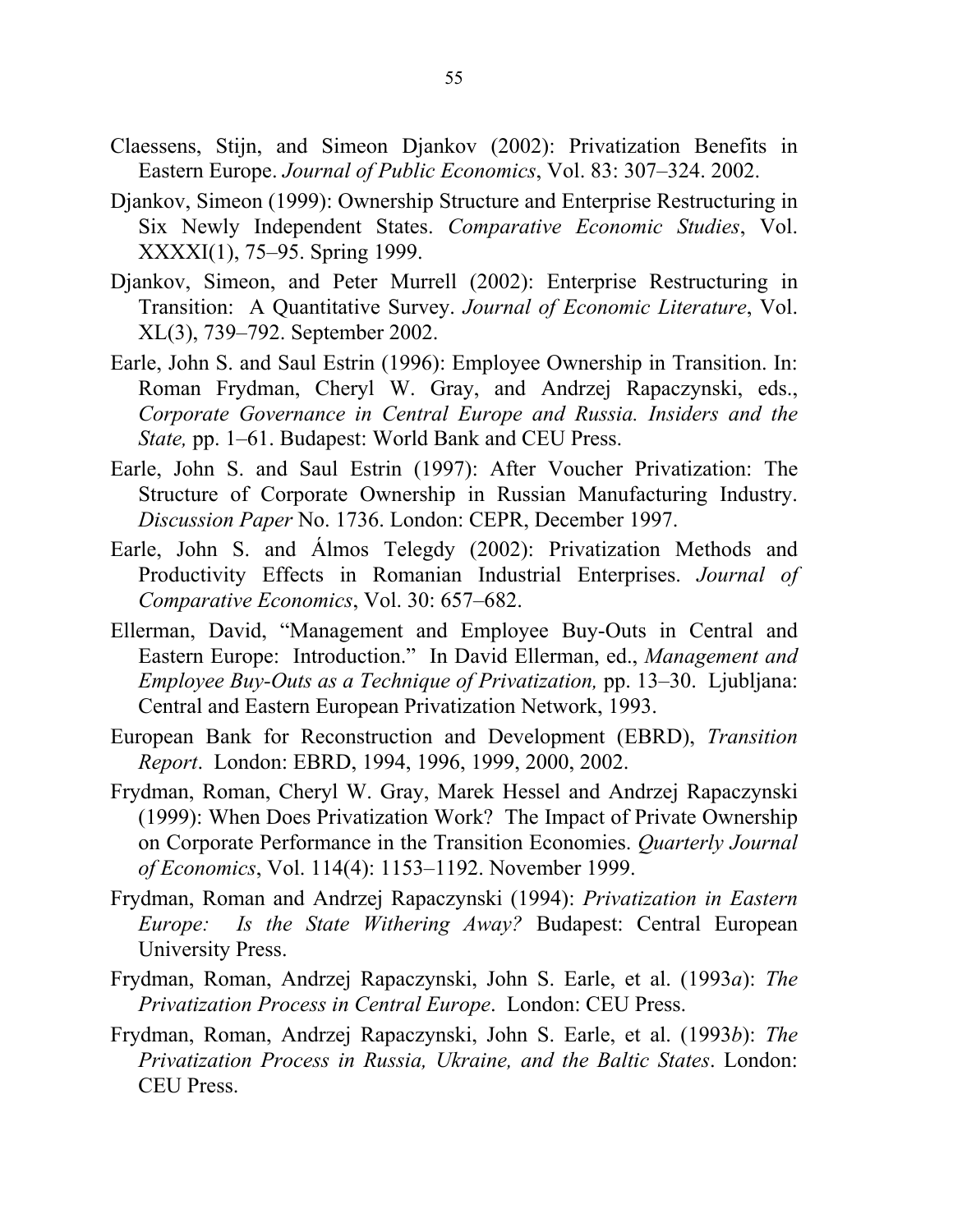- Griliches, Zvi and Jacques Mairesse ((1998): Production Functions: The Search for Identification. In: *Econometrics and Economic Theory in the Twentieth Century: The Ragnar Frisch Centennial Symposium*. Cambridge: Cambridge University Press.
- International Monetary Fund (IMF), *International Financial Statistics October 2004*. Available at [http://ifs.apdi.net.](http://ifs.apdi.net/) 2004.
- Johnson, Simon, John McMillan and Christopher Woodruff (2000): Entrepreneurs and the Ordering of Institutional Reform. *Economics of Transition*, Vol. 8(1): 1–36.
- Johnson, Simon, John McMillan and Christopher Woodruff (2002): Property Rights and Finance. *American Economic Review*, Vol. 92(5): 1335–1356, December 2002.
- Kaufmann, Daniel, Aart Kraay and Massimo Mastruzzi (2003): Governance Matters III: Governance Indicators for 1996–2002. *Working paper*, World Bank, June 30.
- Kezdi, Gabor (2003): Robust Standard Error Estimation in Fixed-Effects Panel Models. Mimeo, University of Michigan Department of Economics, October 13.
- Kornai, Janos (2000): Ten Years after 'The Road to a Free Economy': The Author's Self-Evaluation. *Economic Systems*, Vol. 24(4): 353-359. December 2000.
- La Porta, Rafael, Florencio Lopez-de-Silanes and Andrei Shleifer (1999): Corporate Ownership Around the World. *Journal of Finance*, Vol. 54(2): 471-517. April 1999.
- Levinsohn, James and Amil Petrin (2003): Estimating Production Functions Using Inputs to Control for Unobservables. *Review of Economic Studies*, Vol. 70:  $317-341$ .
- Li, Wei (1997): The Impact of Economic Reform on the Performance of Chinese State Enterprises, 1980–1989. *Journal of Political Economy*, Vol. 105(5), 1080–1106. October 1997.
- Lipton, David and Jeffrey D. Sachs (1990): Privatization in Eastern Europe: The Case of Poland. *Brookings Papers on Economic Activity* 0/2: 293– 333.
- Lizal, Lubomir and Jan Svejnar (2002): Privatization Revisited: The Effects of Foreign and Domestic Owners on Corporate Performance. Mimeo, June 2002.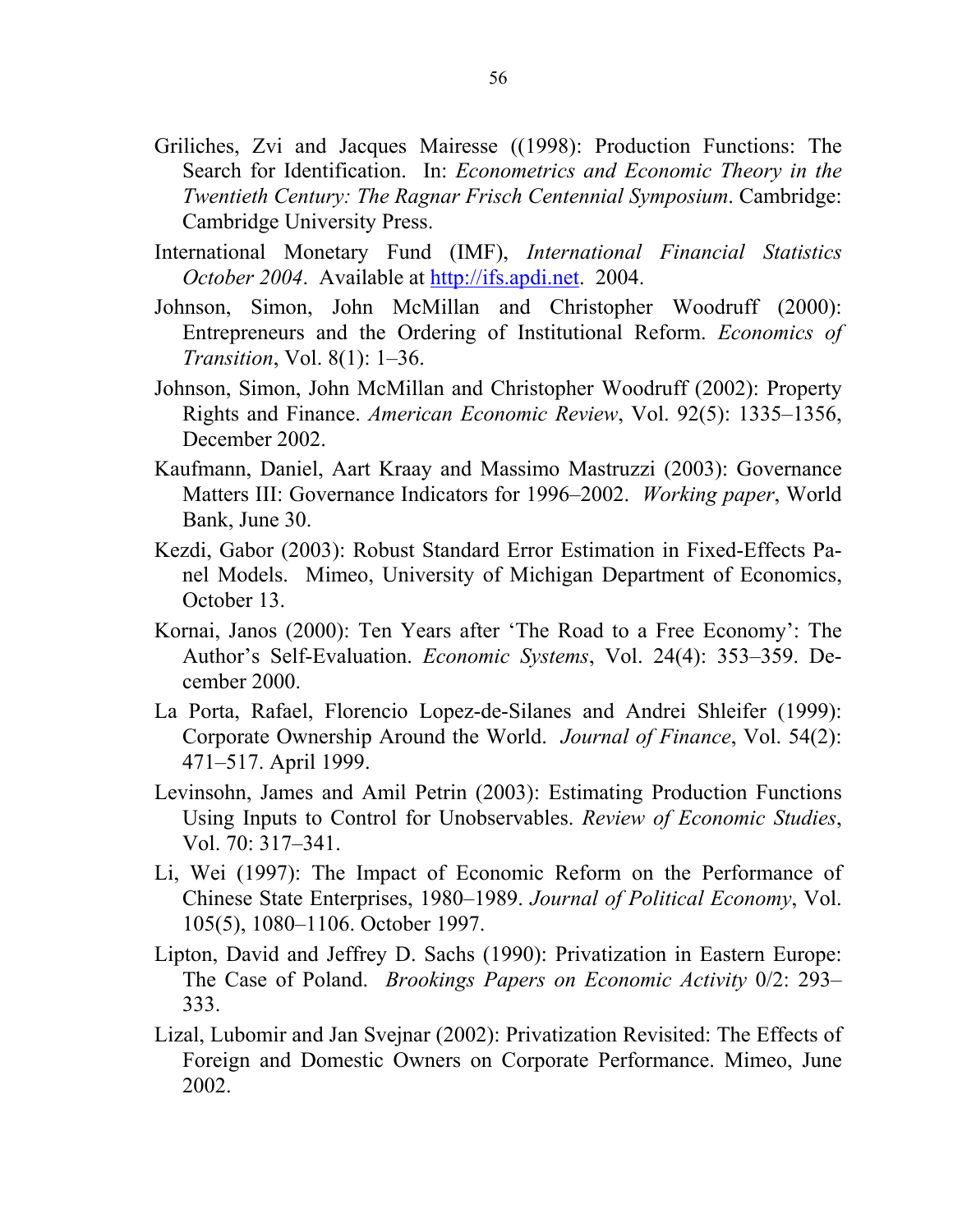- Megginson, William L., Robert C. Nash and Matthias van Randenborgh (1994): The Financial and Operating Performance of Newly Privatized Firms: An International Empirical Analysis. *Journal of Finance,* 49 (2): 403–452. June 1994
- Megginson, William L. and Jeffry M. Netter (2001): From State to Market: a Survey of Empirical Studies on Privatization. *Journal of Economic Literature*, Vol. 39(2): 321–389. June 2001.
- Olley, G. Steven and Ariel Pakes (1996): The Dynamics of Productivity in the Telecommunications Equipment Industry. *Econometrica*, Vol. 64(6): 1263–1297. November 1996.
- Orazem, Peter F. and Milan Vodopivec (2003): Do Market Pressures Induce Economic Efficiency? The Case of Slovenian Manufacturing, 1994–2001. William Davidson Institute *Working Paper* No. 621, October 2003.
- Pinto, Brian, Marek Belka and Stefan Krajewski (1993): Transforming State Enterprises in Poland: Evidence on Adjustment by Manufacturing Firms. *Brookings Papers on Economic Activity, 0/1: 213-261.*
- Roland, Gerard (2001): Corporate Governance and Transition Economies: Lessons from Transition. In: Boris Pleskovic and Nicholas Stern (eds.): *Annual World Bank Conference on Development Economics 2000*, pp. 331–352. Washington, D.C.: World Bank
- Roland, Gerard and Khalid Sekkat (2000): Managerial Career Concerns, Privatization and Restructuring in Transition Economies. *European Economic Review, Vol. 44: 1857-1872.*
- Smith, Stephen C., Beom-Cheol Cin and Milan Vodopivec (1997): Privatization Incidence, Ownership Forms, and Firm Performance: Evidence from Slovenia. *Journal of Comparative Economics*, 25, 158–179.
- Spicer, Andrew, Gerald A. McDermott and Bruce Kogut (2000): Entrepreneurship and Privatization in Central Europe: The Tenuous Balance Between Destruction and Creation. *Academy of Management Review*, Vol.  $25(3)$ : 630–649.
- *Statistical Yearbook of Hungary*. Budapest: Central Statistical Office, various years
- *Statistical Yearbook of Romania*. Bucharest: National Commission for Statistics, various years
- *Statistical Yearbook of Russia*. Moscow: Goskomstat, various years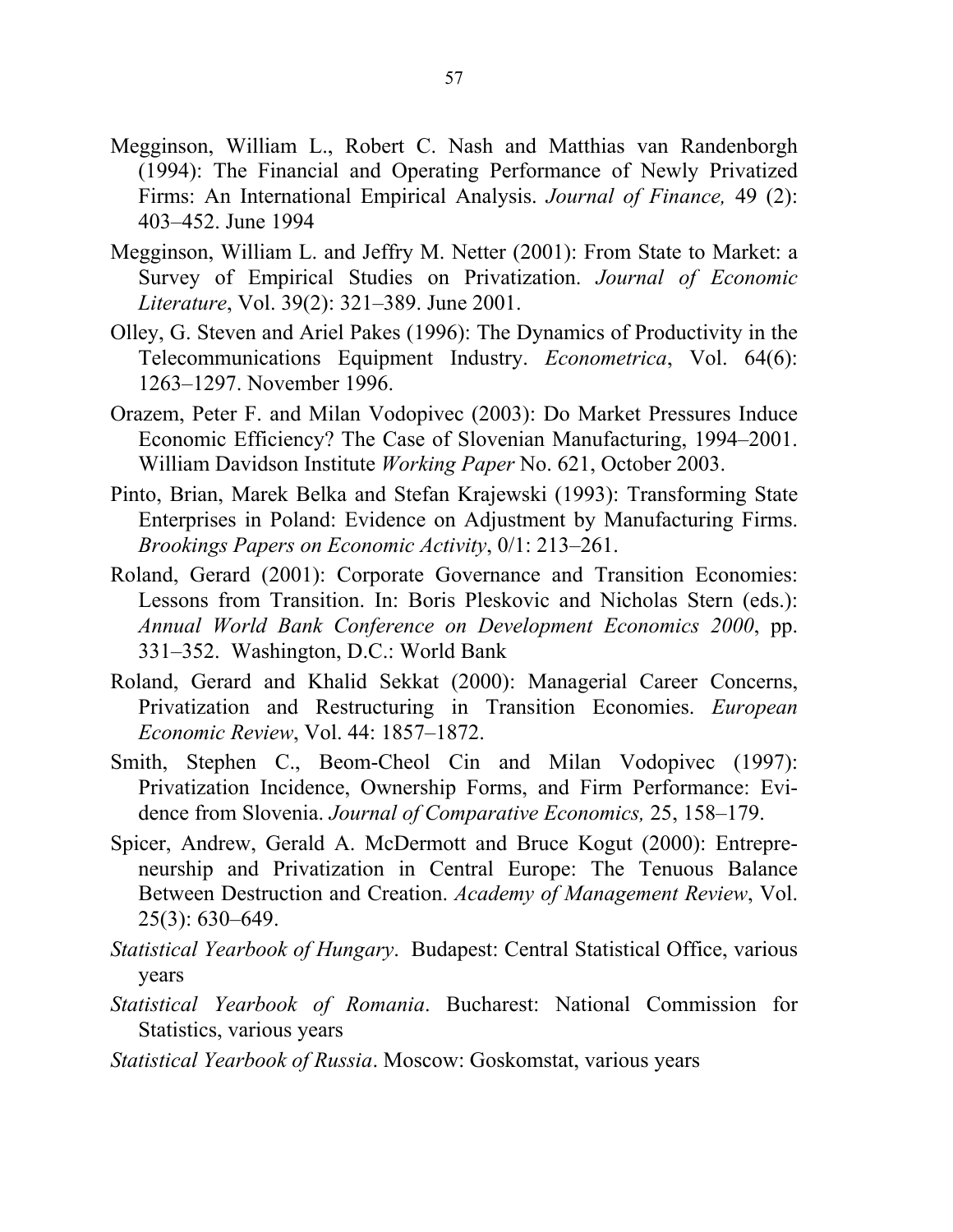*Statistical Yearbook of Ukraine*. Kiev: Derzhkomstat, various years

- Stiglitz, Joseph (1999): Whither Reform? Ten Years of the Transition. [http://www.worldbank.org/research/abcde/washington\\_11/stiglitz.html.](http://www.worldbank.org/ research/abcde/washington_11/stiglitz.html) Washington, D.C.: World Bank
- Voszka, Eva (1993): Spontaneous Privatization in Hungary. In: John S. Earle, Roman Frydman and Andrzej Rapaczynski (eds.): *Privatization in the Transition to a Market Economy: Studies of Preconditions and Policies in Eastern Europe,* pp. 89–107. London: Pinter Publishers, and New York: St. Martin's Press
- Weitzman, Martin (1993): How Not to Privatize. In: Mario Baldassarri, Luigi Paganetto and Edmund Phelps (eds.): *Privatization Processes in Eastern Europe,* pp. 249–269. New York: St. Martin's Press
- World Bank, *From Plan to Market: World Development Report 1996.* Oxford: Oxford University Press, 1996.
- World Bank, *Transition The First Ten Years: Analysis and Lessons for Eastern Europe and the Former Soviet Union*, Washington: World Bank, 2002.

Zinnes, Clifford, Yair Eilat and Jeffrey Sachs (2001): The Gains from Privatization in Transition Economies: Is 'Change of Ownership' Enough? *IMF Staff Papers*, Vol. 48, 146-170.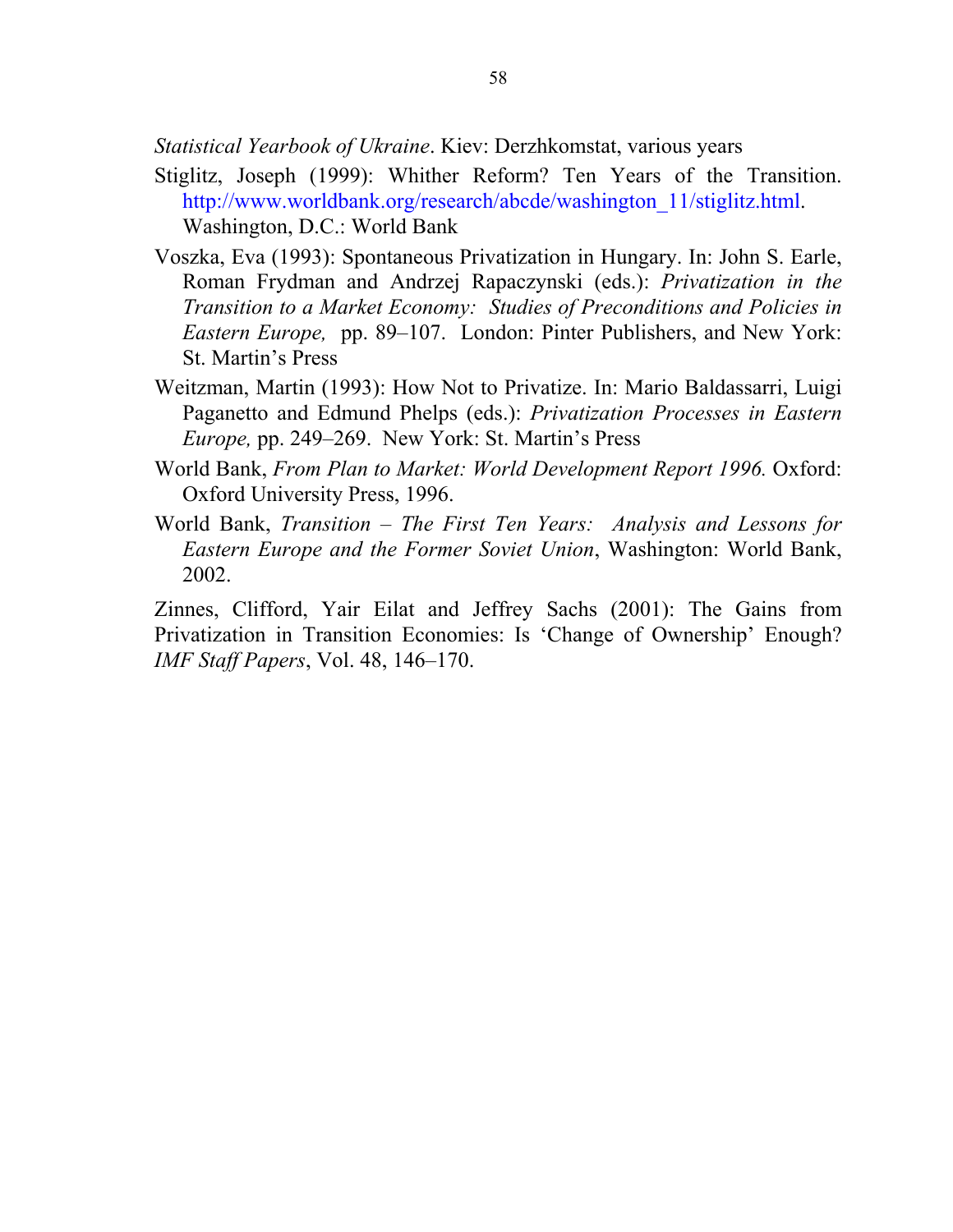| × |  |
|---|--|
|   |  |
|   |  |
|   |  |

*Table A1:* **Estimated Marginal Products by Industry**

Î.

|                | Hungary       |          |           |          |       | Romania  |           |         |                 | Russia   |           |          | Ukraine         |          |           |          |
|----------------|---------------|----------|-----------|----------|-------|----------|-----------|---------|-----------------|----------|-----------|----------|-----------------|----------|-----------|----------|
| Industry       | <b>CD-OLS</b> | $CD$ -IV | <b>OP</b> | Translog |       | CD-IV    | <b>OP</b> |         | Translog CD-OLS | $CD$ -IV | <b>OP</b> |          | Translog CD-OLS | $CD$ -IV | <b>OP</b> | Translog |
|                |               |          |           |          |       |          |           | Capital |                 |          |           |          |                 |          |           |          |
|                | 0.096         | 0.425    | 0.141     | 0.164    | 0.090 | 0.053    | 0.115     | 0.088   | 0.034           | 0.004    | 0.040     | 0.061    | 0.046           | $-0.021$ | 0.034     | 0.017    |
| $\overline{2}$ | 0.017         | 0.037    | 0.070     | 0.008    | 0.150 | 0.096    | 0.170     | 0.145   | 0.005           | 0.050    | 0.037     | $-0.006$ | 0.209           | 0.074    | 0.221     | 0.127    |
| 3              | 0.130         | 0.209    | 0.254     | 0.133    | 0.124 | 0.252    | 0.206     | 0.058   | 0.025           | 0.012    | 0.032     | 0.042    | 0.261           | 0.219    | 0.210     | 0.255    |
| $\overline{4}$ | 0.208         | 0.362    | 0.281     | 0.103    | 0.102 | 0.144    | 0.149     | 0.076   | 0.083           | 0.105    | 0.121     | 0.059    | 0.186           | 0.105    | 0.126     | 0.146    |
| 5              | 0.086         | 0.150    | 0.130     | 0.106    | 0.035 | 0.110    | 0.137     | 0.053   | 0.075           | 0.059    | 0.079     | 0.063    | 0.084           | 0.038    | 0.079     | 0.083    |
| 6              | 0.133         | 0.132    | 0.219     | 0.157    | 0.119 | 0.160    | 0.240     | 0.129   | 0.133           | 0.159    | 0.165     | 0.123    | 0.031           | 0.114    | 0.119     | 0.090    |
| 7              | 0.102         | 0.403    | 0.133     | 0.154    | 0.051 | 0.090    | 0.104     | 0.004   | 0.029           | 0.021    | 0.022     | 0.030    | 0.155           | 0.219    | 0.194     | 0.089    |
| 8              | 0.099         | 0.241    | 0.181     | 0.137    | 0.101 | 0.084    | 0.186     | 0.085   | 0.044           | 0.042    | 0.071     | 0.090    | 0.108           | 0.094    | 0.080     | 0.121    |
| 9              | 0.073         | 0.165    | 0.141     | 0.046    | 0.101 | 0.037    | 0.132     | 0.087   | 0.004           | 0.000    | 0.011     | 0.007    | 0.094           | 0.094    | 0.089     | 0.048    |
| 10             | 0.145         | 0.315    | 0.222     | 0.151    | 0.105 | $-0.103$ | 0.215     | 0.167   | $-0.011$        | $-0.032$ | $-0.022$  | $-0.010$ | 0.042           | 0.074    | 0.108     | 0.111    |
|                |               |          |           |          |       |          |           | Labor   |                 |          |           |          |                 |          |           |          |
|                | 1.108         | 0.850    | 1.041     | 0.964    | 1.388 | 1.436    | 1.375     | 1.350   | 1.357           | 1.471    | 1.351     | 1.343    | 1.444           | 1.448    | 1.456     | 1.645    |
| $\overline{2}$ | 0.838         | 0.803    | 0.754     | 0.867    | 1.066 | 1.208    | 1.039     | 1.110   | 1.355           | 1.286    | 1.373     | 1.337    | 1.122           | 0.969    | 1.051     | 1.263    |
| 3              | 0.996         | 1.025    | 0.935     | 1.010    | 0.762 | 0.726    | 0.721     | 0.938   | 1.105           | 1.098    | 1.119     | 1.094    | 1.107           | 0.901    | 1.046     | 1.150    |
| 4              | 0.847         | 0.678    | 0.739     | 0.904    | 1.086 | 1.096    | 0.981     | 1.169   | 1.403           | 1.495    | 1.424     | 1.433    | 1.194           | 1.132    | 1.196     | 1.335    |
| 5              | 0.904         | 0.888    | 0.795     | 0.856    | 0.692 | 0.565    | 0.519     | 0.696   | 0.939           | 1.116    | 0.872     | 0.966    | 1.035           | 1.121    | 0.938     | 0.997    |
| 6              | 0.887         | 0.899    | 0.802     | 0.929    | 1.220 | 1.306    | 1.115     | 1.329   | 0.998           | 1.059    | 0.964     | 1.294    | 1.418           | 1.331    | 1.459     | 1.380    |
| $\overline{7}$ | 0.987         | 0.634    | 0.886     | 0.938    | 0.933 | 0.899    | 0.844     | 0.979   | 1.378           | 1.389    | 1.379     | 1.338    | 1.472           | 1.492    | 1.413     | 1.773    |
| 8              | 0.875         | 0.849    | 0.824     | 0.872    | 1.153 | 1.158    | 1.061     | 1.183   | 1.236           | 1.343    | 1.225     | 1.199    | 1.366           | 1.188    | 1.425     | 1.277    |
| 9              | 0.803         | 0.785    | 0.749     | 0.823    | 0.842 | 0.860    | 0.763     | 0.902   | 1.341           | 1.447    | 1.370     | 1.361    | 1.190           | 1.031    | 1.159     | 1.369    |
| 10             | 0.779         | 0.710    | 0.687     | 0.786    | 0.886 | 0.590    | 0.606     | 0.639   | 1.248           | 1.149    | 1.244     | 1.241    | 1.334           | 1.123    | 1.302     | 1.421    |
|                |               |          |           |          |       |          |           |         |                 |          |           |          |                 |          |           |          |

*Note*: 1=Food, Beverages, and Tobacco; 2=Textiles; 3=Apparel, Fur, and Leather; 4=Wood, Pulp, Paper, Furniture, and Manufacturing NEC; 5=Publishing, Printing, and Recorded Media; 6=Fuels, Chemicals, Rubber, and Plastic; 7=Other Non-Metallic Mineral Products; 8=Basic Metals, and Fabricated Metals; 9=Machinery and Equipment NEC; 10=Electrical and Optical Equipment.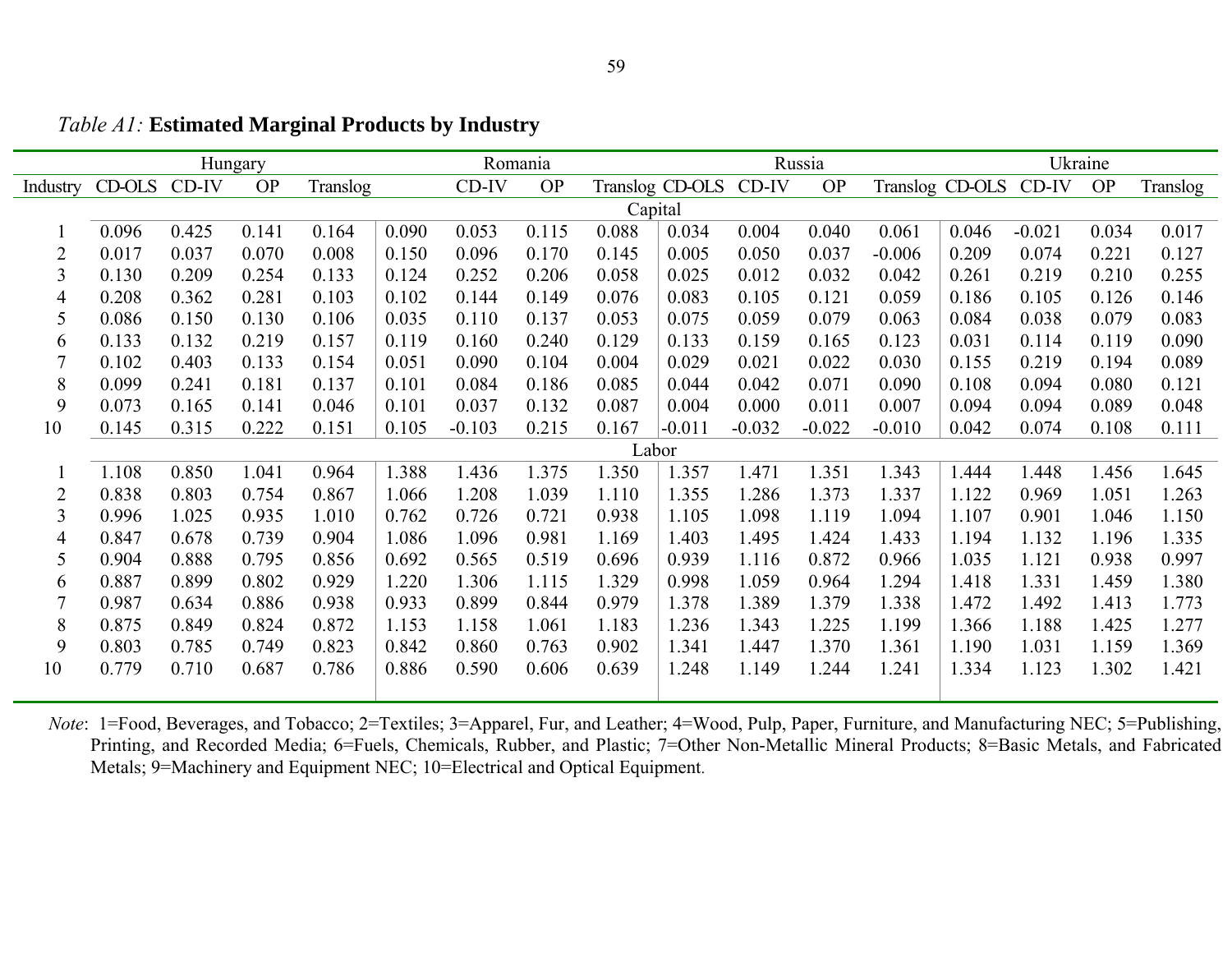|                  | Hungary                 | Romania                   | Russia     | Ukraine   |  |  |  |  |  |  |  |  |
|------------------|-------------------------|---------------------------|------------|-----------|--|--|--|--|--|--|--|--|
|                  |                         | Cobb-Douglas imposing CRS |            |           |  |  |  |  |  |  |  |  |
| $\hat{\delta}$   | $0.204**$               | $0.292**$                 | $-0.060**$ | $0.061**$ |  |  |  |  |  |  |  |  |
|                  | (0.022)                 | (0.025)                   | (0.017)    | (0.020)   |  |  |  |  |  |  |  |  |
| $\hat{\delta}_f$ | $0.535**$               | $0.452**$                 | $0.437**$  | $0.493**$ |  |  |  |  |  |  |  |  |
|                  | (0.048)                 | (0.095)                   | (0.161)    | (0.158)   |  |  |  |  |  |  |  |  |
| $\hat{\delta}$ d | $0.168**$               | $0.281**$                 | $-0.061**$ | $0.062**$ |  |  |  |  |  |  |  |  |
|                  | (0.023)                 | (0.025)                   | (0.017)    | (0.020)   |  |  |  |  |  |  |  |  |
|                  |                         | Translog                  |            |           |  |  |  |  |  |  |  |  |
| $\hat{\delta}$   | $0.218**$               | $0.245**$                 | $-0.046**$ | $0.052**$ |  |  |  |  |  |  |  |  |
|                  | (0.023)                 | (0.024)                   | (0.016)    | (0.019)   |  |  |  |  |  |  |  |  |
| $\hat{\delta}_f$ | $0.518**$               | $0.394**$                 | $0.403**$  | $0.396**$ |  |  |  |  |  |  |  |  |
|                  | (0.049)                 | (0.088)                   | (0.154)    | (0.151)   |  |  |  |  |  |  |  |  |
| $\hat{\delta}$ d | $0.186**$               | $0.234**$                 | $-0.047**$ | $0.051**$ |  |  |  |  |  |  |  |  |
|                  | (0.023)                 | (0.024)                   | (0.016)    | (0.019)   |  |  |  |  |  |  |  |  |
|                  | Assuming $\theta$ = 0.5 |                           |            |           |  |  |  |  |  |  |  |  |
| $\hat{\delta}$   | $0.262**$               | $0.329**$                 | $-0.029$   | 0.039     |  |  |  |  |  |  |  |  |
|                  | (0.026)                 | (0.030)                   | (0.019)    | (0.021)   |  |  |  |  |  |  |  |  |
| $\hat{\delta}_f$ | $0.492**$               | $0.414**$                 | $0.359*$   | $0.422**$ |  |  |  |  |  |  |  |  |
|                  | (0.051)                 | (0.099)                   | (0.164)    | (0.170)   |  |  |  |  |  |  |  |  |
| $\hat{\delta}$ d | $0.239**$               | $0.323**$                 | $-0.031$   | 0.039     |  |  |  |  |  |  |  |  |
|                  | (0.027)                 | (0.031)                   | (0.019)    | (0.022)   |  |  |  |  |  |  |  |  |
|                  |                         | Assuming $\theta$ = 0.3   |            |           |  |  |  |  |  |  |  |  |
| $\hat{\delta}$   | $0.282**$               | $0.340**$                 | $-0.016$   | 0.031     |  |  |  |  |  |  |  |  |
|                  | (0.031)                 | (0.034)                   | (0.021)    | (0.022)   |  |  |  |  |  |  |  |  |
| $\hat{\delta}_f$ | $0.471**$               | $0.396**$                 | $0.329*$   | $0.397*$  |  |  |  |  |  |  |  |  |
|                  | (0.058)                 | (0.107)                   | (0.170)    | (0.176)   |  |  |  |  |  |  |  |  |
| $\hat{\delta}$ d | $0.263**$               | $0.337**$                 | $-0.019$   | 0.032     |  |  |  |  |  |  |  |  |
|                  | (0.032)                 | (0.034)                   | (0.021)    | (0.032)   |  |  |  |  |  |  |  |  |
|                  |                         | Assuming $\theta = 0.0$   |            |           |  |  |  |  |  |  |  |  |
| $\hat{\delta}$   | $0.310**$               | $0.357**$                 | 0.002      | 0.019     |  |  |  |  |  |  |  |  |
|                  | (0.040)                 | (0.040)                   | (0.025)    | (0.024)   |  |  |  |  |  |  |  |  |
| $\hat{\delta}_f$ | 0.439**                 | $0.369**$                 | 0.282      | 0.359     |  |  |  |  |  |  |  |  |
|                  | (0.073)                 | (0.123)                   | (0.183)    | (0.189)   |  |  |  |  |  |  |  |  |
| $\hat{\delta}$ d | 0.299**                 | $0.356**$                 | $-0.001$   | 0.023     |  |  |  |  |  |  |  |  |
|                  | (0.041)                 | (0.041)                   | (0.025)    | (0.025)   |  |  |  |  |  |  |  |  |
|                  |                         |                           |            |           |  |  |  |  |  |  |  |  |

*Table A2* **Alternative Estimates of Privatization Effects**

*Note:* \*\* = significant at 1-percent level. \* = significant at 5-percent level. Standard Errors are shown in parentheses.